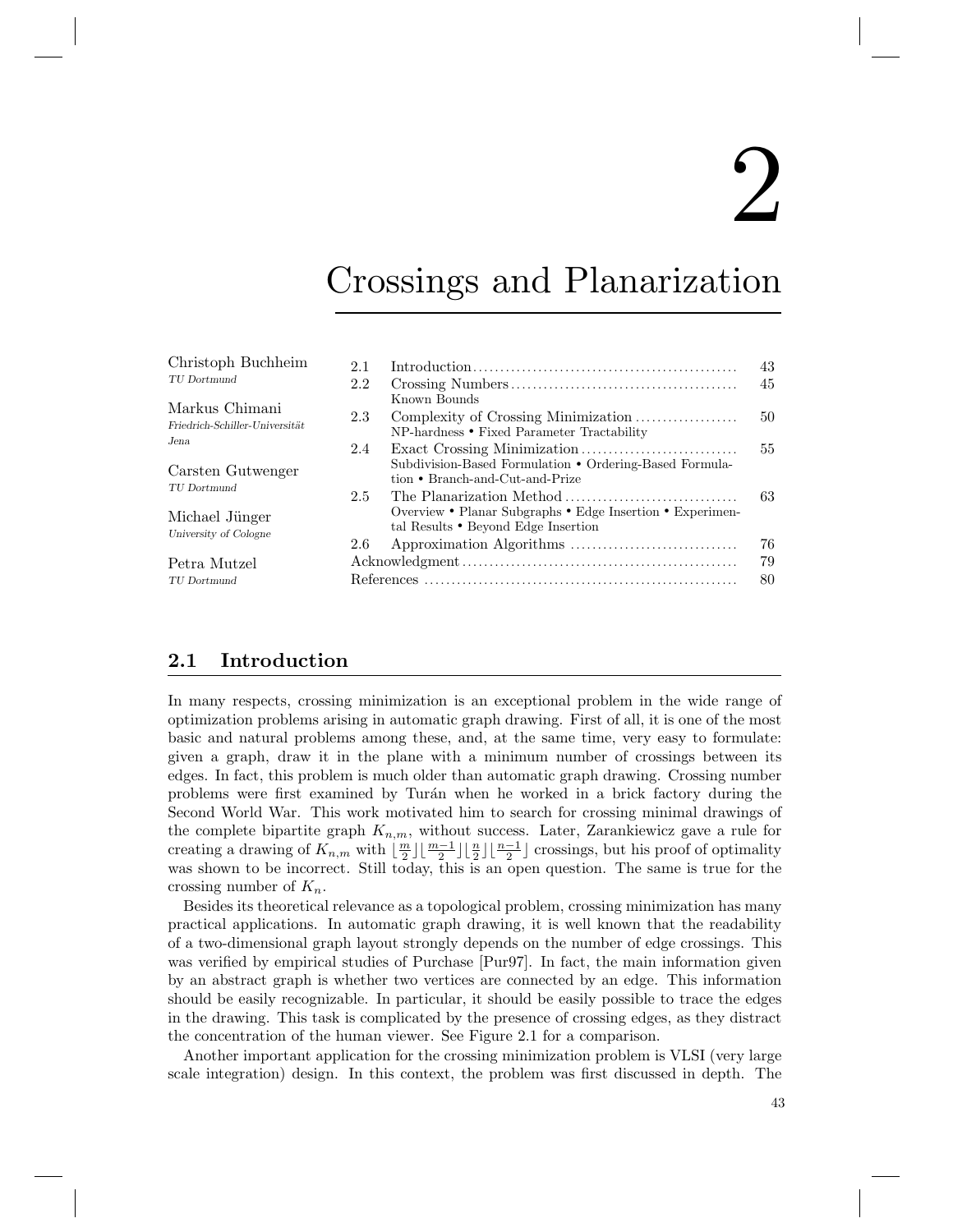

Figure 2.1 Different drawings of the same abstract graph with different numbers of edge crossings (51, 12, and 4, respectively). Most aesthetic criteria like few edge bends, uniform edge lengths, or a small drawing area favor the first two drawings. However, with respect to the number of edge crossings the last drawing is preferable.

aim of VLSI design is to arrange transistors on two-dimensional chips. Certain transistors need to be connected by wires, which have to be routed on the chip. Every crossing of two wires causes additional costs for realizing the chip, so that a small number of such crossings is desired to reduce these costs as far as possible.

An outstanding property of the crossing minimization problem is its hardness. It was shown by Garey and Johnson [GJ83] that this problem is NP-hard; see Section 2.3. However, several optimization problems arising in the area of automatic graph drawing are NPhard and have nevertheless been solved in practice. In contrast, crossing minimization is extremely hard also practically. So far, exact approaches can only solve relatively sparse, medium sized instances within a reasonable running time; see Section 2.4. This is drastically shown by the fact that even the crossing numbers of the complete graphs  $K_n$  are unknown for  $n \geq 13$ .

Given the NP-hardness of the general problem, many restricted versions of crossing minimization have been considered, in the hope of finding polynomial time algorithms in these cases. However, in most cases, the problem remains NP-hard. Examples are bipartite drawings or linear embeddings; see Section 2.3. In practice, however, some of the resulting problems become easier as the degrees of freedom are reduced.

Besides considering special cases, it is natural to ask for approximation algorithms. However, up to now, only for graphs with bounded degree it was possible to find algorithms yielding provably near-optimal solutions; see Section 2.6. On the other hand, no negative results about approximability are known.

Currently used approaches to the general crossing minimization problem are of heuristic nature. The state-of-the-art approach for general crossing minimization is the planarization method, which is described in detail in Section 2.5. The main idea is to split up the problem into two steps: in the first step, a planar subgraph is computed. The aim in this step is to find a subgraph with as many edges as possible. In the second step, all edges not contained in this subgraph are reinserted into the drawing. Whenever an edge is inserted, the produced crossings are replaced by dummy vertices, so that the result is a planar graph again. Having added all edges in this way, a planar drawing algorithm can be used to compute a layout of the graph; see Chapters 6 and 7. After this, the dummy vertices are removed. For both steps of the planarization approach, a variety of possible algorithmic realizations has been discussed; see Section 2.5. This approach is also particularly interesting with respect to approximation algorithms, as it can be shown that certain insertion algorithms in fact approximate the crossing number in case of special graph classes; again see Section 2.6.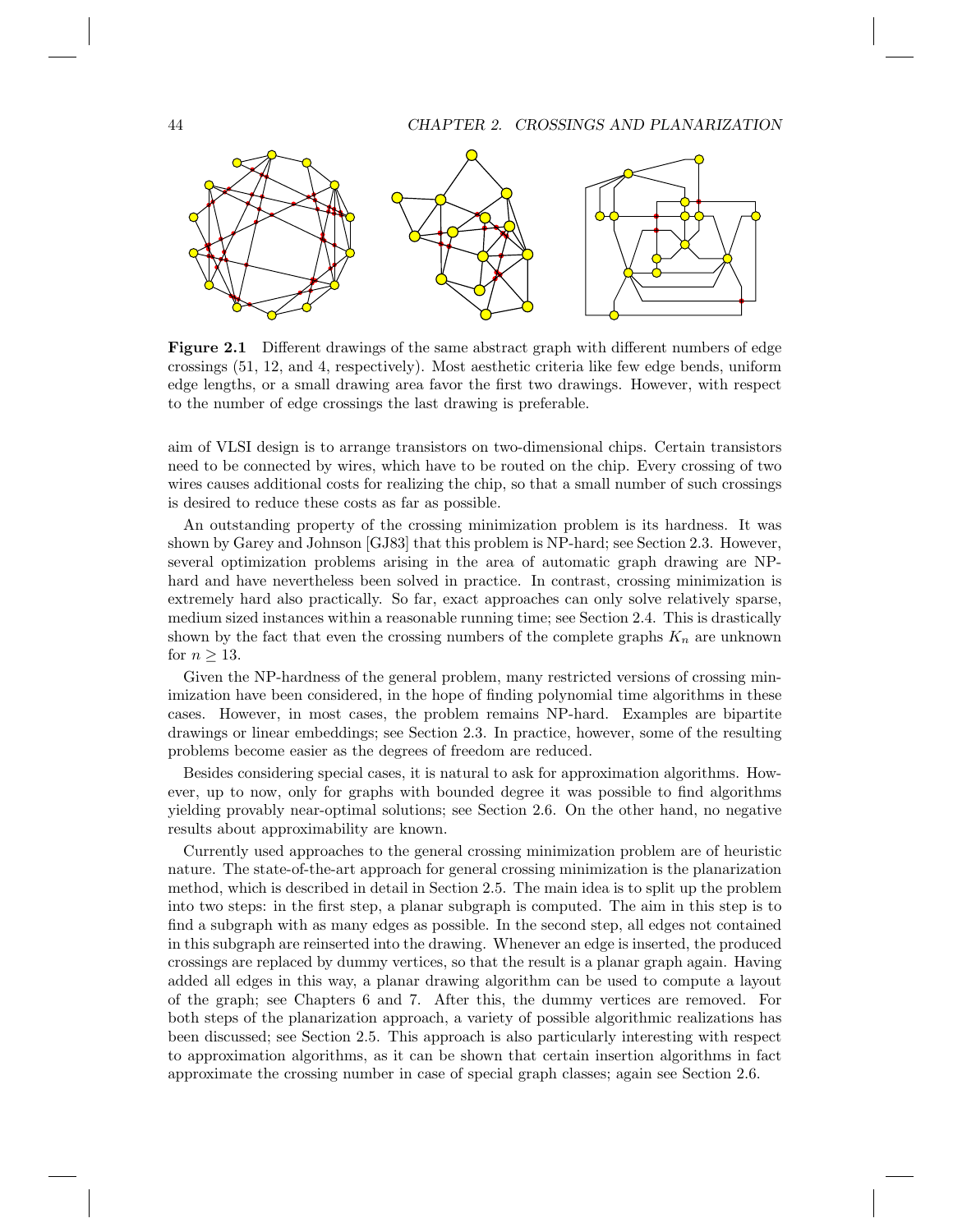#### 2.2. CROSSING NUMBERS 45

The second step of the planarization approach can also be realized in many different ways; see Section 2.5.3. Usually, it is again solved heuristically; edges are reinserted one after another, each with a minimal number of new edge crossings. It was shown recently that one can add a single edge optimally over all possible embeddings of the planar graph constructed so far.

After 60 years of research in different areas of mathematics and computer science, the crossing minimization problem is still far from being fully explored, both theoretically and practically. On the theoretical side, the most interesting open problems in our opinion are the crossing numbers of the complete graphs, including Turán's brick factory problem, as well as the approximability of crossing minimization. Practically, one can hope for new and better heuristic methods or faster exact approaches. At this point, we can only report on the status quo. We hope that parts of this chapter will become obsolete sooner or later.

#### 2.2 Crossing Numbers

A drawing of a graph  $G = (V, E)$  in the plane is a mapping of each vertex  $v \in V$  to a distinct point and each edge  $e = (v, w) \in E$  to a curve connecting the incident vertices v and w without passing through any other vertex. A common point of two edges in a drawing that is not an incident vertex is called a *crossing*. The *crossing number*  $cr(G)$  is defined to be the minimum number of crossings in any drawing of G.

In their paper "Which Crossing Number Is It, Anyway?", Pach and Tóth define two further possibilities on how to count the number of crossings in a graph (see [PT00]).

#### **DEFINITION 2.1** Let  $G = (V, E)$  be a simple graph.

- 1. The pairwise crossing number of G, denoted with  $\text{per}(G)$ , is the minimum number of pairs of edges  $(e_1, e_2) \in E \times E$ ,  $e_1 \neq e_2$  such that  $e_1$  and  $e_2$  determine at least one crossing, over all drawings of G.
- 2. The *odd-crossing number* of G, denoted with  $\mathrm{ocr}(G)$ , is the minimum number of pairs of edges  $(e_1, e_2) \in E \times E$ ,  $e_1 \neq e_2$  such that  $e_1$  and  $e_2$  cross an odd number of times, over all drawings of G.

It is clear that  $\mathrm{ocr}(G) \leq \mathrm{per}(G) \leq \mathrm{cr}(G)$ , and we know that  $\mathrm{cr}(G)$  cannot be arbitrarily large if  $\mathrm{ocr}(G)$  is bounded. More precisely we have that  $\mathrm{cr}(G) \leq 2(\mathrm{ocr}(G))^2$ . Only after some years, an example was conceived by Pelsmajer et al. [PSS06], showing that there in fact exist graphs with  $\mathrm{ocr}(G) \neq \mathrm{cr}(G)$ . Yet, it is still unknown whether  $\mathrm{per}(G) = \mathrm{cr}(G)$ .

Another well-studied variant of the crossing minimization problem is the rectilinear crossing number  $cr_1(G)$ , which is defined to be the minimum number of crossings in any drawing of a graph G where all edges are drawn as straight lines. Bienstock and Dean proved in [BD93] that for graphs with crossing number at most three, the rectilinear crossing number and the usual crossing number coincide. They could further show that there are graphs  $G_k$ such that  $cr_1(G_k)$  is arbitrarily large, even if  $cr(G_k)$  is only four.

As a generalization of the rectilinear crossing number, Bienstock introduced in [Bie91] the concept of the t-polygonal crossing number.

**DEFINITION 2.2** Let  $G = (V, E)$  be a graph. A t-polygonal drawing of G, for  $t > 1$ , is a good drawing where every edge is drawn as a t-polygonal line, i.e., a polygonal line with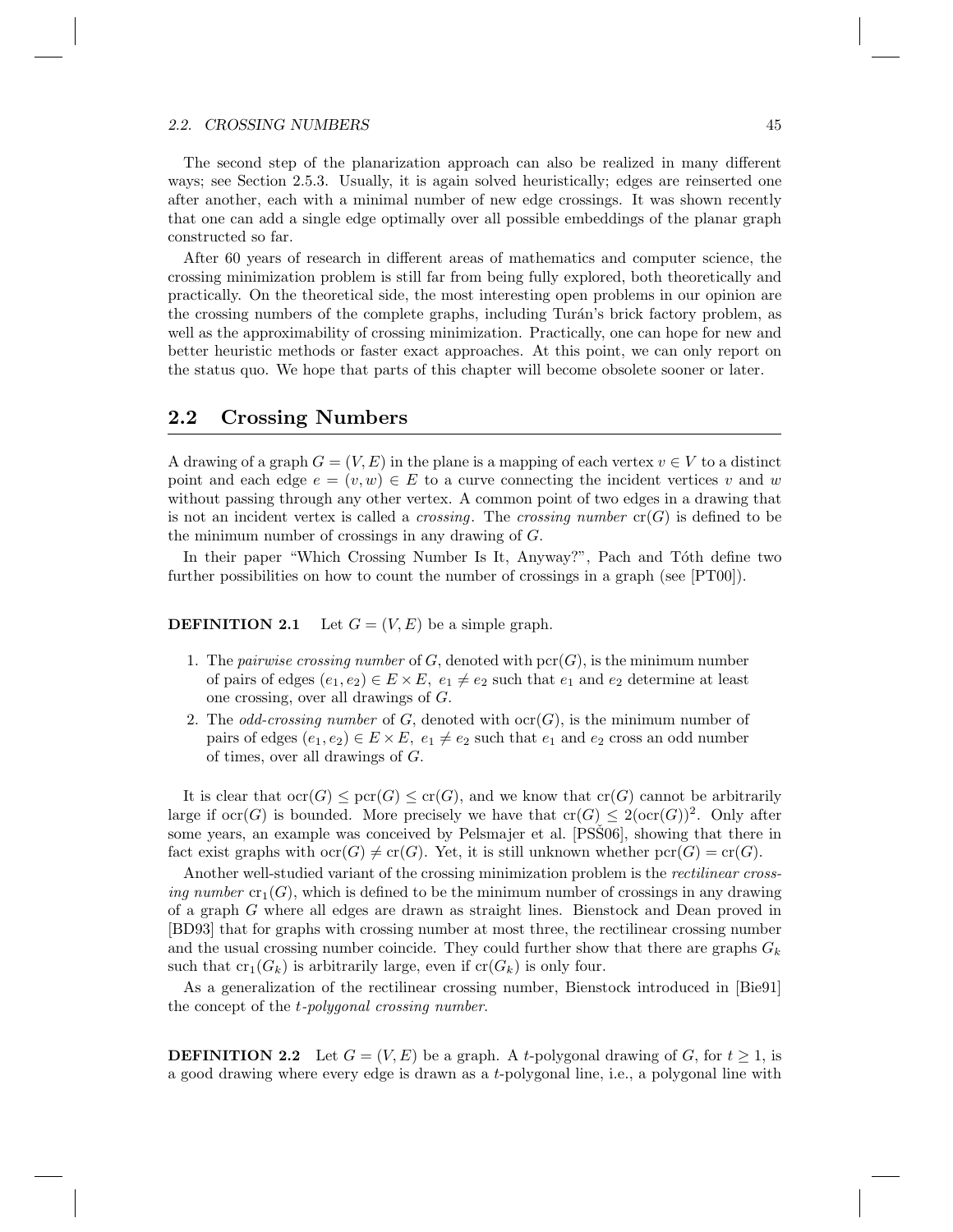at most t segments. The t-polygonal crossing number  $cr_t(G)$  is defined as the minimum number of crossings in any t-polygonal drawing of G.

A good drawing is a drawing that satisfies the following conditions:

- 1. no edge crosses itself
- 2. adjacent edges do not cross one another
- 3. non-adjacent edges cross each other at most once

Bienstock also showed that there cannot be a polynomial time algorithm for producing optimal t-polygonal drawings of G unless  $P = NP$  and that there is no fixed t such that  $cr(G) = cr<sub>t</sub>(G)$  for any graph G.

An even more restricted version of the crossing number problem is the *linear crossing* number: We call a drawing of a graph a *linear drawing* if all vertices lie on a straight line and edges are drawn as semicircles above and below this line. It is easy to see that the crossing number resulting from this drawing style is an upper bound for  $cr(G)$ . Surprisingly, there is a further connection to the general crossing number problem, as was shown by Nicholson [Nic68]. He proved that any drawing in the plane with a minimum number of crossings can be converted into a linear drawing with an equivalent crossing structure such that all vertices are placed on a horizontal line and edges are drawn as a series of semicircles while successive semicircles lie on different sides of the horizontal line.

It is interesting to see that the complexity of the linear crossing number problem stays the same, even if we fix the ordering of the vertices of  $V$  (this is the so-called *fixed linear* crossing minimization problem). Masuda et al. proved in [MNKF90] that even this variant is NP-complete.

#### 2.2.1 Known Bounds

No matter which definition or variant of the crossing number problem is used, its solution seems to be a difficult task. Even though crossing numbers have been investigated extensively in the past, useful theoretical results are rather limited. One of the first major results has been claimed in 1953 by Zarankiewicz (and, independently, by Urbaník) as a solution to Turán's brick factory problem, which in fact asks for the crossing number of the complete bipartite graph  $K_{m,n}$ .

$$
\operatorname{cr}(K_{m,n}) = \lfloor \frac{m}{2} \rfloor \lfloor \frac{m-1}{2} \rfloor \lfloor \frac{n}{2} \rfloor \lfloor \frac{n-1}{2} \rfloor \qquad \text{(conjecture)} \tag{2.1}
$$

Over ten years later, an error in the induction argument of Zarankiewicz's proof was unveiled, which is still unremedied. Hence, the correctness of equation (2.1) is still unknown. The conjecture is derived from the following drawing rule for complete bipartite graphs  $K_{m,n} = (A \cup B, E)$ : place the vertices in vertex set A at coordinates  $(i(-1)^i, 0)$ for all  $i = 1, \ldots, m$  and the vertices of vertex set B at coordinates  $(0, j(-1)^j)$  for all  $j = 1, \ldots, n$ . All edges are drawn as straight lines. Figure 2.2 shows a sample drawing of  $K_{6,6}$  with 36 crossings. Even though the correctness of equation (2.1) could never be verified, the provided drawing rule gives us an upper bound  $Z(m, n)$  for  $\mathrm{cr}(K_{m,n})$ . Recently, de Klerk et al. [KMP+06, KPS07] devised a method for computing asymptotic lower bounds for  $\mathrm{cr}(K_{m,n})$  based on semidefinite programming. They show that

$$
\lim_{n \to \infty} \frac{\mathrm{cr}(K_{m,n})}{Z(m,n)} \ge 0.8594 \frac{m}{m-1} .
$$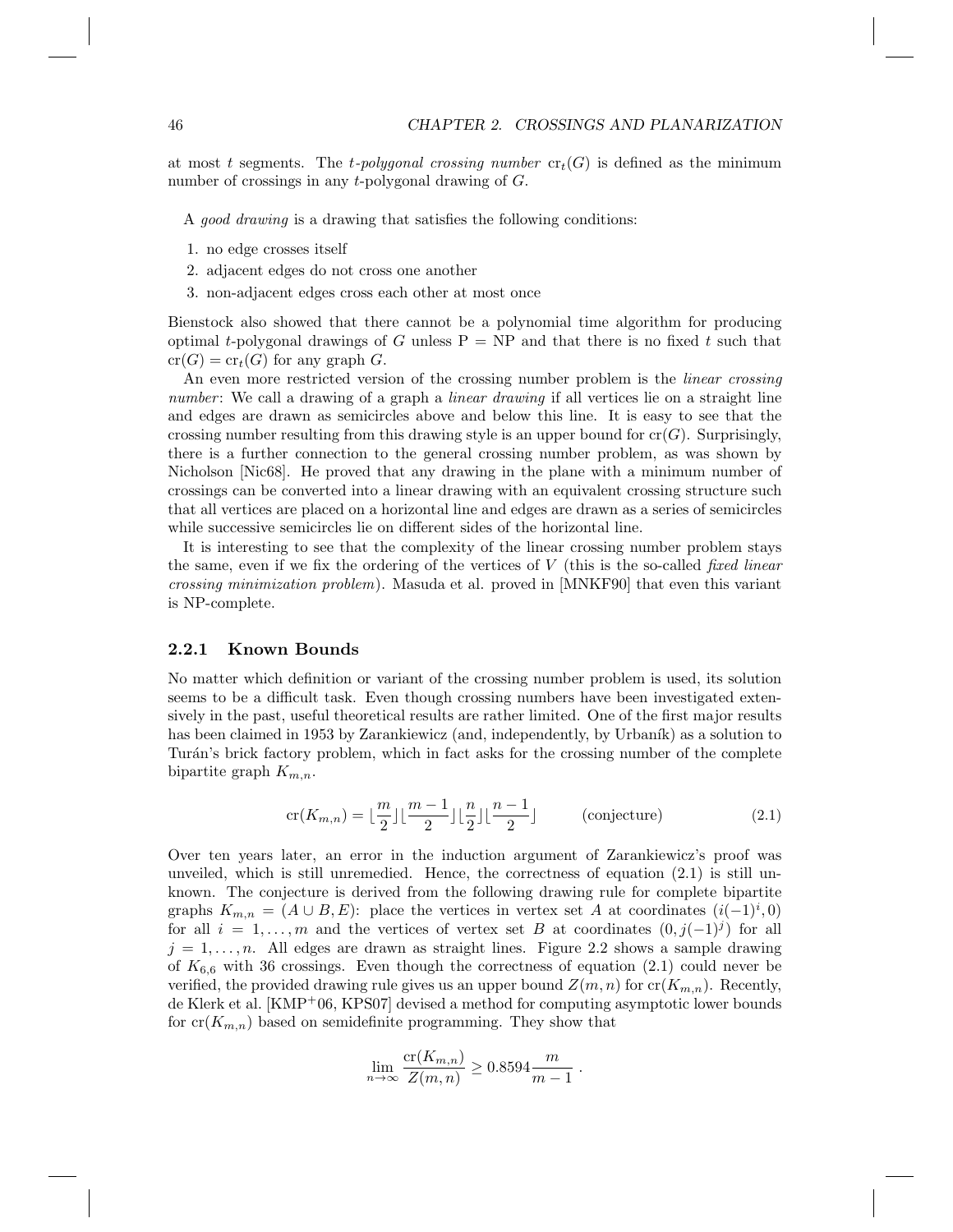#### 2.2. CROSSING NUMBERS 47



**Figure 2.2** A drawing of  $K_{6,6}$  with 36 crossings using Zarankiewicz's rule.



**Figure 2.3** A drawing of  $K_8$  with a minimum number of 18 crossings.

As for complete bipartite graphs, there is also a conjecture for the number of crossings of the complete graph  $K_n$  with n vertices.

$$
\operatorname{cr}(K_n) = \frac{1}{4} \lfloor \frac{n}{2} \rfloor \lfloor \frac{n-1}{2} \rfloor \lfloor \frac{n-2}{2} \rfloor \lfloor \frac{n-3}{2} \rfloor \qquad \text{(conjecture)} \tag{2.2}
$$

Constructions of corresponding drawings [GJJ68] show that also this conjecture yields an upper bound  $Z(n)$  on  $cr(K_n)$ . For complete graphs on up to ten vertices, its correctness has been verified by Guy [Guy72]. Pan and Richter [PR07] have extended this verification to  $K_{11}$  and  $K_{12}$ . We show a sample drawing of  $K_8$  with a minimum number of 18 crossings in Figure 2.3. For  $K_n$ , the best-known asymptotic lower bound is again due to de Klerk et al.  $[KMP<sup>+</sup>06]$ :

$$
\lim_{n \to \infty} \frac{\operatorname{cr}(K_n)}{Z(n)} \ge 0.83.
$$

The crossing number of a graph  $G$  with  $n$  vertices cannot exceed the crossing number of the complete graph  $K_n$ , hence  $Z(n)$  also marks an upper bound for general graphs. Unfortunately, it is the only known upper bound. A simple lower bound can be obtained from Euler's formula. Since any planar simple connected graph  $G = (V, E)$  cannot have more than  $3|V| - 6$  edges, clearly  $\text{cr}(G) \geq |E| - 3|V| + 6$ . If, in addition, G contains no triangle, then  $cr(G) \geq |E| - 2|V| + 4$ .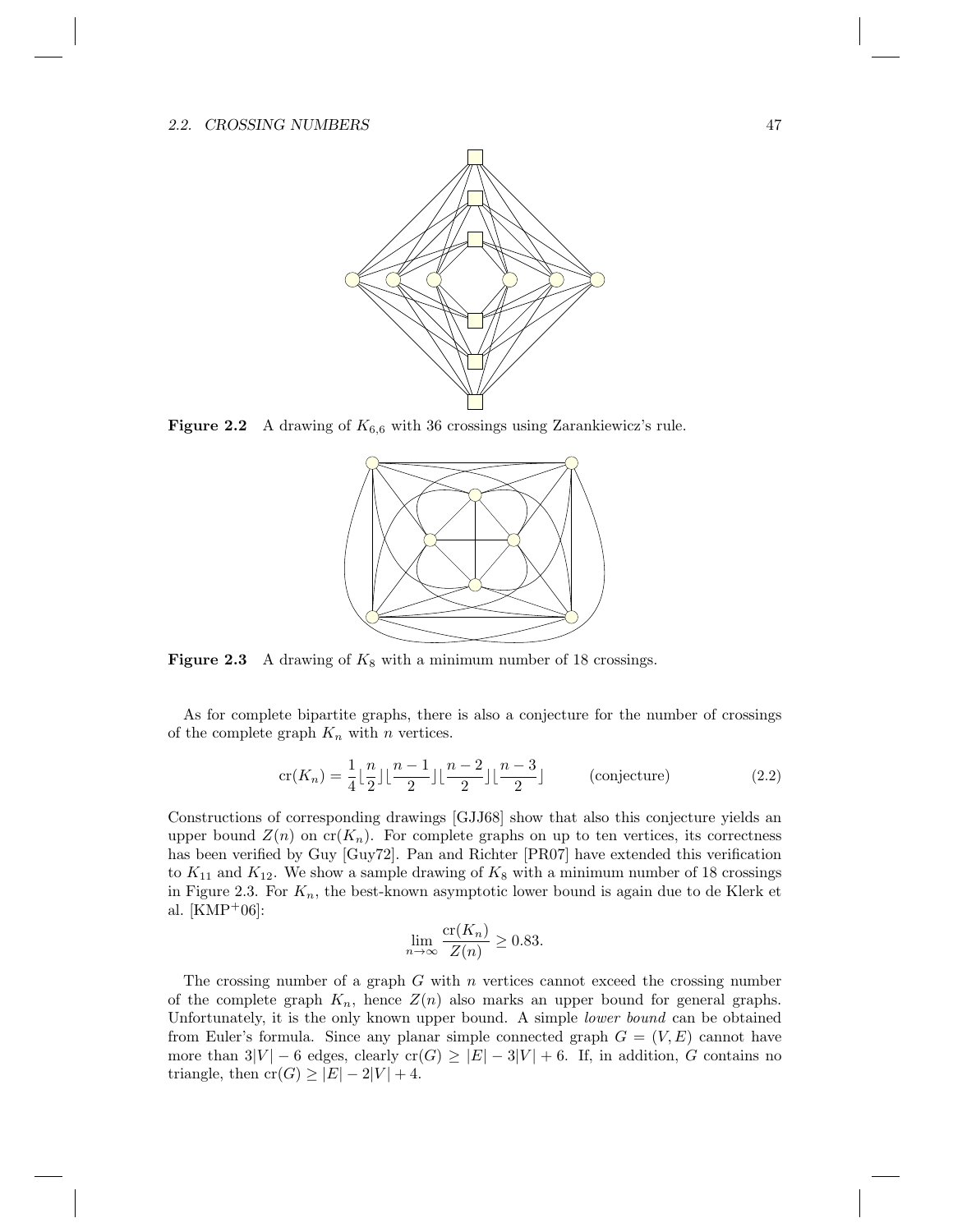In 1983, Leighton used induction on the number of vertices to show the following theorem; see [Lei83].

**Theorem 2.1** Let  $G = (V, E)$  be a simple graph. If  $|E| \ge 4|V|$ , we have

$$
cr(G) \ge \frac{1}{100} \frac{|E|^3}{|V|^2} \,. \tag{2.3}
$$

Ajtai et al. obtained the same result independently with a smaller constant of  $\frac{1}{375}$  in [ACNS82]. One of the best-known results has been derived by Pach and Tóth [PT97]. For any simple graph  $G = (V, E)$ ,  $cr(G)$  satisfies

$$
\operatorname{cr}(G) \ge \frac{1}{33.75} \frac{|E|^3}{|V|^2} - 0.9|V| \,. \tag{2.4}
$$

Apart from bounds with respect to the number of vertices and edges, several approaches to obtain tight lower bounds based on different graph properties can be found in the literature.

A simple example is the *skewness*  $sk(G)$  of a graph G. It is defined as the minimum number of edges that must be removed from G in order to obtain a planar subgraph. Clearly, the crossing number of a graph cannot be smaller than its skewness. Hence, we have that

$$
\operatorname{cr}(G) \ge \operatorname{sk}(G) \tag{2.5}
$$

Cimikowski showed in [Cim92] that there is a family of graphs with skewness one, but an arbitrarily high crossing number. An example is shown in Figure 2.4. Computing the skewness is equivalent to the maximum planar subgraph problem, which was shown to be NP-hard by Liu and Geldmacher in [LG77] in general. For certain classes of graphs, i.e., complete and complete bipartite graphs, the skewness is known. We can derive it for  $K_n$  from Euler's formula and the observation that every maximal planar graph is also a maximum planar subgraph of  $K_n$ . Hence, the skewness for complete graphs  $K_n$  is given by

$$
sk(K_n) = \frac{n(n-1)}{2} - 3n + 6,\tag{2.6}
$$

and we can use similar arguments to derive the skewness for complete bipartite graphs as

$$
sk(K_{m,n}) = mn - 2(m+n) + 4.
$$
 (2.7)



Figure 2.4 Construction of graphs with skewness one and arbitrarily high crossing number.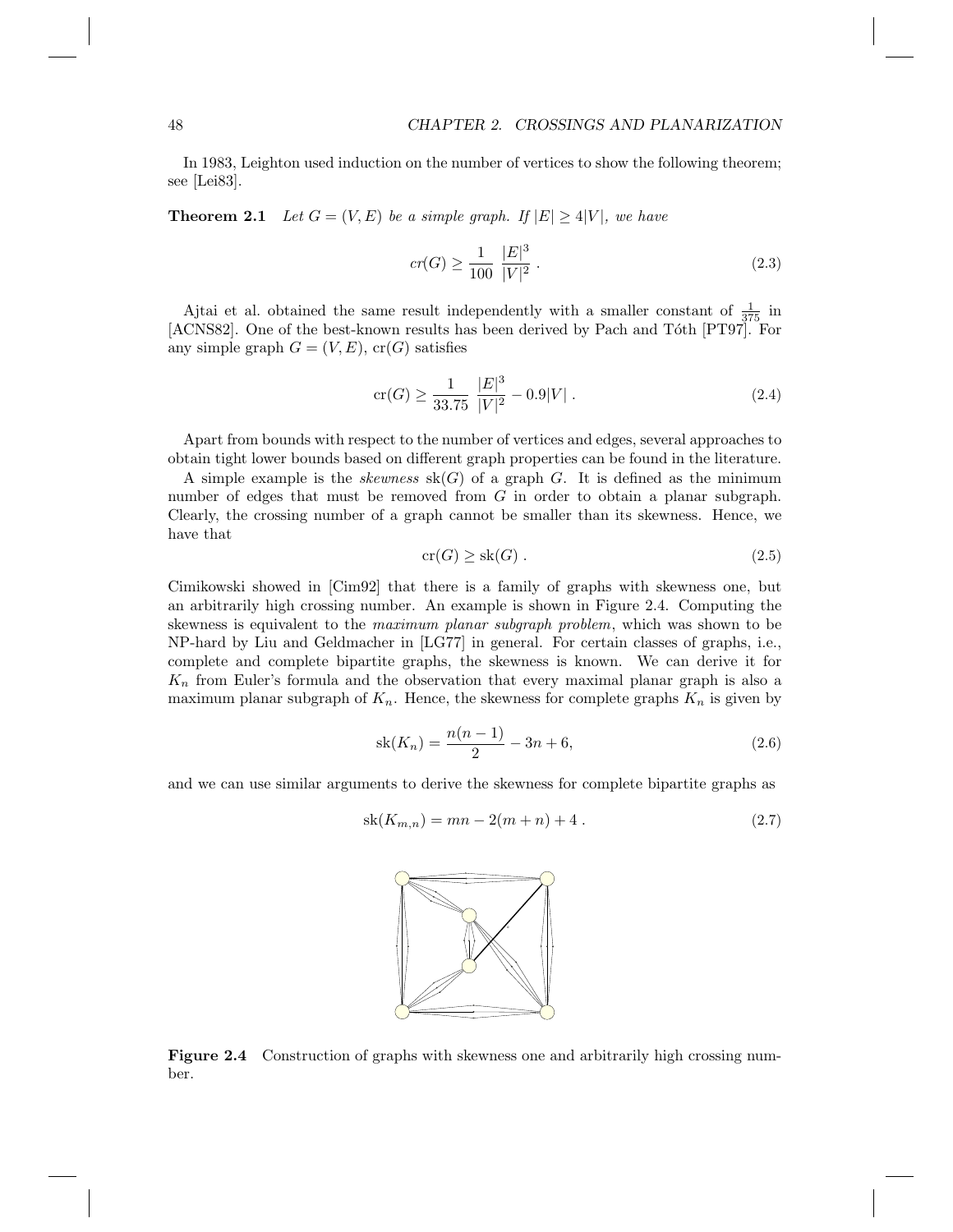#### 2.2. CROSSING NUMBERS 49

Another bound can be obtained from the *bisection width* bw( $G$ ). For any disjoint partition of the vertex set V into sets  $V_1$  and  $V_2$ , we denote the edges  $(v_1, v_2)$  with  $v_1 \in V_1$  and  $v_2 \in V_2$ by  $E(V_1, V_2)$ . The bisection width bw(G) is defined as follows:

bw(G) = 
$$
\min_{|V_1|, |V_2| \ge \frac{|V|}{3}} \{|E(V_1, V_2)|\}.
$$

More intuitively, the bisection width is the minimum number of edges that must be removed from G in order to partition the graph into two separate components with nearly equal size. The first known bound for the crossing number based on the bisection width goes back to Leighton. He proved the following theorem [Lei84].

**Theorem 2.2** For any graph  $G = (V, E)$  of bounded degree, we have

 $cr(G) + |V| = \Omega(bw(G)^2)$ .

Pach, Shahrokhi, and Szegedy [PSS96] use the bisection width to show the following, more general, result, which can be used to derive a lower bound for  $cr(G)$ .

**Theorem 2.3** Let  $G = (V, E)$  be a simple graph with  $|V| \ge 2$  vertices, and let  $k \ge 1$  be an integer. If G has a drawing with at most k crossings, then

$$
|E| \le 3|V|(10\log_2|V|)^{2k-2}
$$

A very similar parameter is the *cutwidth* cw(G). Let  $\phi: V \to \{1, 2, ..., |V|\}$  be an injection. We define  $cw(G)$  as follows:

$$
cw(G) = \min_{\phi} \max_{i} |\{(u, v) \in E : \phi(u) \le i \le \phi(v)\}|.
$$

As a graphical interpretation, consider an injection of the vertices to the horizontal line and draw edges on one side of this line using semicircles. For each injection, we can "cut" the horizontal line between a pair of consecutive vertices such that the number of edges between each of the segments is maximized. The minimum value over all possible injections is the cutwidth. So far, the following relations are known (see [DV02], [PSS96], [SV94]; here  $\delta(v)$ denotes the set of neighbors of vertex  $v$ :

$$
\operatorname{cr}(G) + \frac{1}{16} \sum_{v \in V} |\delta(v)|^2 \ge \frac{1}{40} \text{bw}^2(G),\tag{2.8}
$$

.

$$
\operatorname{cr}(G) + \frac{1}{16} \sum_{v \in V} |\delta(v)|^2 \ge \frac{1}{1176} \operatorname{cw}^2(G). \tag{2.9}
$$

Unfortunately, the computation of both parameters bw(G) and  $cw(G)$  is NP-hard.

Both the bisection width and the cutwidth can be seen as a measure for the "nonplanarity" of a graph. This applies also to the *thickness*  $\Theta(G)$ , which is defined as the minimum number of planar graphs whose union forms G. The only families of graphs whose thickness is known are complete graphs, complete bipartite graphs, and hypercubes. Mansfield proved in [Man83] that the determination of  $\Theta(G)$  is NP-hard in general. There is a simple connection between thickness and crossing number:

$$
\Theta(G) \le \text{cr}(G) + 1
$$

So far, all those bounds are only of limited use. Either their quality is poor or their computation often exceeds practical limits. The investigation of tighter bounds could help to improve practical applications and lead to more insight into the crossing minimization problem.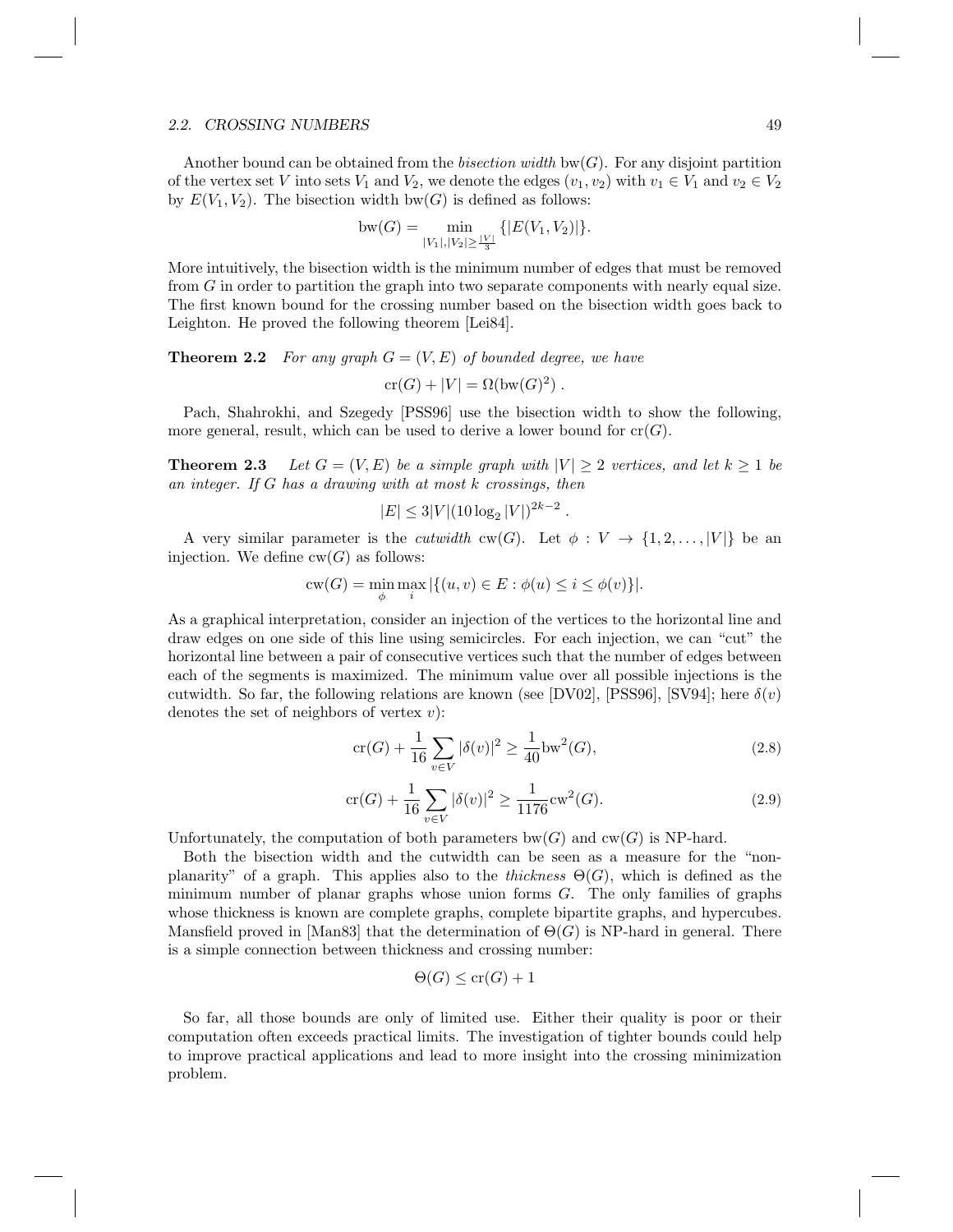#### 2.3 Complexity of Crossing Minimization

Crossing minimization is not only one of the most important problems arising in automatic graph drawing, it is also one of the hardest. This is true both in practice and in theory: until recently, not a single exact algorithm being able to solve instances of nontrivial size had been devised. In fact, even for a graph as small and regular as  $K_{13}$ , the minimal number of crossings is still unknown. For a discussion of exact crossing minimization approaches, see Section 2.4.

#### 2.3.1 NP-hardness

On the theoretical side, it is a well-known fact that the general crossing minimization problem is NP-hard. More precisely, consider the following crossing number problem:

Given a graph  $G$  and a nonnegative integer  $K$ , decide whether there is a drawing of  $G$  with at most  $K$  edge crossings.

In 1983, Garey and Johnson proved that this problem is NP-complete [GJ83]. In the following, we reproduce their proof. It is based on a transformation of the NP-complete optimal linear arrangement problem:

Given a graph  $G = (V, E)$  and a nonnegative integer K, decide whether there is a one-to-one function  $f: V \to \{1, \ldots, |V|\}$  with  $\sum_{(v,w)\in E} |f(v) - f(w)| \leq K$ .

The corresponding optimization problem is thus to order the vertices of  $G$  such that the total length of edges is minimal, where the length of an edge is defined as the distance of the two adjacent vertices in this ordering.

As an intermediate step in the proof, Garey and Johnson show the NP-completeness of the bipartite version of the crossing number problem for multigraphs, the *bipartite crossing* number problem:

Given a bipartite multigraph  $G = (V_1, V_2, E)$  and a nonnegative integer K, decide whether there is a drawing of  $G$  inside the unit square such that all vertices of  $V_1$  lie on the northern boundary, all vertices of  $V_2$  lie on the southern boundary, and the number of edge crossings is at most K.

In the following, we will call such drawings *bipartite drawings* for short. It is interesting that, contrary to widespread belief, the NP-completeness of the bipartite crossing number problem for simple graphs was long open—it was shown only very recently [Sch12].

#### Theorem 2.4 The crossing number problem is NP-complete.

It is easy to see that this problem is in  $NP$ : for every edge of  $G$ , one can guess all crossings involving this edge, and their order along the edge. To answer the question whether such a guessed crossing configuration is feasible, one can place dummy vertices on all chosen crossings and test the resulting graph for planarity. Clearly, the result is positive if and only if the given crossing configuration can be realized by some drawing of G.

The proof of completeness consists of several reduction steps and is split up into three separate lemmas in the following.

LEMMA 2.1 The optimal linear arrangement problem can be reduced to the bipartite crossing number problem in polynomial time.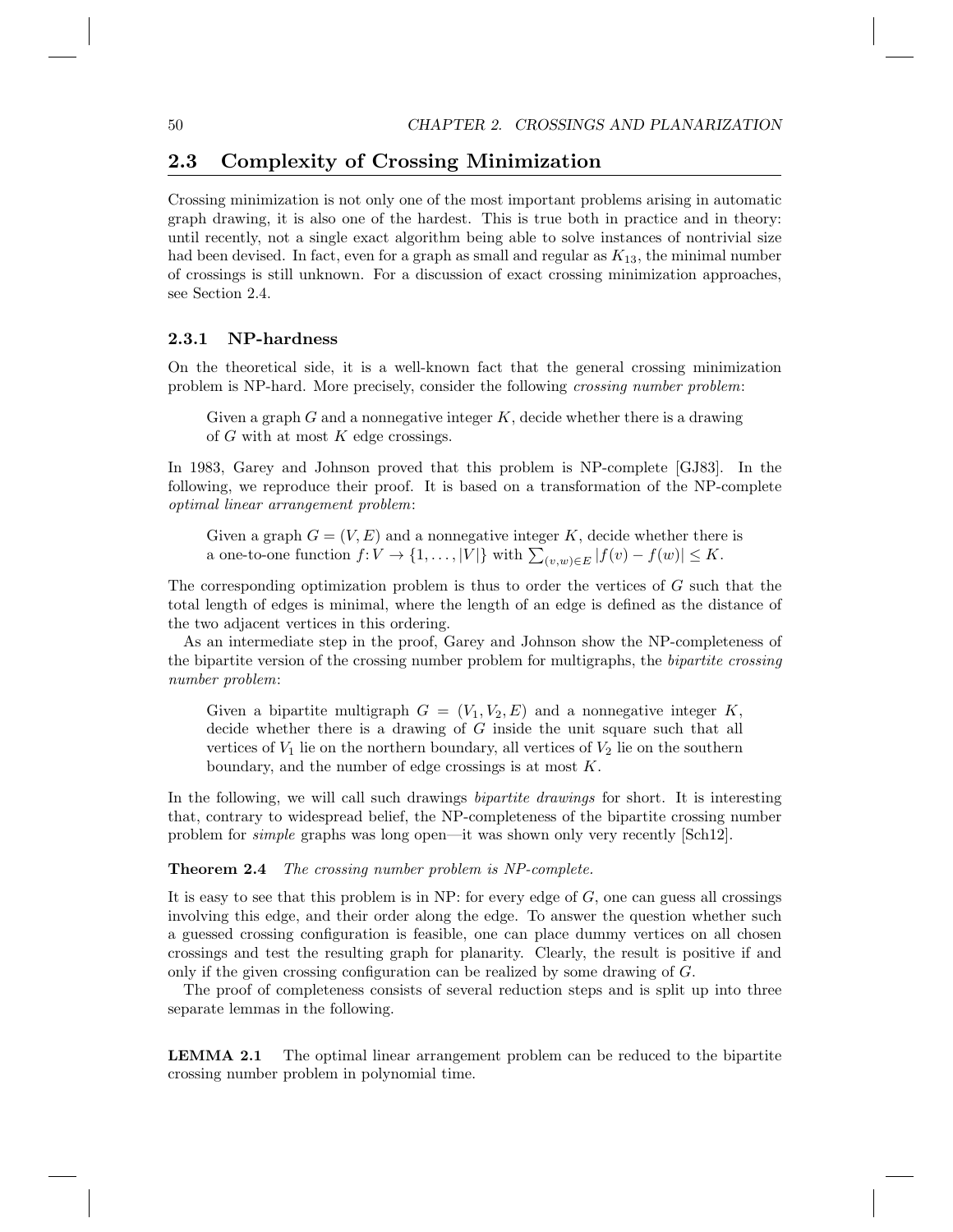#### 2.3. COMPLEXITY OF CROSSING MINIMIZATION 51

**Proof:** The rough idea of the reduction is as follows: every vertex is doubled and the linear ordering is modeled on two parallel layers (the northern and southern boundary of the unit square) at the same time, with edges leading from one layer to the other. By a large number of artificial edges connecting corresponding pairs of vertices, the ordering is forced to be the same on both layers. The distance between two adjacent vertices in the linear ordering problem is then essentially proportional to the number of artificial edges crossed.

More formally, the transformation is defined as follows: Let an instance for the optimal linear arrangement problem be given, consisting of a graph  $G$  and an integer  $K$ , and assume  $V = \{v_1, \ldots, v_n\}$ . We then construct an instance  $G' = (V_1, V_2, E_1 \cup E_2)$  and K' of the bipartite crossing number problem as follows:

$$
V_1 = \{u_i \mid i = 1, ..., n\}
$$
  
\n
$$
V_2 = \{w_i \mid i = 1, ..., n\}
$$
  
\n
$$
E_1 = \{ |E|^2 \text{ copies of } (u_i, w_i) \mid i = 1, ..., n\}
$$
  
\n
$$
E_2 = \{(u_i, w_j) \mid (v_i, v_j) \in E \text{ with } i < j\}
$$
  
\n
$$
K' = |E|^2 (K - |E|) + |E|^2 - 1
$$

This construction is obviously polynomial. We have to show that the graph G admits a linear ordering with total edge length at most  $K$  if and only if the bipartite multigraph  $G'$ admits a bipartite drawing with at most  $K'$  crossings.

If a linear ordering  $f$  of  $G$  with total edge length at most  $K$  exists, we construct a bipartite drawing as follows. We place vertex  $u_i$  on position  $(f(v_i)/(n+1), 1)$  and vertex  $w_i$  on position  $(f(v_i)/(n+1), 0)$ . Furthermore, we draw all edges as straight lines; bundles of parallel edges are drawn as nearly straight lines without mutual crossings; see Figure 2.5 for an example.



Figure 2.5 Reducing the optimal linear arrangement problem to the bipartite crossing number problem. Bold grey lines represent bundles of  $|E|^2$  edges each.

In the constructed drawing, no artificial edge from  $E_1$  will cross any other edge. Moreover, an edge  $(u_i, w_j) \in E_2$  crosses exactly  $|f(v_i) - f(v_j)| - 1$  bundles of  $|E|^2$  edges each.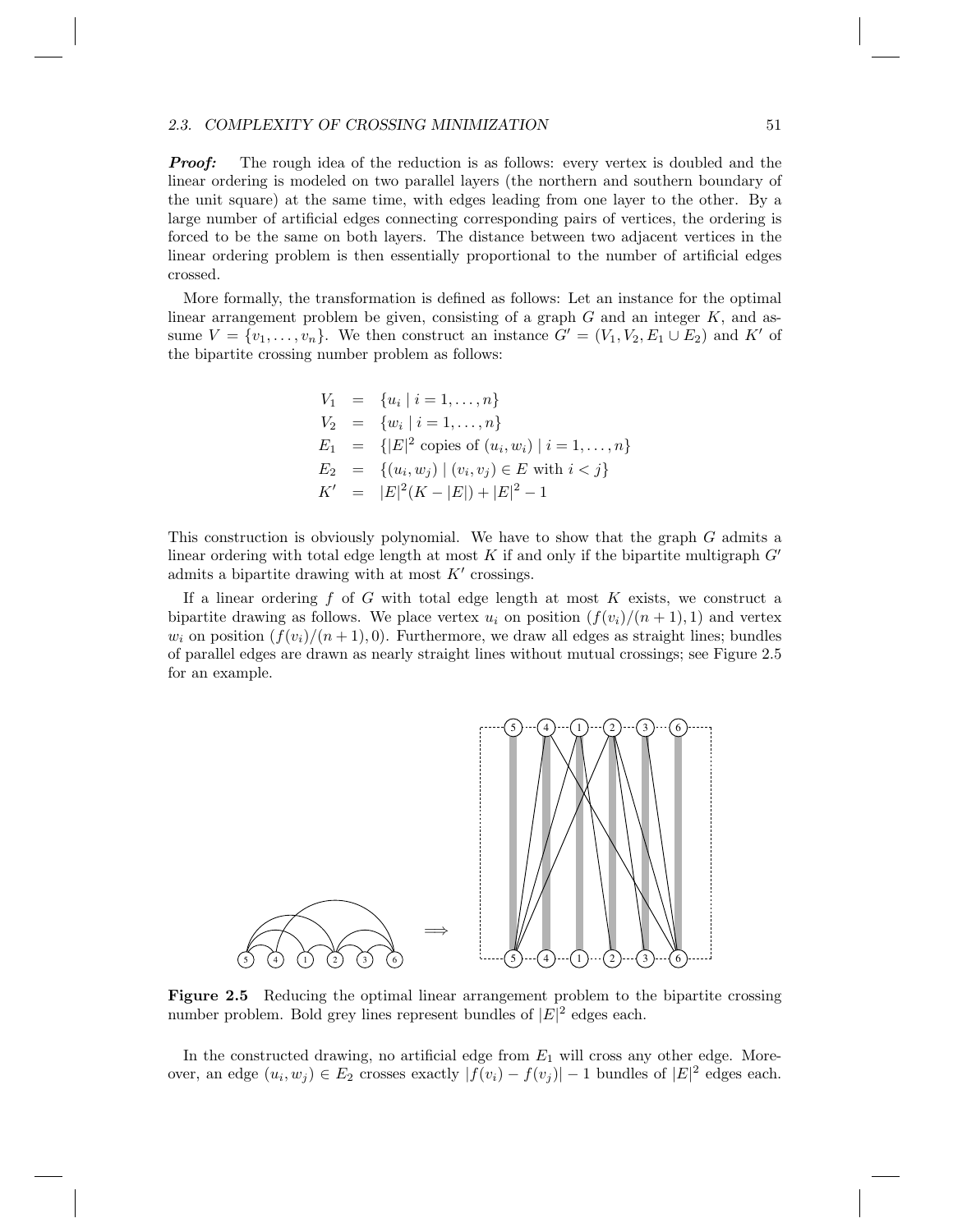Consequently, the total number of such crossings is

$$
\sum_{(u_i,w_j)\in E_2} |E|^2 \Big(|f(v_i)-f(v_j)|-1\Big)=|E|^2 \sum_{(v,w)\in E} \Big(|f(v)-f(w)|-1\Big) \leq |E|^2(K-|E|) .
$$

The remaining crossings in the constructed drawing can only occur between pairs of edges in  $E_2$ , so that their total number is at most  $|E|^2 - 1$ . Summing up, the total number of edge crossings in our drawing is at most  $|E|^2(K - |E|) + |E|^2 - 1 = K'$ .

For showing the other direction, assume that a bipartite drawing of  $G'$  with at most  $K'$ crossings is given. Then define  $f(v_i)$  as the position of vertex  $u_i$  in the order of vertices on the northern boundary of the unit square. We claim that the linear ordering  $f$  leads to a total edge length of at most  $K$ . To see this, first observe that the order of vertices on both boundaries must be the same, as otherwise two bundles of  $|E|^2$  edges each would cross each other, leading to  $|E|^4 > K'$  crossings. Because of that, for each edge  $(v_i, v_j)$  with  $i < j$ , the distance  $|f(v_i) - f(v_j)|$  is at most one more than the number of crossings of  $(u_i, w_j)$  with any edge bundle, so that

$$
\sum_{(v,w)\in E} |f(v) - f(w)| \le |E| + K'/|E|^2 = |E| + (K - |E|) + 1 - 1/|E|^2 < K + 1.
$$

As the left-hand side of this inequality is integer, it is at most  $K$ .

LEMMA 2.2 The bipartite crossing number problem can be reduced to the general crossing number problem for multigraphs in polynomial time.

**Proof:** Let  $G = (V_1, V_2, E)$  and K be an instance of the bipartite crossing number problem. We construct a multigraph  $G'$  as follows: we add two vertices u and w to  $G$ . Moreover, we connect u with all vertices of  $V_1$  by  $K+1$  edges each. Analogously, we connect w with all vertices of  $V_2$  by  $K + 1$  edges each. Finally, we add  $K + 1$  edges connecting u and w. Now we claim that G has a bipartite drawing with at most  $K$  crossings if and only if  $G'$  has a general drawing with at most K crossings.

The basic idea of this construction is that w.l.o.g. no bundle of  $K+1$  edges will be crossed by any other edge, and that by this the crossing minimal bipartite drawings of G correspond to the crossing minimal general drawings of  $G'$ . In particular, it is clear that a bipartite drawing of G with at most K crossings yields a drawing of  $G'$  with at most K crossings by placing the vertices  $u$  and  $w$  outside the unit square; see Figure 2.6.

For showing the other direction, a drawing of  $G'$  with at most K crossings has to be converted into a bipartite drawing of G with at most K crossings. For this, a sequence of so-called normalization steps is applied in order to transform the original drawing of  $G'$  into one of the type of Figure 2.6 without increasing the number of edge crossings; deleting the vertices  $u$  and  $w$  then yields the desired drawing of  $G$ . This part of the proof was the most technical one in the original presentation; we give a simplified version here.

In the first normalization step, multiple crossings between one pair of edges and crossings between edges incident to a common vertex are removed in the obvious way. In particular, every bundle of  $K + 1$  edges connecting the same pair of vertices now defines a sequence of K regions in the drawing.

In a second step, one can obtain a drawing such that none of these bundle regions contains any vertex of G' or is crossed by any edge of G'. Indeed, for a fixed  $v \in V_1$ , consider the edge  $e$  connecting u and v that in the current drawing has the minimum number of crossings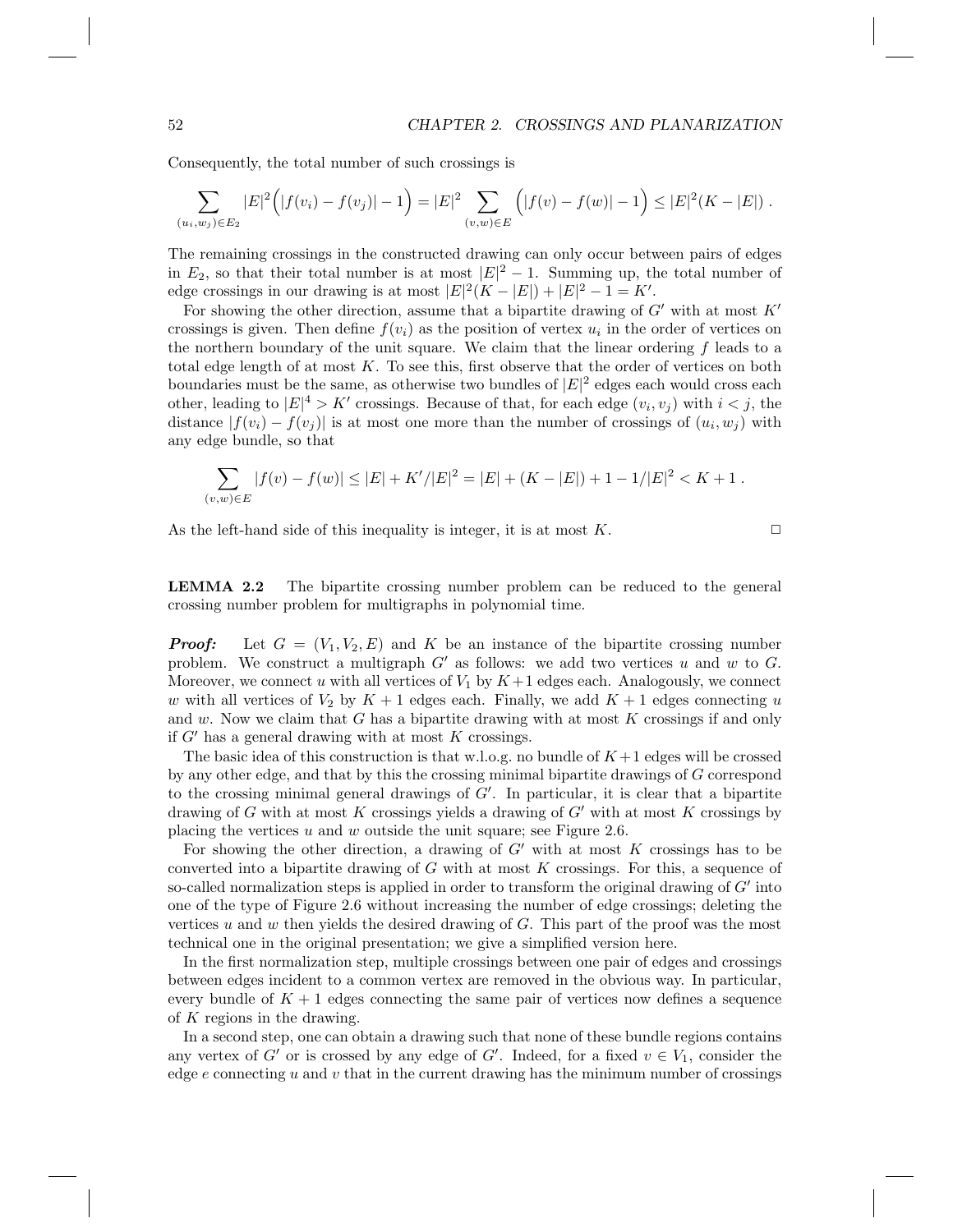#### 2.3. COMPLEXITY OF CROSSING MINIMIZATION 53



Figure 2.6 Reducing the bipartite crossing number problem to the general crossing number problem for multigraphs. Bold grey lines represent bundles of  $K + 1$  edges each.

with other edges. Then one can reroute all edges  $(u, v)$ , i.e., all edges parallel to e, along the same route as  $e$ . This yields a new drawing of  $G'$  with at most as many edge crossings as before. Repeating this for every  $v \in V_1$  and analogously for w and every  $v \in V_2$ , we get a drawing without vertices in the bundle regions. Now it follows that no edge can cross any of these regions. The reason is that such an edge would have to cross all  $K + 1$  edges of a bundle, as no vertices are contained in the bundle regions and multiple crossings were eliminated in the first normalization step.

Clearly, the drawing resulting from these two normalization steps is topologically equivalent to one of the type displayed in Figure 2.6.  $\Box$ 

LEMMA 2.3 The crossing number problem for multigraphs can be reduced to the crossing number problem for simple graphs.

**Proof:** For the given multigraph, place an artificial vertex in the middle of every edge. The result is a simple graph with the same crossing number as the original multigraph.  $\Box$ 

In the above scheme, we observe that the graph for which deciding on the crossing number is NP-hard requires two distinct vertices  $u$  and  $v$  of very high degree. One may think that they are central to the construction. Yet, using a different reduction strategy from optimal linear arrangement, Hliněný showed in [Hli06]:

**Theorem 2.5** The crossing number problem remains NP-complete even when restricted to cubic graphs, i.e., graphs where every vertex has degree 3.

Theorem 2.4 shows that the crossing number problem is NP-complete. In particular, the crossing minimization problem is NP-hard, i.e., the problem of constructing a drawing of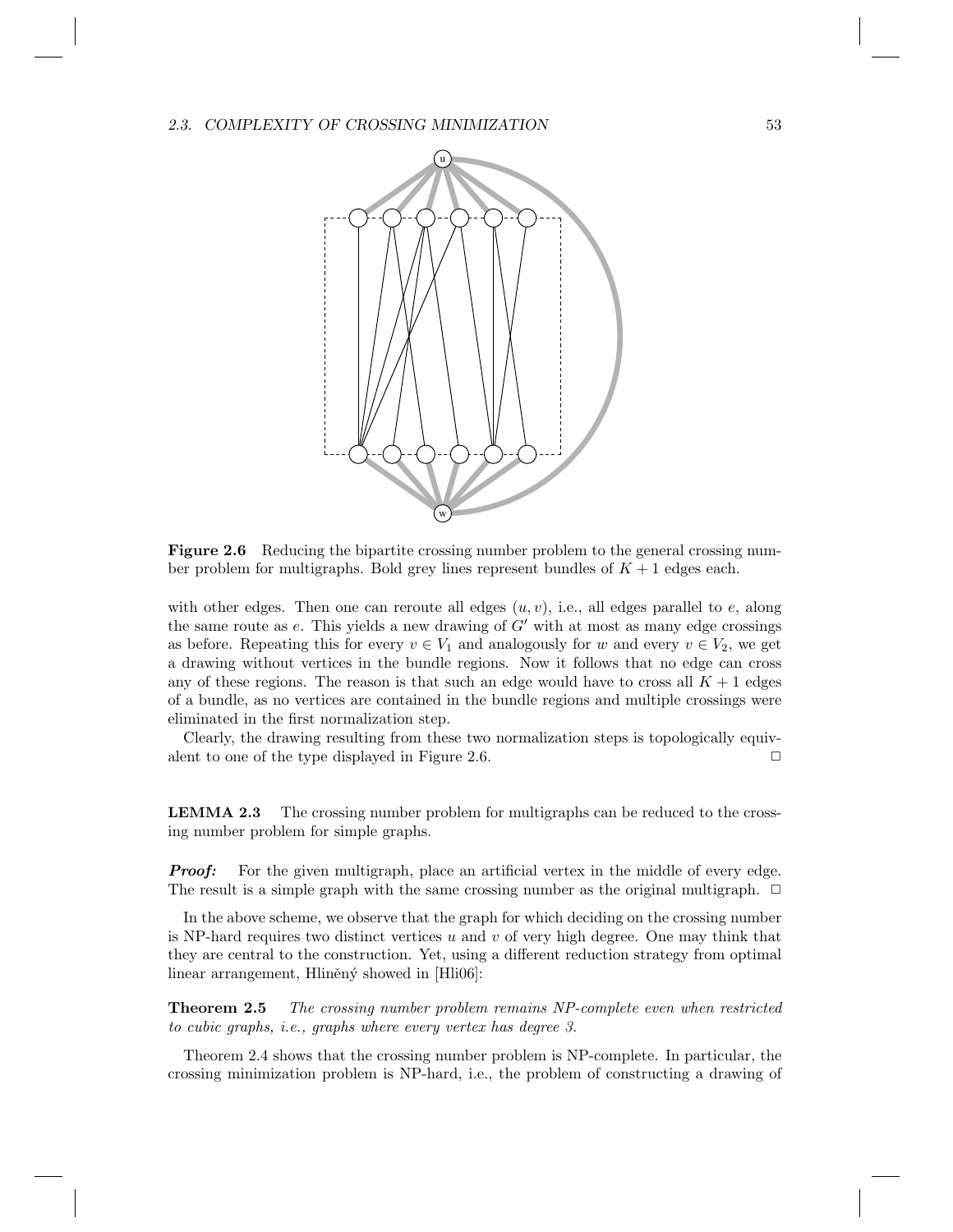a given graph with a minimal number of edge crossings. Nevertheless, one might hope for polynomial time algorithms at least for special classes of graphs, or for situations where the class of allowed drawings is restricted.

However, no interesting special class of graphs is known for which crossing minimization can be done in polynomial time. Exceptions are the classes of graphs for which a constant bound c on the number of crossings is given a priori, see Section 2.3.2, but this is a purely theoretical result in that this bound is not at hand in general and the running time increases heavily with the constant  $c$ .

The results also remain mostly negative if we restrict the set of feasible drawings by additional conditions. For instance, the problem is still NP-hard (even for simple graphs) if we require that

- the drawing is bipartite and the vertex order on one of the layers is fixed [EW94].
- all vertices have the same vertical coordinate and edges are drawn as semicircles. This is the so-called linear crossing minimization problem [MKNF86]. This problem remains NP-hard even if the horizontal order of vertices is fixed [MNKF90].
- the vertices lie on the unit circle and edges are drawn as straight lines. This is the circular crossing minimization problem [MKNF87].

However, we would like to point out that practically the problem might become considerably easier with the degrees of freedom for the drawing decreasing. To give an example, the bipartite crossing minimization problem with one layer fixed is NP-hard but can be solved quickly in practice [JM97]. By now, also reasonably sized general multi-layer crossing minimization instances can be tackled effectively with integer linear and semidefinite programs; see [CHJM11] for an overview.

#### 2.3.2 Fixed Parameter Tractability

In the last section, we reproduced a proof by Garey and Johnson showing that it is NP-hard to decide whether a given graph G can be drawn with at most K edge crossings. We can also consider the situation where  $K$  is not given as part of the input but as a fixed parameter. It is then easy to see that one can decide in polynomial time whether a drawing of G with at most  $K$  crossings exists: broadly speaking, one could check all possible configurations of the up to K crossings, replace the chosen crossings by dummy vertices, and check the resulting graph for planarity. We can answer the original question affirmatively if and only if we find any planar graph in this way.

Even if the above algorithm runs in polynomial time for fixed  $K$ , the obvious drawback is the strong increase in running time for increasing  $K$ : if implemented in the straightforward way, the runtime is  $O(|V| \cdot |E|^{2K})$ . For a long time, it was an open question whether the problem is fixed-parameter tractable, i.e., whether the problem can be solved in  $O(f(K))$ .  $|V|^c$  running time for some function  $f(K)$  that is independent from the instance and some constant  $c$  that is independent from  $K$ . This question was answered by Grohe in 2001 with  $c = 2$  [Gro01]. However, the running time of Grohe's algorithm is  $O(2^{2^{p(K)}}|V|^2)$ , where p is a polynomial, and hence grows strongly with  $K$ . Thus, the relevance of this algorithm is rather theoretical than practical. Kawarabayashi and Reed [KR07] improved on this result by giving a linear algorithm, i.e.,  $c = 1$ ; yet  $f(K)$  remains too large for any practical application.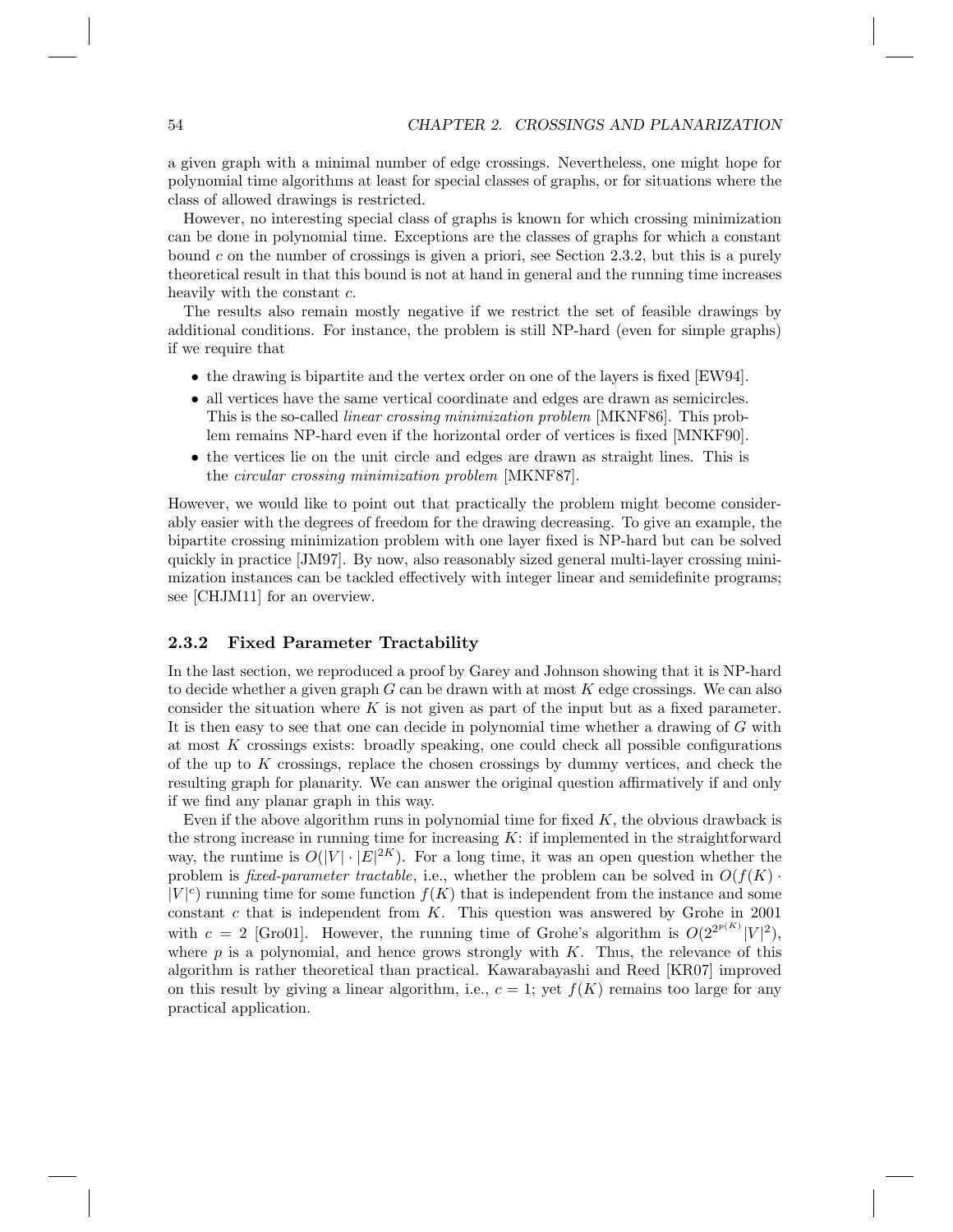#### 2.4 Exact Crossing Minimization

Exact methods to solve the crossing minimization problem constitute the youngest research field we are discussing in this chapter. The development showcases various algorithm engineering aspects of algorithm development, as its iterative improvements were always based on the analysis of the bottlenecks of the earlier approaches. The first approach  $[BEJ<sup>+</sup>05]$ already lay the setting used in the subsequent developments: it relies on mathematical programming in combination with branch-and-cut. Yet, its applicability was limited to very small graphs. By introducing column generation schemes into the branch-and-cut framework, its central ILP model, which we will describe in detail below, was later brought into the realm of applicability [CGM09, BCE+08] to some real-world graphs. The currently best exact approach replaces a key concept (the so-called simple crossing number) of the first formulation by integrating multiple linear-ordering problems instead [CMB08]. This leads to a mathematically more complex model but offers the advantage of fewer variables on the one hand, and the possibility for even stronger column generation strategies, on the other hand. Together with other developments like strong upper bounds (cf. Section 2.5), preprocessing strategies like the *non-planar core reduction* [CG09], and efficient extraction of multiple Kuratowski subdivisions (see below) at once [CMS08], we are now in the position to compute the exact crossing number of sparse graphs with up to 100 vertices. Figure 2.4 gives an overview of the algorithmic progress over the last years, comparing the various algorithms on the way to the currently most successful one. For a more detailed description of all exact algorithms discussed in the following, see [Chi08].

A linear program (LP) is an optimization problem consisting of continuous variables, a linear objective function, and linear constraints. The "father" of linear programming, George B. Dantzig, proposed the following standard model:

$$
\begin{array}{c}\n\text{maximize } c^\top x\\ \n\text{subject to } Ax \leq b\\ \n\text{ } x \geq 0\n\end{array}
$$

where  $c \in \mathbb{R}^n$ ,  $A \in \mathbb{R}^{m \times n}$ , and  $b \in \mathbb{R}^m$ . The linear function  $c^{\top}x : \mathbb{R}^n \to \mathbb{R}$  is called the *objective function* and the inequalities in the system  $Ax \leq b$  are called *constraints*. A vector  $\hat{x}$  that satisfies the system of inequalities  $Ax \leq b$  is called a *feasible* solution of the LP. Moreover,  $\hat{x}$  is called an *optimal solution* if  $c^{\top}\hat{x} \geq c^{\top}x'$  for all feasible solutions  $x'$ .

Linear programs proved to provide a powerful tool for various optimization problems in the past and extensive research led to efficient algorithms able to solve them in polynomial time, e.g., the simplex [Chv83], the ellipsoid [GLS88], and the interior point method [RT97]. However, additional constraints that require some or all of the variables to be integer, render the problem NP-complete in general [GJ79].

Anyway, *(mixed)* integer linear programs are widely used to solve NP-hard combinatorial optimization problems in conjunction with polyhedral combinatorics, which aims at describing combinatorial optimization problems as linear programs and solving these with special-purpose methods. A key feature therefore is the possibility to alternatively describe the convex hull of the feasible points and extreme rays of a problem by a system of linear inequalities. For an introduction into this field, the interested reader is referred to [Pul89].

Before introducing the ideas of the ILP formulation presented in this section, we have to mention Kuratowski's theorem, which is one of the most important results in the field of planarity testing providing a full characterization of planar graphs based on the complete graph  $K_5$  and the complete bipartite graph  $K_{3,3}$ .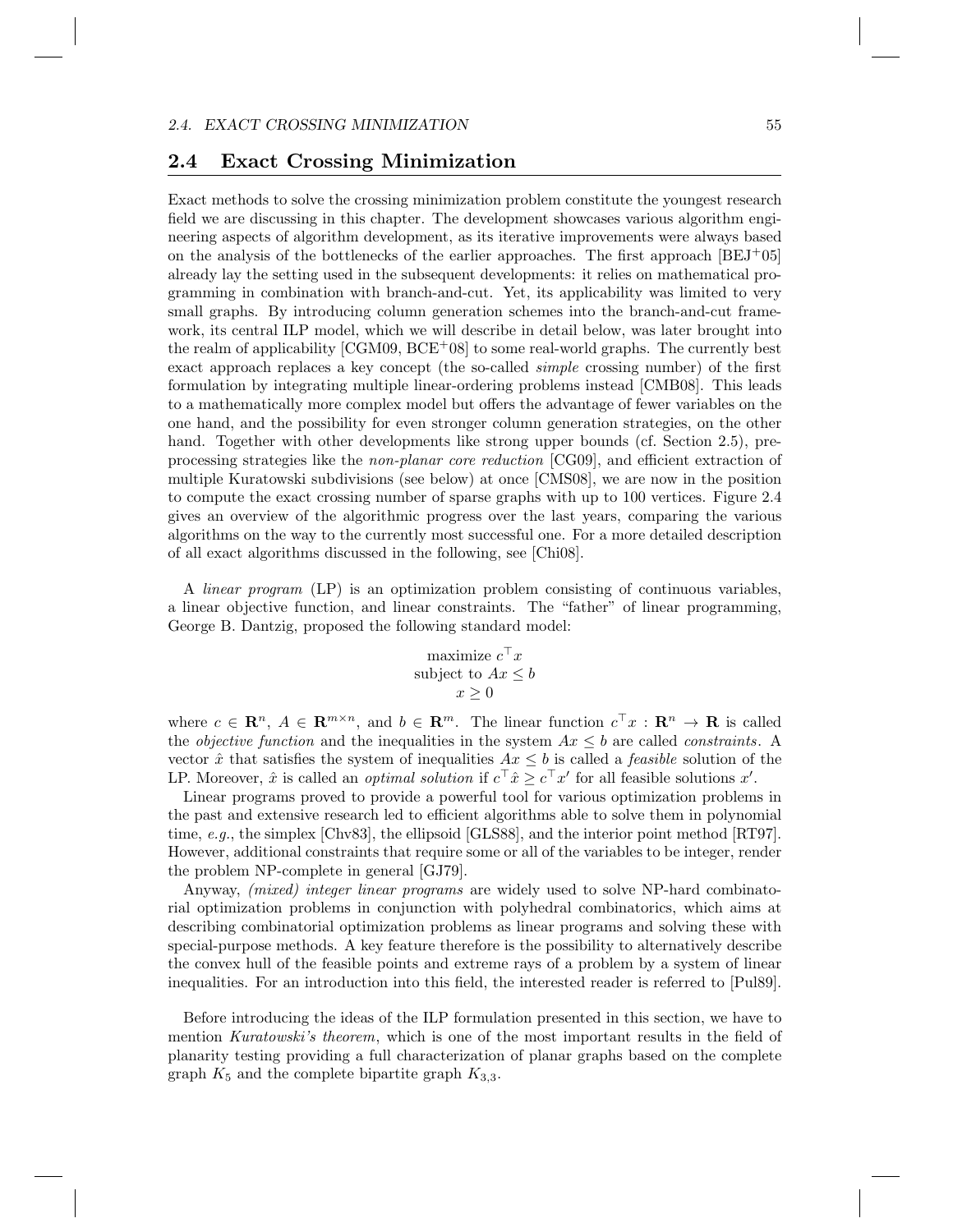

Figure 2.7 Success ratio (i.e., percentage of instances solved to provable optimality) in dependency to the graphs' size (number of vertices). Benchmark set: *Rome library* [DGL<sup>+97]</sup>, see also Section 2.5. Different lines give different development steps of the algorithms; each instance was given 30 minutes of computation time unless specified otherwise. S is the first implementation of  $[BEJ+05]$ ,  $S+$  a more efficient reimplementation of the same algorithm. SA and SC denote the subdivision-based algorithms as considered in [CGM09], with algebraic pricing and the combinatorial column generation scheme, respectively. Finally, SC+ and OC denote the latest implementations of the subdivision-based and the ordering-based ILPs, respectively, with combinatorial column generation and all further described improvements, as presented in [CMB08].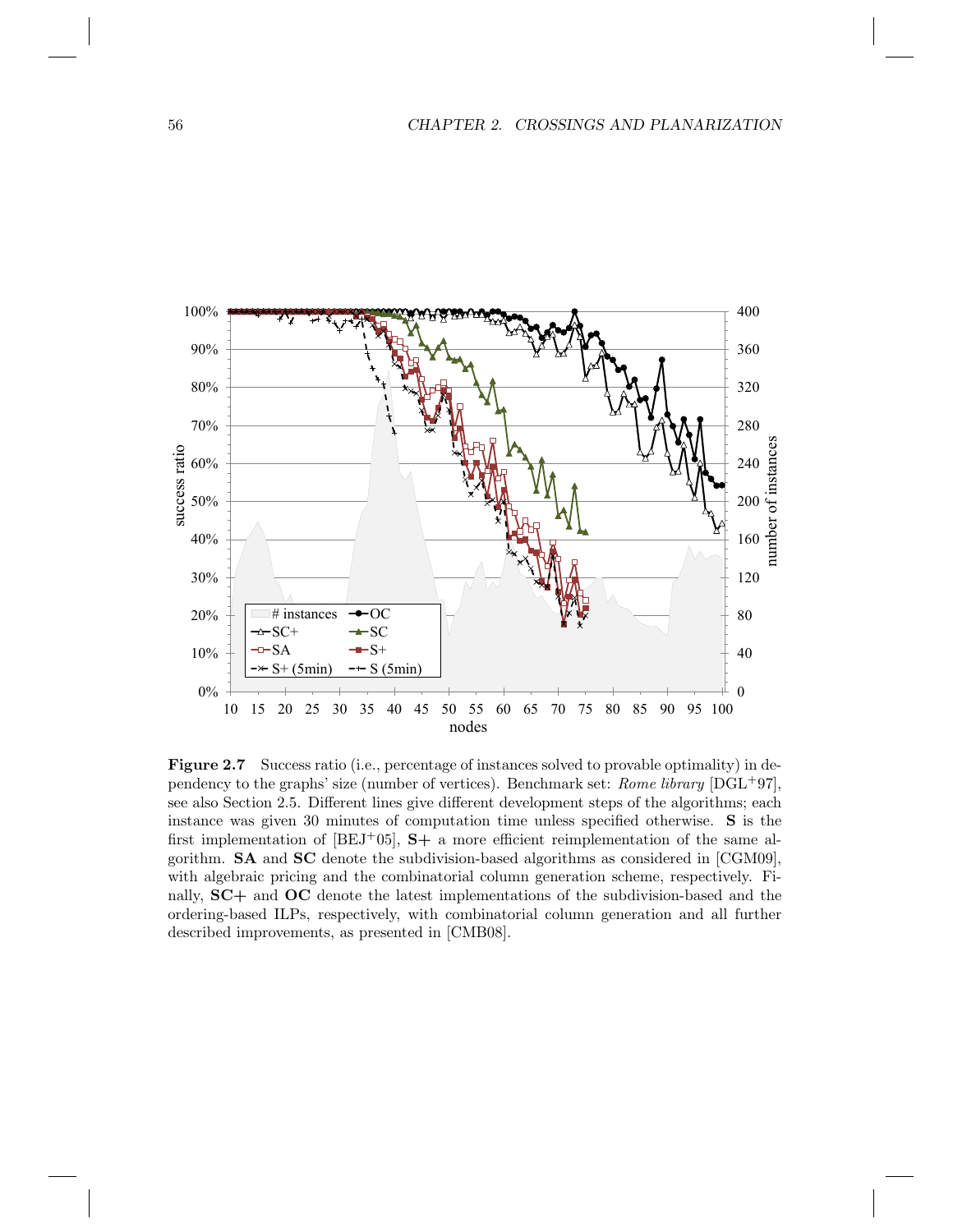#### 2.4. EXACT CROSSING MINIMIZATION 57

Theorem 2.6 A finite graph is planar if and only if it contains no subgraph that is a subdivision of  $K_5$  or  $K_{3,3}$ .

We can obtain a subdivision S of a graph G by repeatedly replacing edges  $e$  by a path of length two. As a consequence of Theorem 2.6, at least two edges belonging to each Kuratowski subdivision have to cross. Based on this observation, we can try to address the crossing minimization problem using mathematical programming in the following way: we introduce a zero-one decision variable  $x_{e,f}$  for each pair of edges  $(e, f) \in E \times E$  that encode the crossings in an associated drawing: edges  $e$  and  $f$  cross each other if and only if  $x_{e,f} = 1$ . For each subdivision of  $K_5$  or  $K_{3,3}$ , we can add constraints that force at least one of the involved variables to one.

Mutzel and Jünger [MJ01] pointed out the problems with this formulation. To our knowledge, there is no known polynomial time separation algorithm to identify the constraints of this type that are violated by a given fractional solution. Moreover, those constraints are not strong enough since it is not guaranteed that there is a realizing drawing if at least one of the involved crossing variables is one in every Kuratowski subdivision. Another severe problem of this formulation is the NP-hardness of the realizability problem [Kra91]:

Given a vector  $x \in \{0,1\}^{\binom{E}{2}}$ , does there exist a drawing consistent with  $x$ ?

In order to efficiently answer this question, we also need to know the *order* of the edge crossings for a particular edge e. This additional information can be exploited by the introduction of a dummy vertex for each crossing and the application of a linear-time planarity testing algorithm to test the existence of a realizing drawing in polynomial time. Despite all these drawbacks, it is interesting that under certain conditions the above-described constraints, as well as similar ones, in fact constitute facets of the polytope defined by the convex hull of the feasible solutions [Chi11].

#### 2.4.1 Subdivision-Based Formulation

One way to work around the realizability problem is the reduction to simple drawings. We call a drawing simple if each edge crosses at most one other edge. As for planar graphs, we can find a bound for the maximum number of edges of graphs that admit a simple drawing. More precisely, Pach and Tóth show the following theorem [PT97]:

**Theorem 2.7** Let  $G = (V, E)$  be a simple graph drawn in the plane so that every edge is crossed by at most k others. If  $0 \leq k \leq 4$ , then we have

$$
|E| \le (k+3)(|V|-2) \tag{2.10}
$$

They could further prove that this bound cannot be improved for  $0 \leq k \leq 2$  and that for any  $k \geq 1$  the following inequality holds:

$$
|E| \le \sqrt{16.875k}|V| \approx 4.108\sqrt{k}|V| \,. \tag{2.11}
$$

Furthermore, Bodlaender and Grigoriev prove in [BG04] that it is NP-complete to determine whether there is a simple drawing for a given graph  $G$ . If there is such a drawing, we denote the minimum number of crossings among all simple drawings of  $G$  by  $\text{crs}(G)$ .

It is easy to see that  $cr(G) \leq crs(G)$ . We cannot state equality because there are graphs G such that  $\text{cr}(G) > \text{cr}(G)$ . Consider the sample graph in Figure 2.8. The left drawing shows an optimal drawing with two crossings while the right drawing shows an optimal drawing among all simple drawings with three crossings.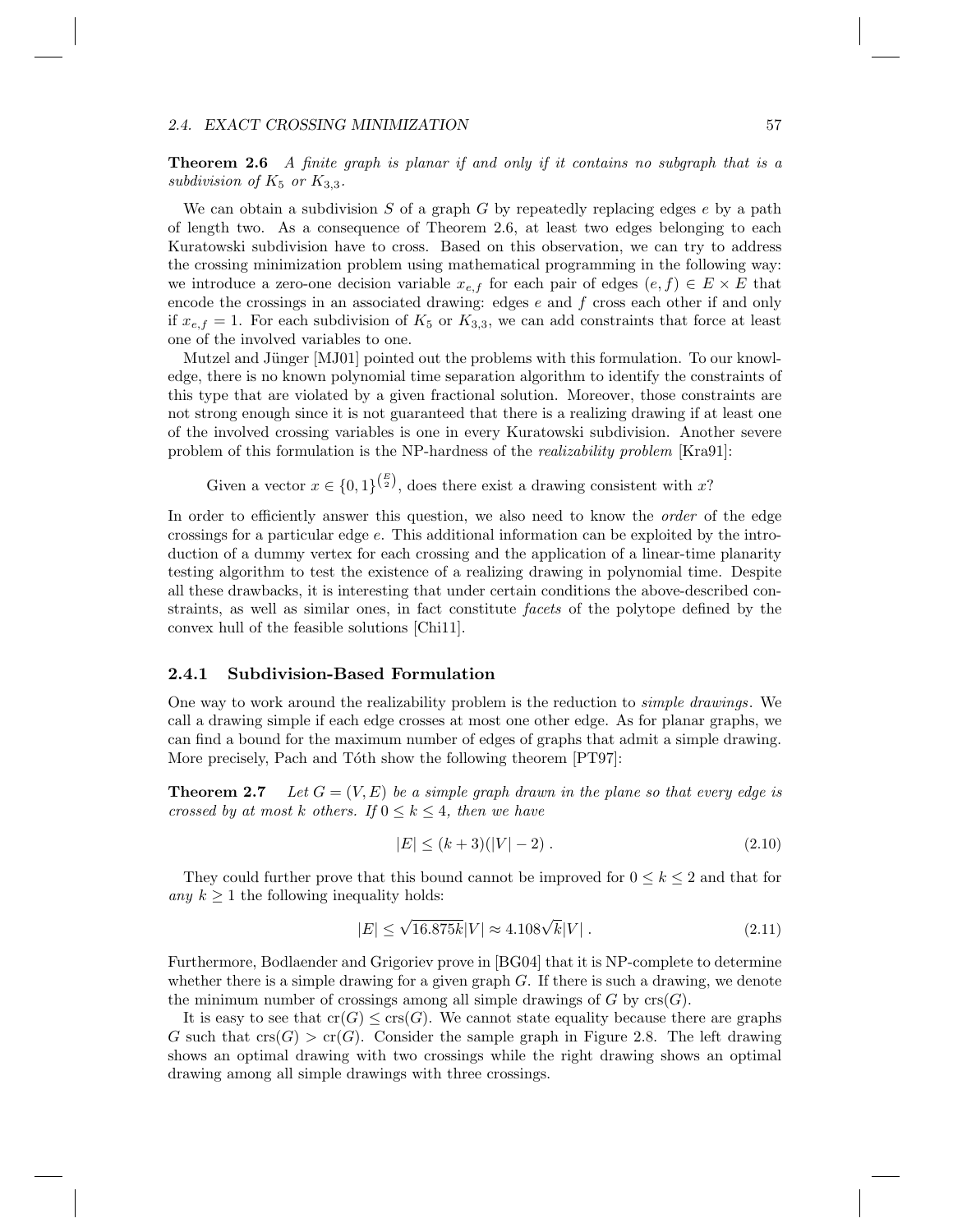

Figure 2.8 An optimal drawing of a graph with two crossings (left) and an optimal simple drawing of the same graph with three crossings (right). Both drawings were produced with the exact algorithm presented in this section.



**Figure 2.9** Edges are replaced with a path of length  $\ell$  by inserting  $\ell - 1$  dummy vertices.

Given an integer  $\ell$  and a graph  $G = (V, E)$  such that  $\ell \geq |E|$ , we can create a graph  $G^* = (V^*, E^*)$  by replacing every edge  $e \in E$  with a path of length  $\ell$ . Figure 2.9 shows an example that illustrates this transformation. The graph  $G^*$  contains a total number of  $|V| + (\ell - 1)|E|$  vertices and  $\ell|E|$  edges.

It is easy to show that  $G$  can be drawn with  $n$  crossings if and only if there is a *simple* drawing of  $G^*$  with n crossings. Therefore, it is "sufficient" to solve the crossing minimization problem restricted to simple drawings in order to solve the "general" crossing minimization problem. Since the transformation obviously can be done in polynomial time, the NP-completeness of the corresponding decision problem for simple drawings follows immediately from the proof by Garey and Johnson; see Section 2.3. Since an edge  $e = (u, v)$ never crosses itself or an adjacent edge in an optimal drawing it is sufficient to replace e with a path of length  $|E| - |\delta(u)| - |\delta(v)| - 1$ .

Let  $G = (V, E)$  be a graph and let  $D \subseteq E \times E$  be a set of unordered pairs of edges. We call D realizable if there is a drawing of G such that there is a crossing between edges  $e$  and f if and only if  $(e, f) \in D$ . Furthermore, D is called *simple* if for every  $e \in E$  there is at most one  $f \in E$  such that  $(e, f) \in D$ .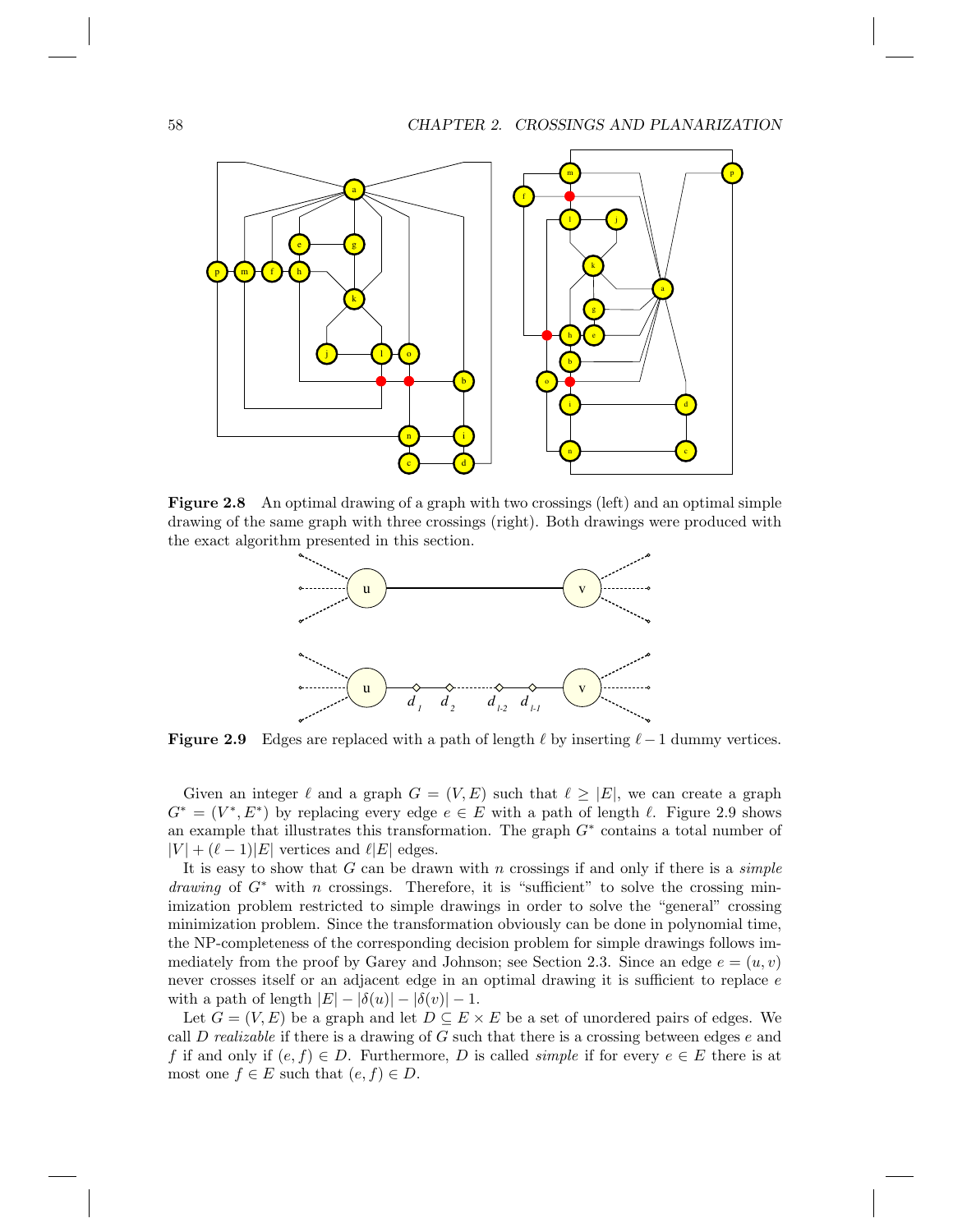#### 2.4. EXACT CROSSING MINIMIZATION 59

For every graph G and every simple  $D$ ,  $G_D$  denotes the graph that is obtained by introducing a dummy vertex  $d_{e,f}$  for each pair of edges  $(e, f) \in D$ : in other words,  $d_{e,f}$  is the unique vertex when identifying the two vertices arising from subdividing both  $e$  and  $f$ . Note that  $G_D$  is only well defined if D is simple. For both edges  $e_1$  and  $e_2$  resulting from splitting e, we set  $\hat{e}_1 = \hat{e}_2 = e$ , analogously for f. Given a subgraph  $H = (V', E') \subseteq G_D$ , we denote with  $H \subseteq E$  the subset of original edges of G involved in the subgraph H of  $G_D$ , i.e.,  $\hat{H} = \{\hat{e} \mid e \in E'\} \subseteq E$ . In the following, H will usually be a Kuratowski subdivision. We call the path corresponding to a single edge of the underlying  $K_5$  or  $K_{3,3}$  a Kuratowski path. By  $\hat{H}^{[2]} \subset \hat{H}^2$  we will then denote the edge pairs  $(e, f)$  where e and f belong to different, nonadjacent Kuratowski paths. Hence, these are the only edge pairs that may actually form a crossing meaningful to the Kuratowski subdivision H.

**COROLLARY 2.1** Let D be simple. Then D is realizable if and only if  $G_D$  is planar.

Using a linear-time planarity testing algorithm, we can test in time  $O(|V| + |D|)$  whether D is realizable, and compute a realizing drawing if so.

**DEFINITION 2.3** For a set of pairs of edges  $D \subseteq E \times E$ , we define

$$
x_{e,f}^D = \begin{cases} 1 & \text{if } (e,f) \in D \\ 0 & \text{otherwise.} \end{cases}
$$

**PROPOSITION 2.1** Let D be simple and realizable. For an arbitrary set of pairs of edges  $D' \subseteq E \times E$  of  $G = (V, E)$  and any subdivision H of  $K_5$  or  $K_{3,3}$  in  $G_{D'}$  the following inequality holds:

$$
C_{D',H}: \sum_{(e,f)\in \hat{H}^{[2]}\backslash D'} x_{ef}^D \ge 1 - \sum_{(e,f)\in \hat{H}^{[2]}\cap D'} (1 - x_{ef}^D). \tag{2.12}
$$

**Proof:** Suppose inequality (2.12) is violated. Since every  $x_{e,f}^D \in \{0,1\}$ , the left-hand side of the inequality must be zero and the right-hand side must be one, which means that

$$
x_{e,f}^D = 0 \text{ for all } (e, f) \in \hat{H}^{[2]} \setminus D', \text{ and}
$$
  

$$
x_{e,f}^D = 1 \text{ for all } (e, f) \in \hat{H}^{[2]} \cap D'.
$$

It follows from the definition of  $x^D$  that  $\hat{H}^{[2]} \cap D' = \hat{H}^{[2]} \cap D$ , in other words,  $G_D$  agrees to  $G_{D'}$  on the subgraph induced by  $\hat{H}$ , so that H is also a forbidden subgraph in  $G_D$ , i.e., a subdivision of  $K_5$  or  $K_{3,3}$ . It follows from Kuratowski's Theorem that  $G_D$  is not planar. This contradicts the realizability of  $D$  by Corollary 2.1.  $\Box$ 

**Theorem 2.8** Let  $G=(V,E)$  be a simple graph. A set of pairs of edges  $D \subseteq E \times E$  is simple and realizable if and only if the following set of conditions holds:

$$
\begin{array}{lll}\nx_{e,f}^D < \{0,1\} & \forall\ e,f\in E,\ e\neq f\\
\sum_{f\in E} x_{e,f}^D \leq 1 & \forall\ e\in E\\
C_{D',H} & \textit{for every simple } D'\subseteq E\times E\\
\textit{and every forbidden subgraph } H \textit{ in } G_{D'}\n\end{array}
$$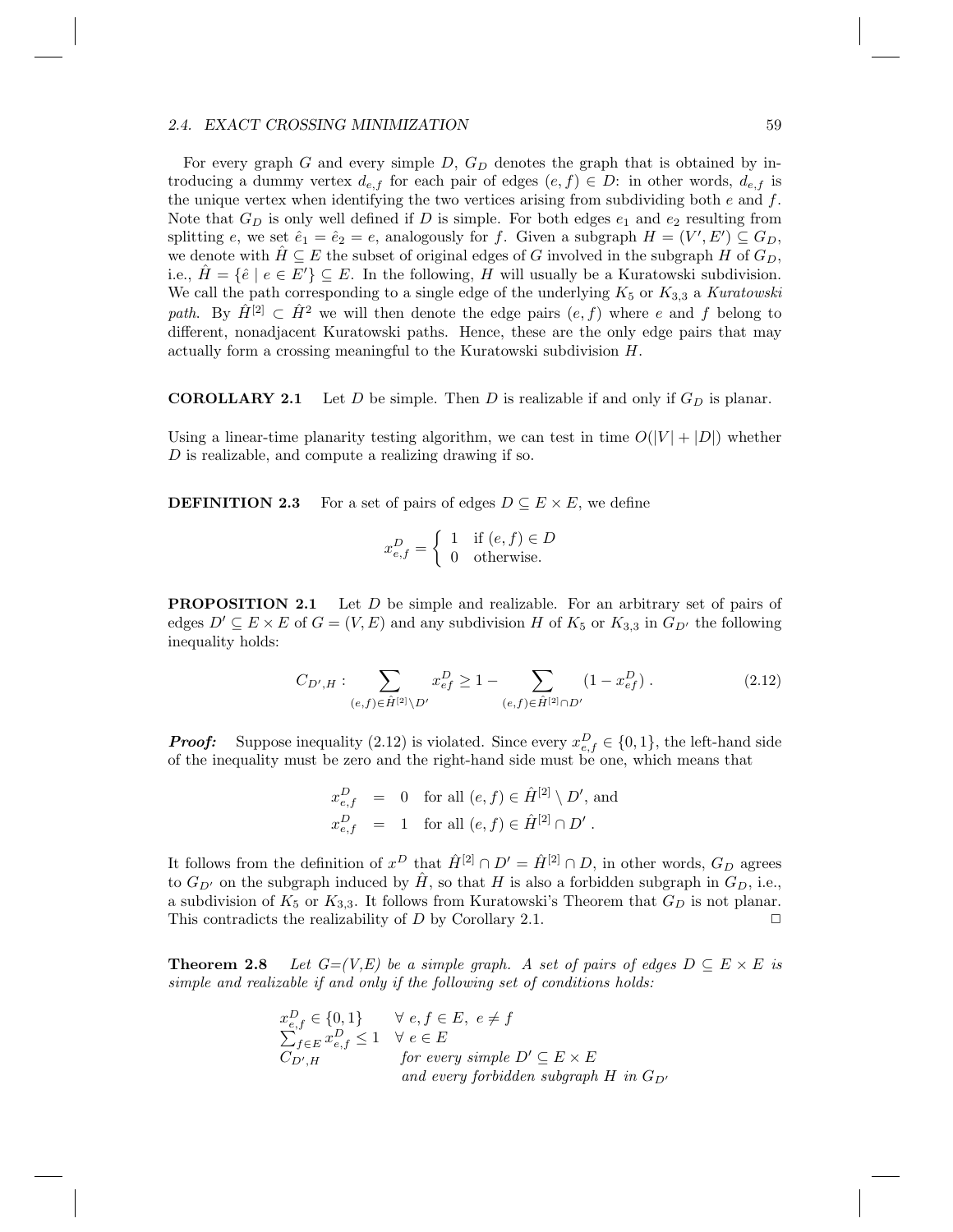$G_{D'}$ 

**Proof:** It is easy to see that the constraints from the second row are satisfied if and only if  $D$  is simple. It remains to show that a simple  $D$  is realizable if and only if the conditions  $C_{D',H}$  from the last row hold. For a realizable D, every  $C_{D',H}$  is satisfied according to Proposition 2.1.

We have to show that any set of pairs of edges  $D$  that is not realizable violates at least one of the constraints  $C_{D',H}$ . It follows from Corollary 2.1 that  $G_D$  is not planar if D is not realizable and we know from Theorem 2.6 that there exists a subdivision  $H$  of  $K_5$  or  $K_{3,3}$  in  $G_D$ . Let  $D' = D$  and consider the constraint  $C_{D,H}$ :

$$
C_{D,H}: \sum_{(e,f)\in \hat{H}^{[2]}\backslash D} x_{ef}^D \ge 1 - \sum_{(e,f)\in \hat{H}^{[2]}\cap D} (1 - x_{ef}^D)
$$
 (2.13)

It follows from the definition of  $x^D$  that every  $x_{e,f}^D \in \hat{H}^{[2]} \setminus D$  is zero, hence the left-hand side of inequality (2.13) is also zero. Since  $\hat{H}^{[2]} \cap D \subseteq D$  we also know that  $\sum_{(e,f) \in \hat{H}^{[2]} \cap D} (1-\frac{1}{2})$  $x_{ef}^D$ ) is zero and the right-hand side of  $C_{D,H}$  is one. Thus,  $C_{D,H}$  is violated.

Since we can compute a corresponding drawing for a simple and realizable  $D$  in polynomial time, we can reformulate the crossing minimization problem for simple drawings as

Given a graph 
$$
G = (V, E)
$$
, find a simple realizable subset  $D \subseteq E \times E$  of minimum cardinality.

 $\sum_{(e,f)\in F} x_{e,f}.$ This leads to the following ILP-Formulation. We use  $x(F)$  as an abbreviation for the term

minimize 
$$
x(E \times E)
$$
  
\nsubject to  
\n
$$
\sum_{f \in E} x_{e,f} \le 1 \qquad \forall e \in E
$$
\n
$$
x(\hat{H}^{[2]} \setminus D') - x(\hat{H}^{[2]} \cap D') \ge 1 - |\hat{H}^{[2]} \cap D'| \text{ for every simple } D' \text{ and every forbidden subgraph } H \text{ in } G_{D'}
$$
\n
$$
x_{e,f} \in \{0,1\} \qquad \forall e, f \in E
$$

Given a simple set of crossings  $D$  we can easily check if  $D$  is realizable by applying a planarity testing algorithm to  $G_D$ . If the answer is "no" we also get a forbidden subdivision H of  $G_D$  and we can separate an additional constraint  $C_{D,H}$  according to the proof of Theorem 2.8 that excludes D.

#### 2.4.2 Ordering-Based Formulation

The above subdivision-based formulation requires up to  $\Omega(|E|^4)$  variables, as every edge may have to be subdivided into  $\Omega(|E|)$  segments. The currently best-performing ILP model avoids this subdivision and instead considers linear ordering problems on each edge. Recall that the reason for the graph extension was to be able to model the order of the crossings, in order to obtain a tractable realizability problem. The ordering-based ILP formulation achieves this by explicitly computing an ordering of the edge crossings.

Consider an arbitrary, fixed *orientation* of the given graph  $G$ , i.e., for each undirected edge we decide on one of the two possible directions. As in the original (problematic)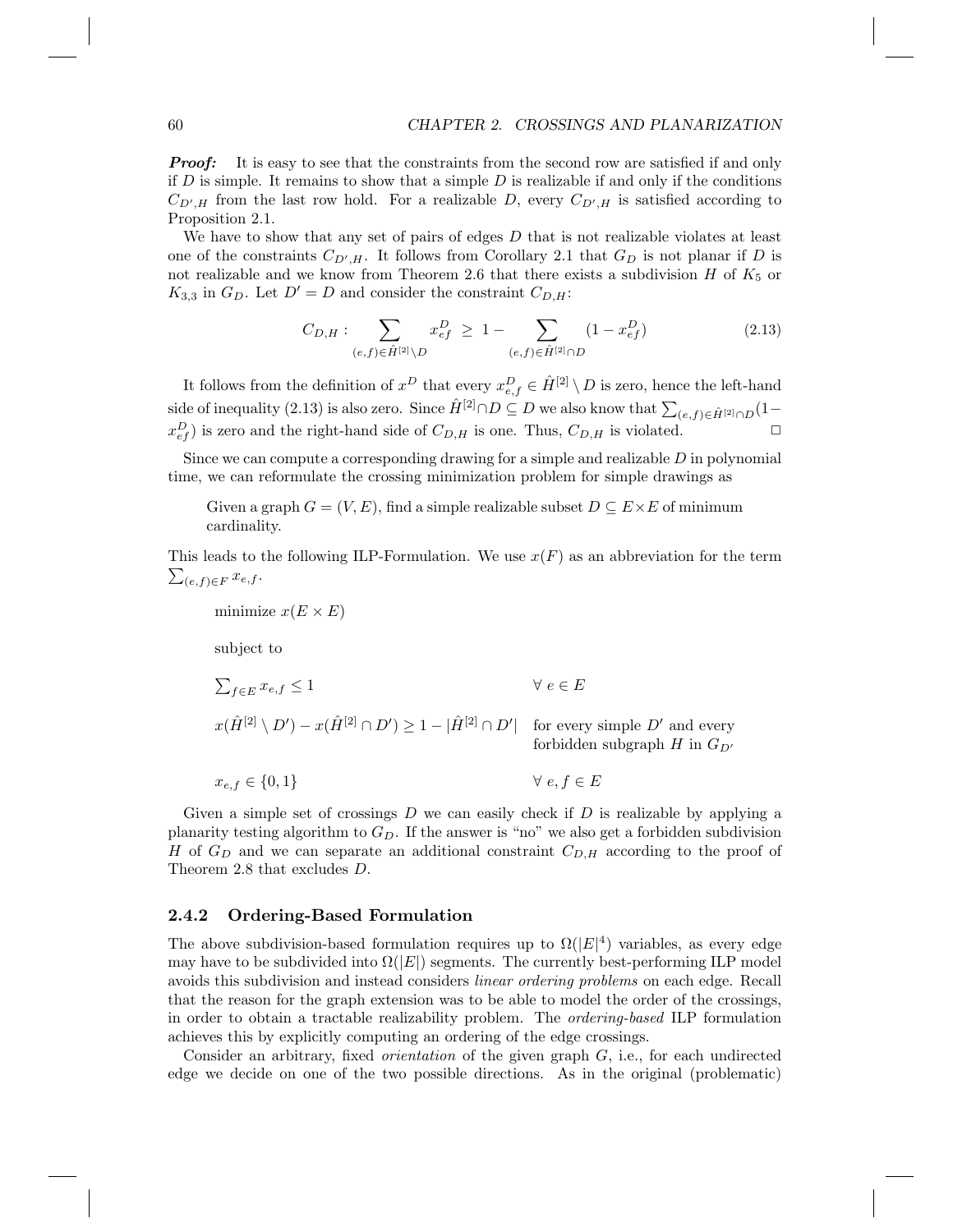#### 2.4. EXACT CROSSING MINIMIZATION 61

approach, we introduce  $\Omega(|E|^2)$  many binary variables  $x_{e,f}$ , one for each edge pair  $e, f$ , which should be 1 if the two indexed edges cross. The objective function is simply the sum over all these variables. We then introduce binary variables  $y_{e,f,g} \in \{0,1\}$  for all edge triples e, f, g. This results in only  $\Omega(|E|^3)$  additional variables. A variable  $y_{e,f,g}$  should be 1 if and only if the edge  $e$  is crossed by both edges  $f$  and  $g$ , and the crossing with  $f$  occurs prior to the crossing with  $g$ , w.r.t. the fixed edge orientation. Conceptually, the variables  $y_{e,\cdot,\cdot}$ , when properly bound to their corresponding x variables, then form the variables of a linear-ordering problem with the additional property that some elements need not to be ordered at all. We can achieve this via

$$
x_{e,f} \geq y_{e,f,g}
$$
  
\n
$$
x_{e,g} \geq y_{e,f,g}
$$
  
\n
$$
1 + y_{e,f,g} + y_{e,g,f} \geq x_{e,f} + x_{e,g}
$$
  
\n
$$
y_{e,f,g} + y_{e,g,h} \leq 1
$$
  
\n
$$
y_{e,f,g} + y_{e,g,h} + y_{e,h,f} \leq 2
$$

over the suitable edge indices. The first two constraints guarantee that the  $x$  variables (counting the crossing in the objective function) are set whenever a corresponding y variable is set. The third constraint ensures that whenever there are two crossings occurring on the same edge (here: on  $e$ ), their relative order has to be specified. Then, we have to ensure in the fourth constraint that this order is unique. The last constraint, known as a  $3-cycle$  $constraint$ , ensures that the order given by the y variables is in fact a linear, i.e., acyclic, order.

Using this setup it remains to introduce Kuratowski constraints much like the ones described for the subdivision-based formulation. Recall that  $D'$  in the subdivision-based formulation described a simple set of edge crossings. Similarly, we now consider a (technically more involved) crossing shadow  $(X, Y)$  instead. It can be thought of as a minimal description of a not-necessarily realizable crossing situation. I.e.,  $\mathcal{X}(y)$  lists x variables (y variables, respectively) that should be set. The "minimality" of this description is achieved by avoiding to list an x variable if a corresponding y variable in  $\mathcal Y$  already induces that it has to be set. Similarly, we use the transitivity property of a linear ordering, and, e.g., do not include the variable  $y_{e,f,h}$  if  $y_{e,f,q}$  and  $y_{e,q,h}$  are already in  $\mathcal Y$ . For a concise definition, we refer the reader to [CMB08]. Considering all possible crossing shadows  $(\mathcal{X}, \mathcal{Y})$  and all thereby induced Kuratowski subdivisions  $H$ , we can require:

$$
x(\hat{H}^{[2]}) \geq 1 - \sum_{x' \in \mathcal{X}} (1-x') - \sum_{y' \in \mathcal{Y}} (1-y')
$$

#### 2.4.3 Branch-and-Cut-and-Prize

For a practical implementation, we can omit variables in some cases. The graph G can be split up into its blocks first, which can be solved separately. The crossing number of  $G$  is equal to the sum of the crossing numbers of its blocks. Furthermore, it is easy to show that adjacent edges do not cross in an optimal drawing and no edge crosses itself, i.e., we can restrict ourselves to good drawings. Furthermore, we may apply more sophisticated preprocessing strategies like the non-planar core reduction [CG09], which further shrinks the graph based on its triconnectivity structure. Thereby, it may be necessary to introduce integer weights  $w : E \to \mathbb{N}$  on the edges. A crossing between the edges e and f should then be counted as  $w(e) \cdot w(f)$ , which is easily achievable in both above ILP formulations by using these products as the coefficient for the respective  $x$  variables.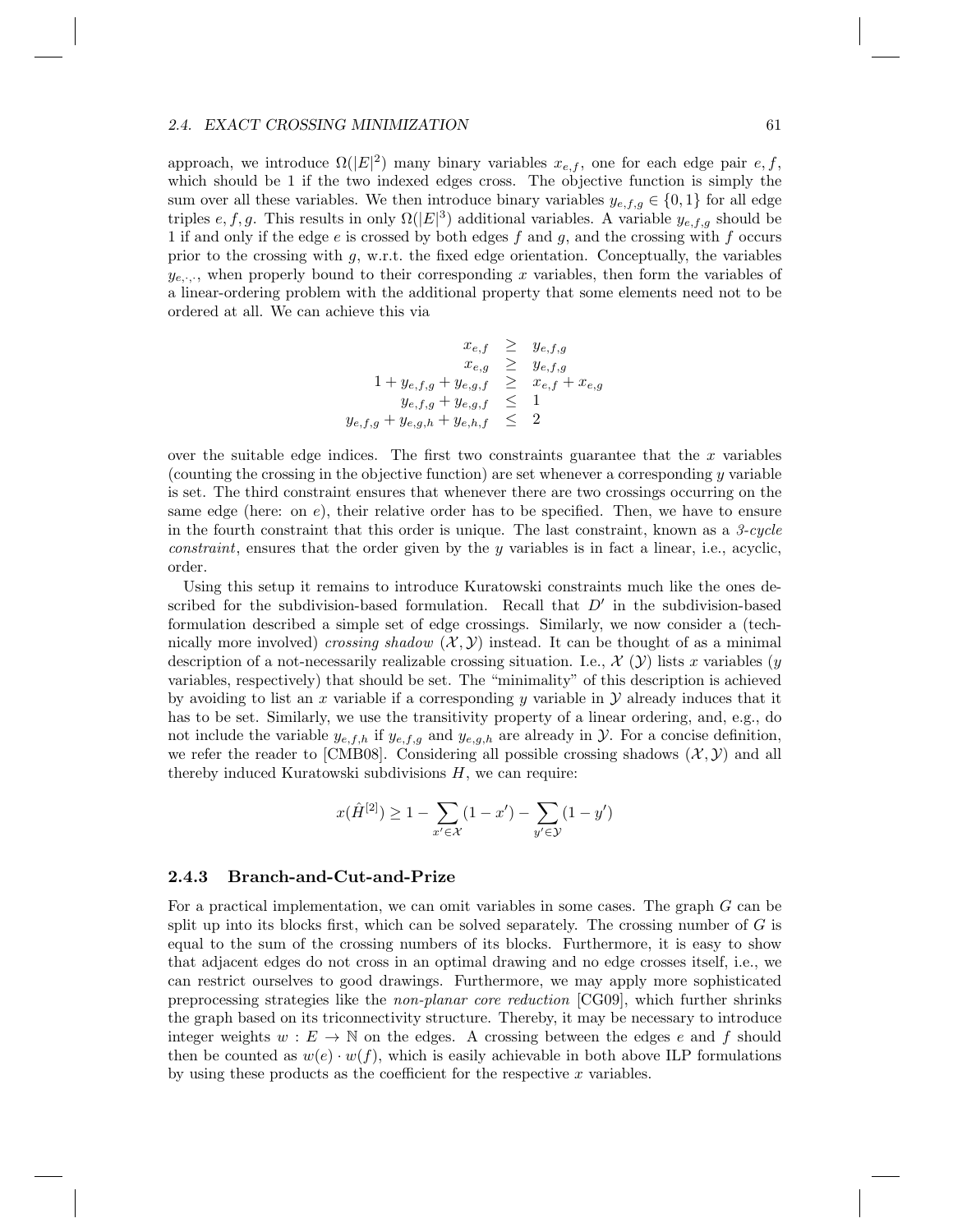| $L := \{$ initial problem $\}$                                          | $\{L \text{ denotes the list of unsolved problems}\}\$ |
|-------------------------------------------------------------------------|--------------------------------------------------------|
| repeat                                                                  |                                                        |
| Choose a subproblem $\Pi \in L$ and set $L := L \setminus {\Pi}$        |                                                        |
| repeat                                                                  |                                                        |
| Let $\hat{x}$ be an optimal solution for the linear relaxation of $\Pi$ |                                                        |
| <b>if</b> $\hat{x}$ is not feasible for $\Pi$ then                      |                                                        |
| Separate violated inequalities and add them to the LP                   |                                                        |
| end if                                                                  |                                                        |
| until no more violated inequalities can be found                        |                                                        |
| <b>if</b> no feasible solution for $\Pi$ could be found <b>then</b>     |                                                        |
| Split $\Pi$ into subproblems and add them to $L$                        |                                                        |
| end if                                                                  |                                                        |
| until $L = \emptyset$                                                   |                                                        |
| Print the best found feasible solution                                  |                                                        |

Figure 2.10 An overview of the branch-and-cut approach.

Because of the exponential number of constraints, we cannot create them in advance and solve the ILP in a single step. A well-suited method for this class of ILPs is the branchand-cut approach. The basic structure of a branch-and-cut based algorithm is outlined in Figure 2.10. The referred linear relaxation of Π can be easily obtained by dropping the integrality constraints, i.e., variables are allowed to be fractional.

In the case of zero-one integer linear programs, the set of unsolved subproblems  $L$  is organized as a binary tree, called the branch-and-bound tree. Each subproblem corresponds to a node in the tree and the list of unsolved problems  $L$  is represented by its leaves. If we need to split a problem Π into subproblems, we choose a fractional branching variable and create two new subproblems by setting the branching variable to zero and one, respectively.

Whenever we split a problem into two subproblems by setting the branching variable to zero and one, respectively, we can compute a local lower bound. This is the best value for the objective function that can be obtained subject to the assignments of values for the branching variables up to the root node. If this value is greater than the global upper bound, we can discard all descendants of the current subproblem since they can never improve the current feasible solution.

A severe problem of this approach is the separation problem: "Given a class of valid inequalities and a vector  $z \in \mathbb{R}^n$ , either prove that z satisfies all inequalities in the class, or find an inequality which is violated by  $z$ ." Although we can easily separate violated inequalities for integral solution vectors according to the proof of Theorem 2.8, the problem becomes severe within the branch-and-cut framework since we have to deal with fractional values.

This problem can be solved heuristically by rounding variables to either zero or one, but one cannot guarantee that there is no violated inequality if the graph realizing the crossing D or  $(\mathcal{X}, \mathcal{Y})$  is planar. In this case, we have to select a branching variable and split the current problem into two subproblems by setting the branching variable to 0 and 1, respectively.

The major bottleneck when following this approach then remains the large number of variables, rendering both approaches useless as such. Yet the concept of column generation turns out to allow drastic speed-ups of the algorithms. Conceptually, and somewhat similar to the separation approach, we start with a small subset of the variables. After solving the LP relaxation, we not only have to solve the separation problem ("is our solution too good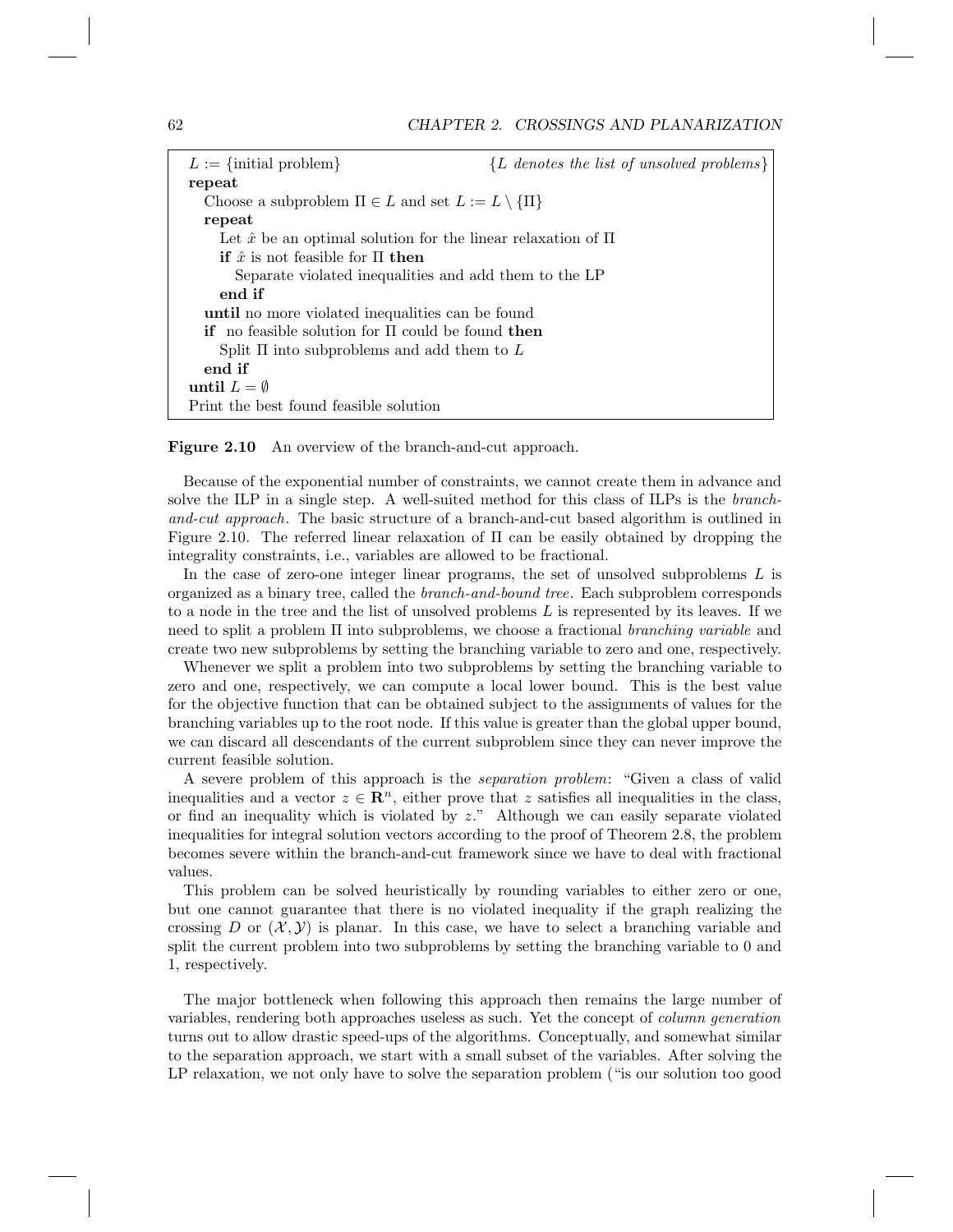#### 2.5. THE PLANARIZATION METHOD 63

because some constraints are missing?"), but also the pricing problem: "Is our solution too bad because some variables are missing?" Observe the difference in the obtained bounds when constraints or variables are missing, which, in general, leads to weaker bounding strategies than applicable to pure branch-and-cut approaches.

Following the traditional approach based on the Dantzig-Wolfe decomposition [DW60], we can solve the pricing problem in a purely algebraic way by computing the reduced costs of the variables not already in the model and adding them based on their sign. It turns out that this approach, denoted by algebraic pricing, already speeds up the computation, but we can do much better.

In a *combinatorial column generation scheme*, we refrain from computing reduced costs, but try to incorporate our problem-specific knowledge to obtain more efficient strategies. In particular, our special-purpose generation schemes allow us to overcome the aforementioned bounding problem, and retain the fact that the LP-relaxation always gives a lower bound to the problem, even when constraints and variables are missing.

We start with the observation that in most practical applications, most of the edges will not be crossed at all or are only involved in one crossing. On these edges, we do not have any ambiguity with the order of crossings, and the realizability problem is easy. The central idea for the combinatorial column generation scheme for both formulations can be roughly described as such: we start without any special constructions to avoid crossingorder ambiguities, i.e., we do not subdivide the edges for the subdivision-based formulation and do not introduce any  $y$  variables for the ordering-based formulation. Recall that the crossing order only becomes crucial when considering Kuratowski constraints; these are only generated via separation on a rounded solution. So, we use the branch-and-cut framework as outlined above. Whenever the separation routine considers a rounded solution where two or more edges cross the same edge, and their order is hence ambiguous, we introduce the necessary variables and constraints from the original model which are necessary to decide this order. Then, the LP relaxation is recomputed. We refrain from discussing the relatively technical details of which variables or subdivisions are necessary, and refer to [CGM09] and [CMB08] for the two formulations instead. The interesting part is that adding variables in such a way will never decrease the objective function.

Overall, the currently most efficient approach from the practical point of view is the ordering-based formulation, together with its combinatorial column generation scheme, the aforementioned preprocessing strategies and upper bounds obtained via the strong planarization heuristic that we will discuss in the following section. Furthermore, the separation routine is improved by not looking for single Kuratowski subdivisions in the rounded solution, but by applying an algorithm that obtains several such subdivisions in one pass requiring only linear time in input and output size [CMS08, CMS07]. This allows to solve sparse real-world graphs with up to 100 vertices to provable optimality within reasonable time bounds on average hardware; cf. Figure 2.4. Yet the subdivision-based formulation allows extensions to other crossing number concepts where a pair of edges crosses multiple times, e.g., the simultaneous crossing number [CJS08].

#### 2.5 The Planarization Method

#### 2.5.1 Overview

The most prominent and practically successful method for solving the crossing minimization problem heuristically is the *planarization approach*. This approach was introduced by Batini, Talamo, and Tamassia in [BTT84] and can be viewed as a general framework that addresses the problem with a two-step strategy. Each step aims at solving a particular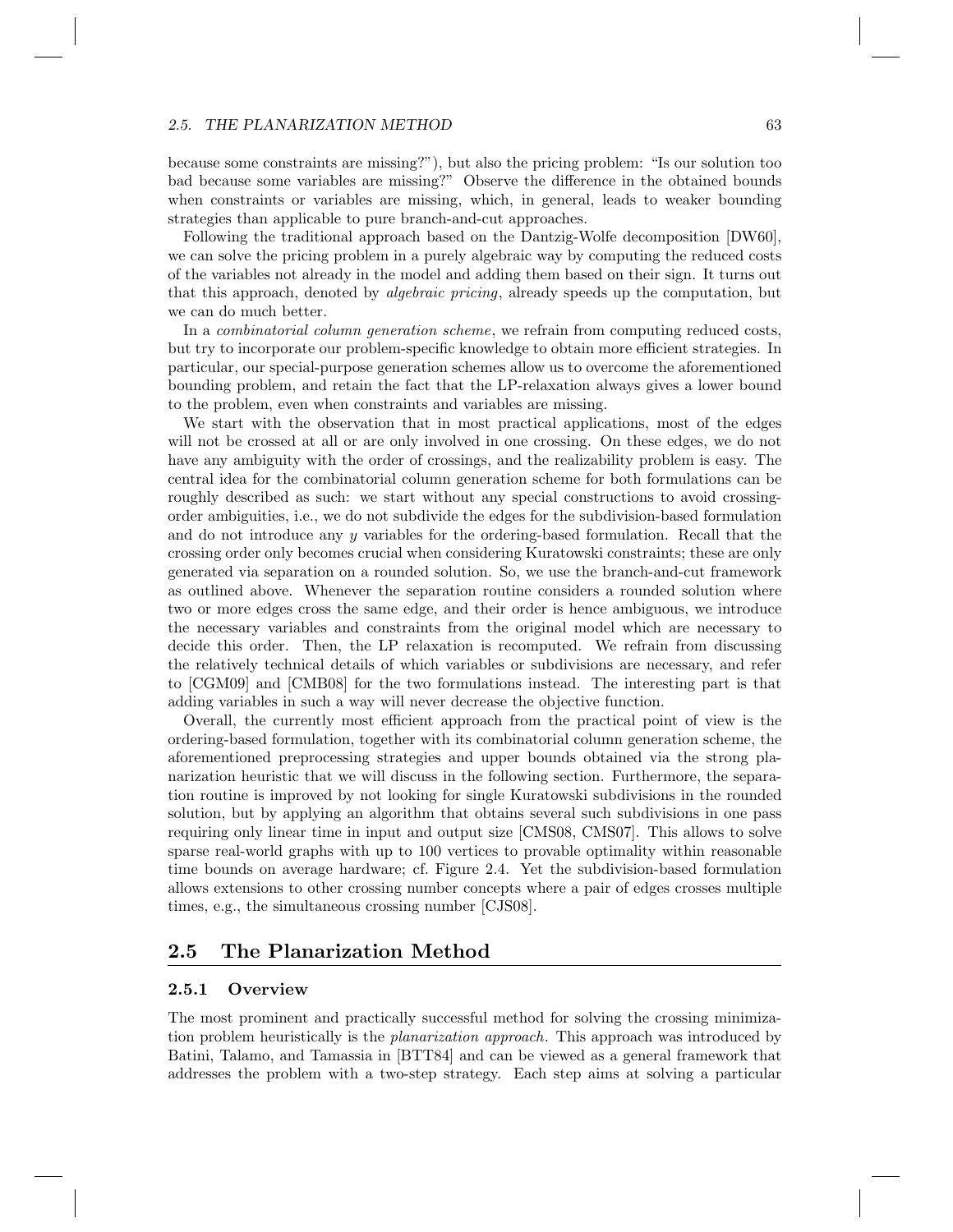optimization problem for which various solution methods are possible. Let  $G = (V, E)$  be the graph for which we want to find a crossing minimal drawing. Then, the two steps to be executed are:

- 1. Compute a planar subgraph  $P = (V, E_p)$  of G. The objective is to have as many edges in  $P$  as possible.
- 2. Reinsert the edges not contained in the planar subgraph, i.e., insert the edges in  $E \setminus E_p$  into P. During this edge insertion process, edge crossings that occur when inserting an edge are replaced by dummy vertices with degree four, so that the graph remains planar. The objective is to keep the number of dummy vertices (and thus the number of crossings in the final drawing) as small as possible.

Figure 2.11 shows an example with the different stages of the approach. In this case, the planar subgraph contains all but one edge (edge (2,5) is missing) and the final drawing of G has only a single crossing.

The outcome of the planarization procedure is a planar graph  $G_p = (V \cup V_d, E_p)$  such that every planar drawing of  $G_p$  implies a drawing of G with at most  $|V_d|$  crossings. Hence, we also say that  $G_p$  is a planarized representation of G with (at most)  $|V_d|$  crossings. We can obtain such a drawing of G as follows. First, we compute an embedding of  $G_p$ . Then, we have to distinguish two situations for each dummy vertex  $v \in V_d$  (see Figure 2.12). If the corresponding edges of  $G$ , say,  $e$  and  $e'$ , cross each other, then  $v$  in fact represents a crossing between  $e$  and  $e'$  in the drawing of  $G$ . Otherwise,  $e$  and  $e'$  just touch and we can save a crossing.

The two optimization problems we have to solve in the planarization approach are the maximum planar subgraph problem (MPSP) and the edge insertion problem (EIP). Both problems are NP-hard and are usually solved in practice by applying heuristic approaches. One reason for that is that even an optimal solution of MPSP in the first step and of EIP in the second step does not yield a crossing minimal solution in general. We show an example



Figure 2.11 A sample application of the planarization method.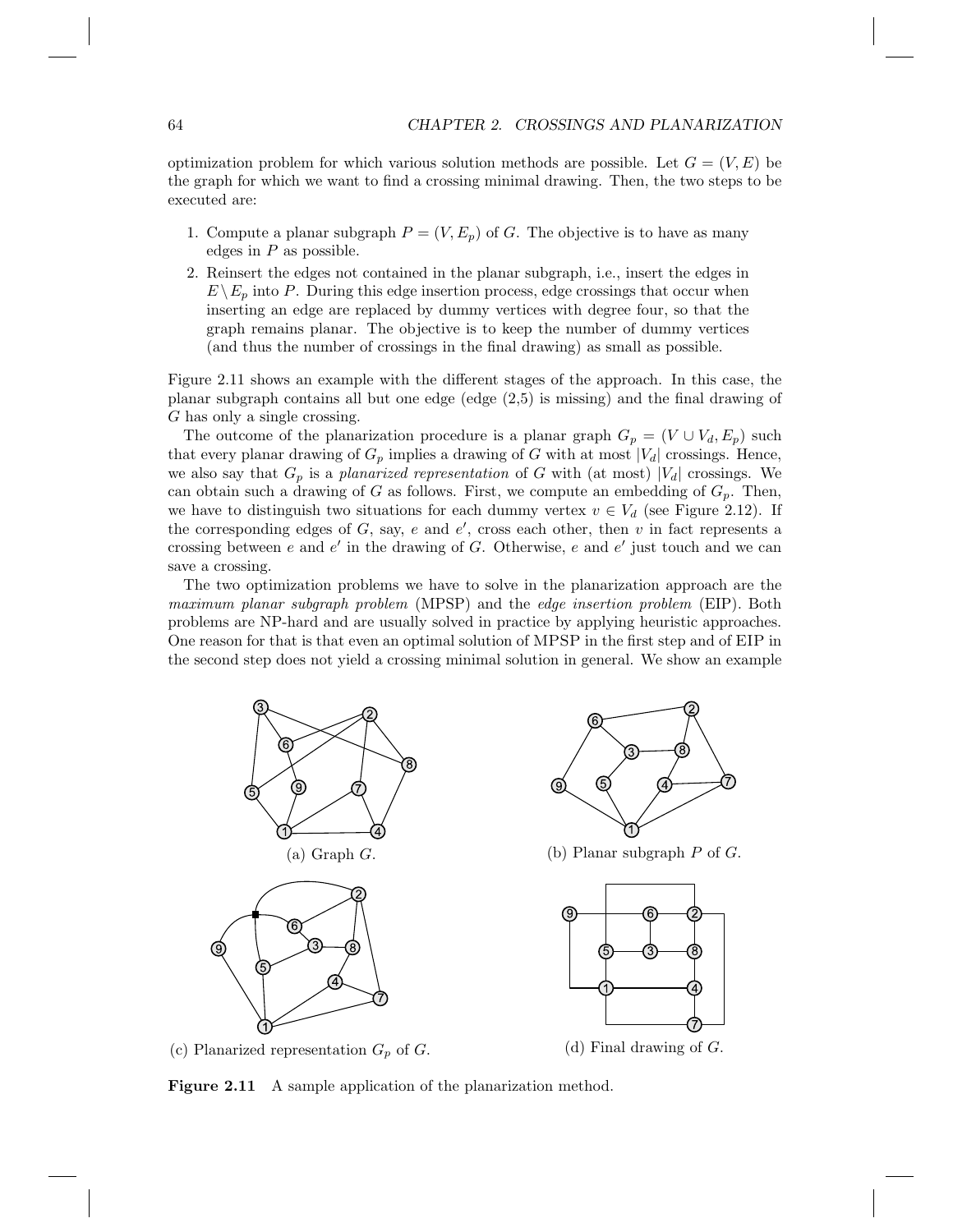

Figure 2.12 (a) The edges e and e' cross at dummy vertex v; (b) e and e' just touch at v.



Figure 2.13 A wall with width 8.

(see [GMW05]) where the maximum planar subgraph contains all but one edge, but even an optimal solution of the edge insertion problem results in arbitrary many crossings, whereas a crossing minimal drawing has only two crossings.

We define a wall graph as follows. A wall with width k consists of the vertices  $x, y, z_1, \ldots, z_k$ , the edges  $(z_i, z_{i+1})$  for  $1 \leq i \leq k$ , and the edges  $(x, z_i)$  and  $(y, z_i)$  for  $1 \leq i \leq k$ ; see Figure 2.13 for an example of a wall with width 8. The vertices x and y are called the poles of the wall. A wall with width greater than 2 is a triconnected planar graph.

For an even number  $m \geq 2$ , the graph  $G_m$  is constructed in the following way; compare Figure 2.14(a). We start with a ring of walls  $W_1, \ldots, W_6$  with width  $m+1$ , where the poles of adjacent walls in the ring are identified. We denote the pole vertices with  $w_1, \ldots, w_6$  such that the poles of  $W_1$  are  $w_1$  and  $w_2$ , and so forth. For each wall  $W_j$ , the other two vertices on the boundary are denoted with  $u_j^i$  and  $u_j^e$ ; see Figure 2.14(a). Moreover, the edges  $e_1 = (u_1^e, w_3), e_2 = (u_6^e, w_5), e_3 = (u_2^i, u_3^i), \text{ and } e_4 = (u_5^i, u_4^i) \text{ are added, } m/2 \text{ vertices are }$ inserted by splitting edge  $(u_3^i, w_4)$  and  $m/2$  vertices are inserted by splitting edge  $(w_4, u_4^i)$ , and every created split vertex is connected with vertex  $w_1$  by an edge  $h_j$ ,  $1 \leq j \leq m$ . We want to insert edge  $(v_1, v_2)$  with  $v_1 := u_1^i$  and  $v_2 := u_6^i$ , and we call the graph after addition of this edge  $G'_m$ .

By construction,  $G_m$  is triconnected and planar. In particular,  $G_m$  has only two embeddings which are mirror images of each other. It is easy to see that an optimal insertion of edge  $(v_1, v_2)$  crosses m edges, namely,  $h_1, \ldots, h_m$ , since passing through a wall would require at least  $m + 1$  crossings. On the other hand, there is a drawing of  $G'_{m}$  with only 2 crossings as shown in Figure 2.14(b). Here, only the two crossings  $e_1$  with  $e_3$  and  $e_2$  with  $e_4$  occur, independent of the choice of m.

In summary, this construction shows that the planarization approach may yield arbitrarily bad solutions even if both steps are solved optimally. On the other hand, practical experience has shown that it leads to excellent results in many applications even if each step is only solved heuristically. In the sequel, we address the two optimization problems finding a planar subgraph and reinserting a set of edges—in detail, and discuss various solution methods.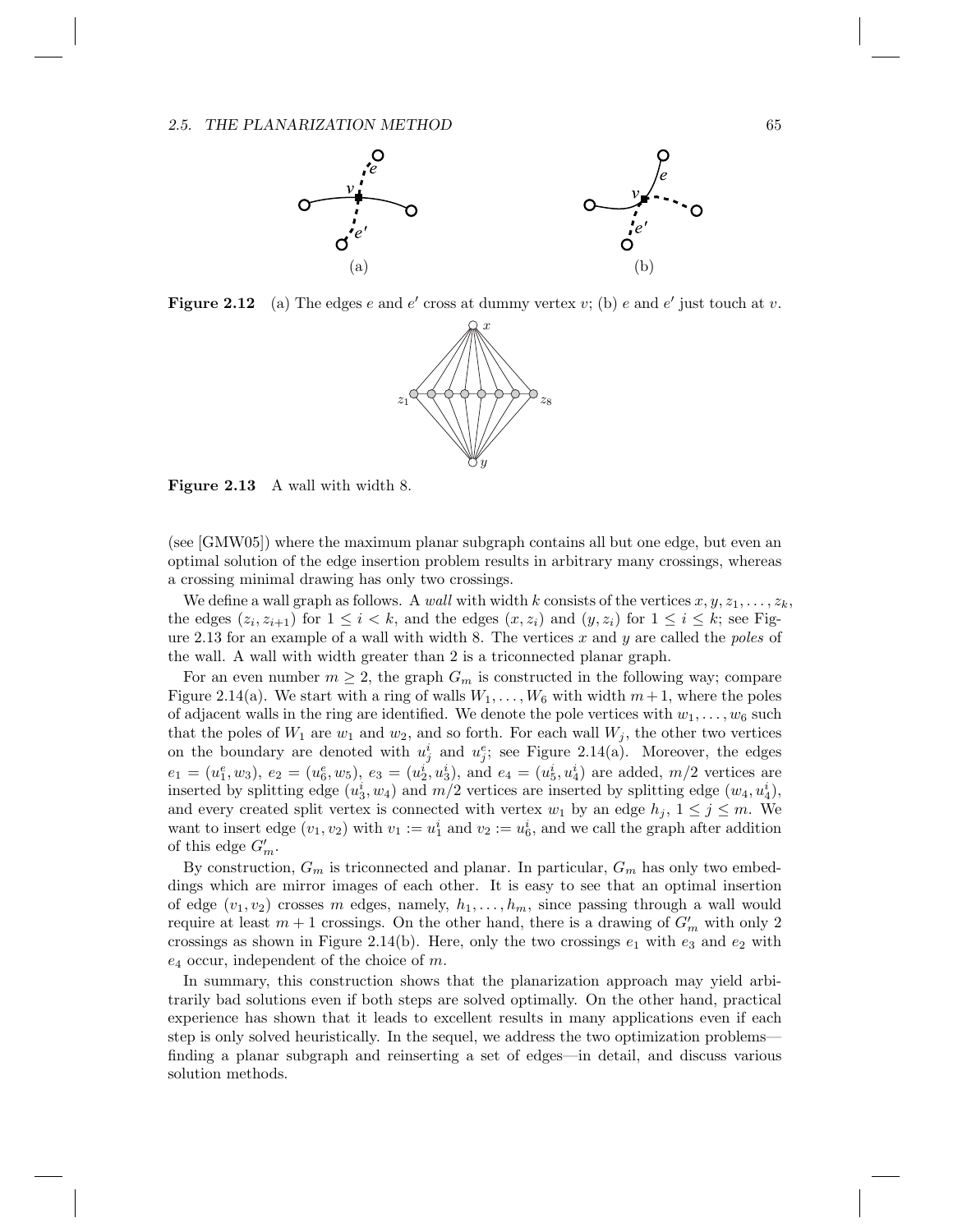

**Figure 2.14** (a) The graph  $G_m$ ; each shaded region represents a wall with width  $m + 1$ . The dashed edge  $(u_1^i, u_6^i)$  is the edge to be inserted. (b) A drawing of the graph  $G'_m$  with only two crossings.

#### 2.5.2 Planar Subgraphs

In many practical applications, we expect that a graph  $G = (V, E)$  can be made planar by removing only a few edges. Therefore, it is reasonable to use a planar subgraph with as many edges as possible as a starting point for crossing minimization. A maximum planar subgraph of G is a planar subgraph with the maximum number of edges among all planar subgraphs of G. If, in addition, a weight  $w_e$  is given for each edge of G, a maximum weight planar subgraph is a planar subgraph  $P = (V, E')$  of G such that the sum of all edge weights  $\sum_{e \in E'} w_e$  of P is maximum. Hence, a maximum planar subgraph is a special case of the weighted version with  $w_e = 1$  for every edge  $e \in G$ . In both the weighted and the unweighted case, the problem of finding such a subgraph is NP-complete as shown in [LG77, GJ79].

Jünger and Mutzel [JM96] presented a branch-and-cut algorithm for finding a maximum weight planar subgraph. An overview of the branch-and-cut approach can be found in Section 2.4.

Let  $\mathcal{P}_G$  be the set of all planar edge-induced subgraphs of G. For each planar subgraph  $P = (V, F) \in \mathcal{P}_G$ , we define its incidence vector  $\chi^P \in \mathbf{R}^E$  by setting  $\chi_e^P = 1$  if  $e \in F$  and  $\chi_e^P = 0$  if  $e \notin F$ . This yields a 1-1-correspondence of the planar subgraphs with certain  $\{0,1\}$ -vectors in  $\mathbb{R}^E$ . The planar subgraph polytope  $\mathcal{PLS}(G)$  of G is defined as the convex hull over all incidence vectors of planar subgraphs of  $G$ :

$$
\mathcal{PLS}(G) := \mathrm{conv}\{\chi^P \in \mathbf{R}^E \mid P \in \mathcal{P}_G\}.
$$

Let  $w \in \mathbb{R}^E$  be a vector assigning a weight to each edge. The problem of finding a maximum weight planar subgraph can thus be written as the linear program

$$
\max \{ w^{\mathrm{T}} x \mid x \in \mathcal{PLS}(G) \},
$$

since the vertices of the polytope  $PLS(G)$  are exactly the incidence vectors of the planar subgraphs of G. In order to apply linear programming techniques,  $PLS(G)$  has to be represented as the solution of an inequality system. Because of the NP-hardness of the problem, we cannot expect to find a full description of  $PLS(G)$ . Jünger and Mutzel show several facet-defining inequalities of the polytope, including Kuratowski inequalities, which are based on the fact that a planar graph contains no subdivision of  $K_5$  and  $K_{3,3}$ , and Euler inequalities, which are based on the maximal number of edges in a planar graph given by Euler's formula. Further facet-defining inequalities can be found in [JM96].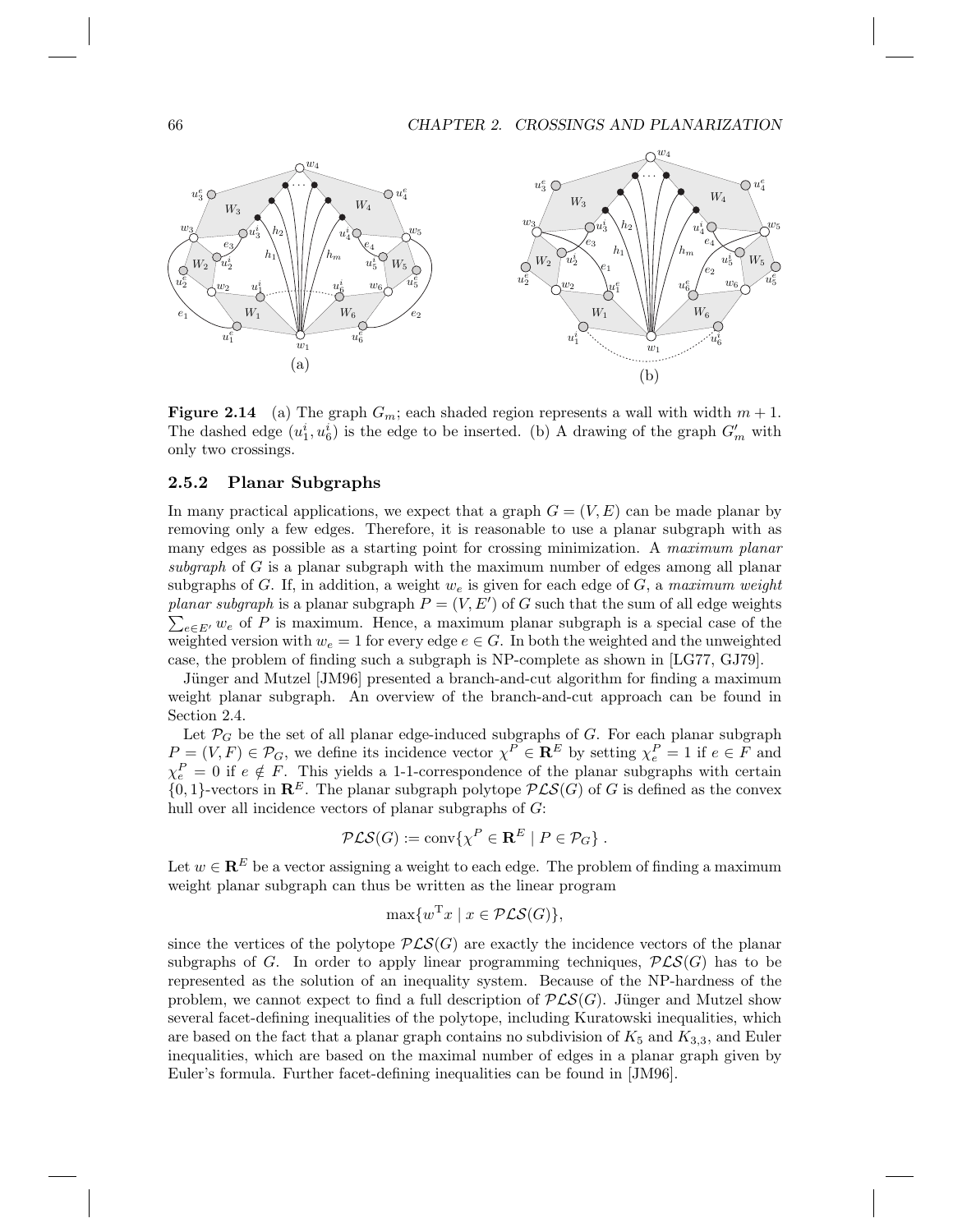**Require:** graph  $G = (V, E)$ Ensure: maximal planar subgraph P of G  $P := a$  spanning tree of G  $F := E \setminus E(P)$ for all  $e \in F$  do **if**  $P ∪ e$  is planar **then**  $P := P \cup e$ end if end for

Figure 2.15 A simple algorithm for computing a maximal planar subgraph.

Using these inequalities, a branch-and-cut algorithm can be derived that adopts the planarity testing algorithm by Hopcroft and Tarjan [HT74] for cutting plane generation and as lower-bound heuristic. Computational results show that the algorithm is able to provide a provably optimal solution quite fast if the number of edges to be deleted is small. However, the method is quite complicated to understand and to implement. Moreover, if the number of deleted edges exceeds 10, the algorithm usually needs far too long to be acceptable for practical computation.

Since finding a maximum planar subgraph is hard, the problem of finding just a maximal planar subgraph has received much attention. A maximal planar subgraph of  $G = (V, E)$  is a planar subgraph  $P = (V, E \setminus F)$  of G such that adding any edge of F to P destroys the planarity, i.e.,  $P \cup e$  is not planar for every  $e \in F$ .

A widely used standard heuristic for finding a maximal planar subgraph is to start with a spanning tree of  $G$ , and to iteratively try to add the remaining edges one by one; see Figure 2.15. In every step, a planarity testing algorithm is called for the obtained graph. If the addition of an edge would lead to a nonplanar graph, then the edge is disregarded; otherwise, the edge is added permanently to the planar graph obtained so far. After  $|F|$ planarity tests, we obtain a maximal planar subgraph P of G. Planarity can be tested in linear time; see Chapter 1, or [HT74, BL76, BM04]. Hence, the running time of the procedure is  $\mathcal{O}((1+|F|)(|V|+|E|)).$ 

This incremental approach can be made more efficient by using incremental planarity testing algorithms. Di Battista and Tamassia [DT96] presented an algorithm that tests in  $\mathcal{O}(\log |V|)$  time if an edge can be added while preserving planarity, and that performs the required updates of the data structure when adding an edge in  $\mathcal{O}(\log |V|)$  amortized time. The algorithm uses the data structures BC-tree and SPQR-tree equipped with efficient, dynamic update operations. A BC-tree represents the block-cutvertex tree of a connected graph G which consists of the interrelation of the blocks (B-nodes) and cutvertices (C-nodes) of G. It has an edge  $(c, B)$  if c is a cutvertex of G contained in block B. SPQR-trees have been introduced by Di Battista and Tamassia in [DT89]. They represent the decomposition of a biconnected graph into its triconnected components, which essentially consists of serial (expressed by S-nodes), parallel (P-nodes), and simple, triconnected structures (R-nodes). Additionally, Q-nodes represent the original edges of G. The specific structures of tree nodes are given by skeleton graphs that are associated with each node. Using these data structures, a maximal planar subgraph can be found in  $\mathcal{O}(|E| \log |V|)$  time. SPQR-trees are also useful in a static environment for the representation of all planar embeddings of a graph. The static data structure can be built in linear time [HT73, GM01] using an algorithm for dividing a graph into its triconnected components.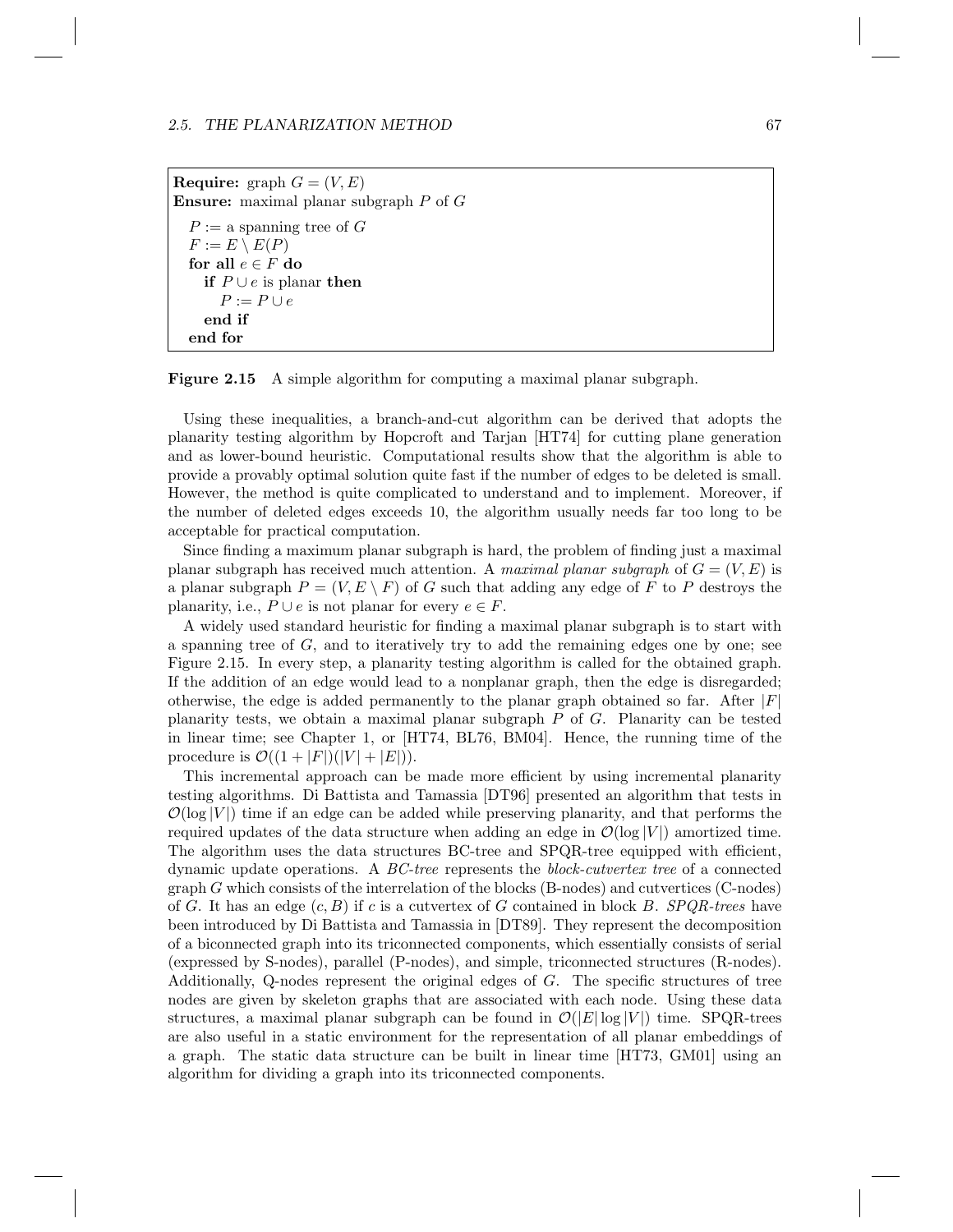The running time for incremental planarity testing has been improved by La Poutré  $[La 94]$ to  $\mathcal{O}(\alpha(|E|, |V|))$  amortized time per query and update operation. This yields an almost linear time algorithm for the maximal planar subgraph problem that runs in  $\mathcal{O}(|V| + |E| \cdot$  $\alpha(|E|, |V|)$ ) time. Here,  $\alpha(x, y)$  denotes the inverse Ackermann function, which means that  $\alpha(x, y)$  is a function that grows extremely slowly. A linear time algorithm for finding a maximal planar subgraph is given by Djidjev [Dji95]. This algorithm uses BC- and SPQR-trees and applies a fast data structure for online planarity testing in triconnected graphs.

Jayakumar et al. [JTS89, JLM98] proposed a method for computing a planar subgraph that is based on PQ-trees. The PQ-tree data structure has been developed by Booth and Lueker  $[BL76]$  for solving the problem of finding permissible permutations of a set U. The permissible permutations are those in which certain subsets  $S \subseteq U$  occur as consecutive subsequences. Drawbacks of this planar subgraph algorithm are that it cannot guarantee to find a maximal planar subgraph, and that the theoretical worst-case running time is  $\mathcal{O}(|V|^2)$ . However, in practice it is usually very fast and the quality of the results can be improved by introducing random events and calling the algorithm several times. The algorithm starts by computing an  $st$ -numbering of  $G$ , which determines the order in which the vertices are processed. A simple but useful randomization is to choose a random edge  $(s, t)$  for each run.

The trivial approach for finding a planar subgraph consists of computing a spanning tree. If G is a graph with n vertices and c components, then this approach has an approximation factor of  $\frac{n-c}{3n-6c} > \frac{1}{3}$  for MPSP, since a spanning tree of G contains  $n-c$  edges, and a planar graph with  $c$  components has at most  $3n - 6c$  edges by Euler's formula. Surprisingly, we cannot guarantee a better approximation factor than that of the spanning tree approach if we demand that the computed subgraph must be maximal planar; see [DFF85]. Călinescu et al.  $[CFFK98]$  present an algorithm with approximation factor  $4/9$  that runs in  $\mathcal{O}(m^{3/2}n \log^6 n)$  time, where m is the number of edges of G. For the maximum weight planar subgraph problem, the simple approach is to compute a maximum weight spanning tree, which gives an approximation factor of  $1/3$ , and the best algorithm [CFKZ03] achieves an approximation factor of  $1/3 + 1/72$ .

#### 2.5.3 Edge Insertion

The planar subgraph P computed in the first step of the planarization approach is a good starting point for finding a planarized representation  $G_p$  of G with few crossings. In practice, we expect that only a small number of edges has to be inserted into  $P$  in order to obtain  $G_p$ . However, the edge insertion step fixes the crossings in the final drawing, and the choice of the edge insertion technique may have a significant impact on the quality of the final solution. Ziegler and Mutzel [MZ99, Zie00] have shown that even a restricted variant of the edge insertion problem is NP-hard: The constrained crossing minimization problem (CCMP) asks for the minimum number of crossings required for inserting a set of edges into a fixed embedding. They also present a branch-and-cut algorithm to solve CCMP. However, experiments show that it can only solve instances to provable optimality if there are less than 10 edges to be inserted.

Gutwenger [GM04, Gut10] has conducted an extensive study on crossing minimization heuristics, including different methods for edge insertion. Figure 2.16 shows the general framework for edge insertion used in this study. It contains three essential parts leaving room for enhancement:

**Single edge insertion:** The edges are inserted into the planarized representation individually one after the other. The simple approach for inserting a single edge  $e$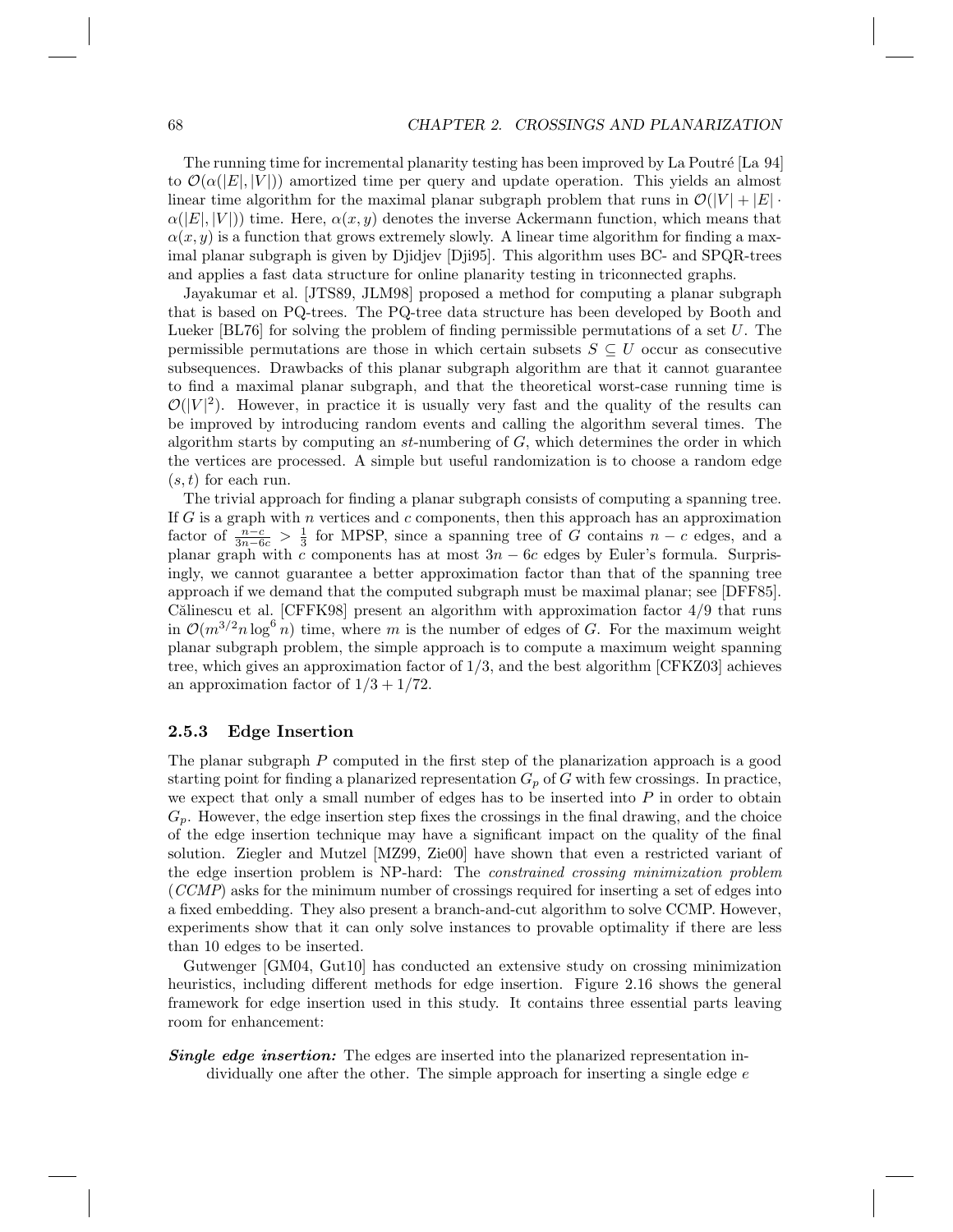#### 2.5. THE PLANARIZATION METHOD 69

```
Require: planar subgraph P = (V, E_P) of G = (V, E)Ensure: planarized representation G_p^* of GLet E \setminus E_P = \{e_1, \ldots, e_k\}best := \inftyfor i := 1 to nPermutations do
    Let \sigma be a randomly chosen permutation of \{1, \ldots, k\}G_p := Pfor j := 1 to k do
       Insert edge e_{\sigma(j)} into G_pend for
    Determine a set R \subseteq E of edges for which postprocessing shall be applied
    repeat
       for all e \in R do
         Remove edge e from G_pInsert edge e into G_pend for
    until number of crossings in G_p has not decreased
    current := number of crossings in G_pif current < best then
       G_p^* := G_p; best := current
    end if
  end for
```
Figure 2.16 Edge insertion with postprocessing and permutation.

is to fix an embedding  $\Pi$  of  $G_p$  and to insert e into  $\Pi$ . However, the choice of  $\Pi$ may have a considerable influence on the number of edges that e has to cross. A more sophisticated algorithm introduced by Gutwenger et al. [GMW05] is able to insert e with the minimum number of crossings among all embeddings of  $G_p$ .

**Postprocessing:** After all edges have been inserted, a simple postprocessing technique tries to improve the current solution. It determines a set of edges  $R$  which have one or more crossings and repeatedly tries to find a better insertion path for each of them by removing an edge from  $G_p$  and inserting it again. Variants for the choice of R include all edges, only the edges  $e_1, \ldots, e_k$ , or some portion of the edges with the most crossings (see [Gut10] for more details).

An alternative approach combines the edge insertion with the postprocessing. Instead of performing the remove-reinsert strategy after all edges have been inserted, we can perform this strategy after each edge insertion. The idea behind this variation is to keep the number of crossings low as early as possible. We call this strategy incremental postprocessing.

**Permutation:** The order in which the edges  $e_1, \ldots, e_k$  are processed also affects the final number of crossings. Calling the complete edge insertion process several times with different, randomly chosen permutations of the edge list  $e_1, \ldots, e_k$ may significantly improve the solution. The parameter nPermutations in the algorithm determines the number of permutation rounds.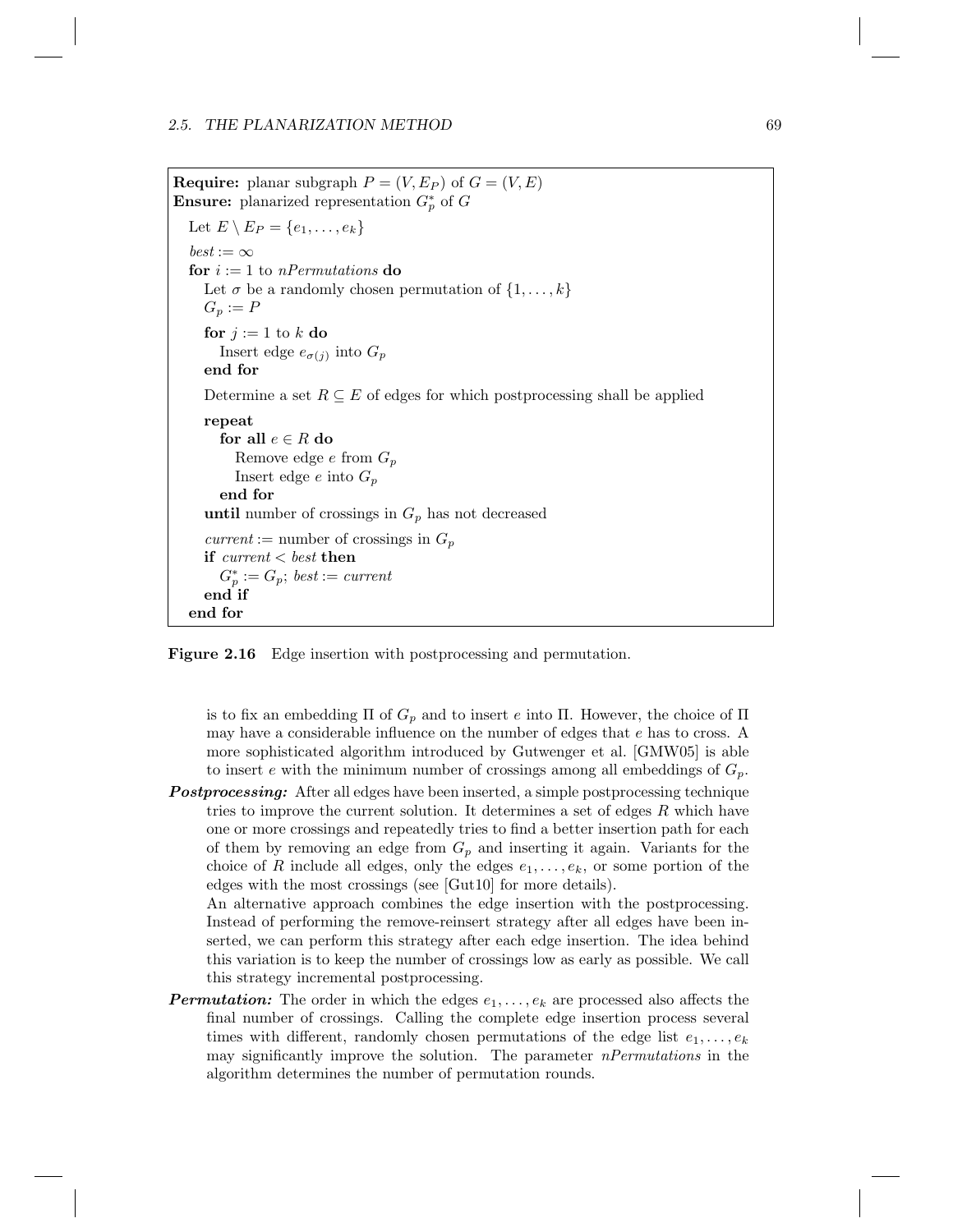Apart from the choice of some parameters like the number of permutation rounds or the selection of the edges for postprocessing, the challenging part of the algorithm is the insertion of a single edge. We consider the two variants—insertion with fixed and with variable embedding—in more detail.

**Fixed Embedding.** Suppose, we want to insert edge  $e = (v, w)$  into the planar graph  $G_p$ . Let  $\Pi$  be a fixed embedding of  $G_p$ . We construct the *extended dual graph*  $G^*$  of  $\Pi$  with respect to e as follows. The vertices of  $G^*$  are the faces of  $\Pi$  plus two new vertices  $v^*$  and  $w^*$  representing v and w. For each edge  $e'$  in  $G_p$ , we have an edge in  $G^*$  connecting the two faces separated by  $e'$  (if  $e'$  is a bridge, we have a self-loop in  $G_p$ ). Additionally, we have an edge  $(v^*, f_v)$  for each face  $f_v$  adjacent to v, and  $(w^*, f_w)$  for each face  $f_w$  adjacent to w.

We observe that inserting  $e$  into  $\Pi$  corresponds to finding an (undirected) path from  $v^*$ to  $w^*$  in  $G^*$ . If such a path has length  $\ell$ , then we can insert e with  $\ell - 2$  crossings, since the first and the last edge on this path do not produce a crossing. Therefore, in order to insert  $e$  into  $\Pi$  with the minimum number of crossings, we have to find a shortest path from  $v^*$  to  $w^*$  in  $G^*$ . This is possible in linear time using a simple breadth-first search traversal starting at  $v^*$ . Figure 2.17 shows a nontrivial example. Here, we want to connect the vertices 1 and 2. The dashed vertices and edges belong to the extended dual graph. The optimal solution highlighted in bold crosses four edges.

Though we can easily find a crossing minimal solution if the embedding of  $G_p$  is fixed, the drawback of this method is that fixing an unfavorable embedding may result in an arbitrarily bad solution. Figure 2.18(a) gives an example of such a family of graphs  $G_k$ with embeddings  $\Gamma_k$ . The black fat lines in this figure denote bundles of  $k+1$  parallel



Figure 2.17 Edge insertion with fixed embedding by finding a shortest path in the extended dual graph.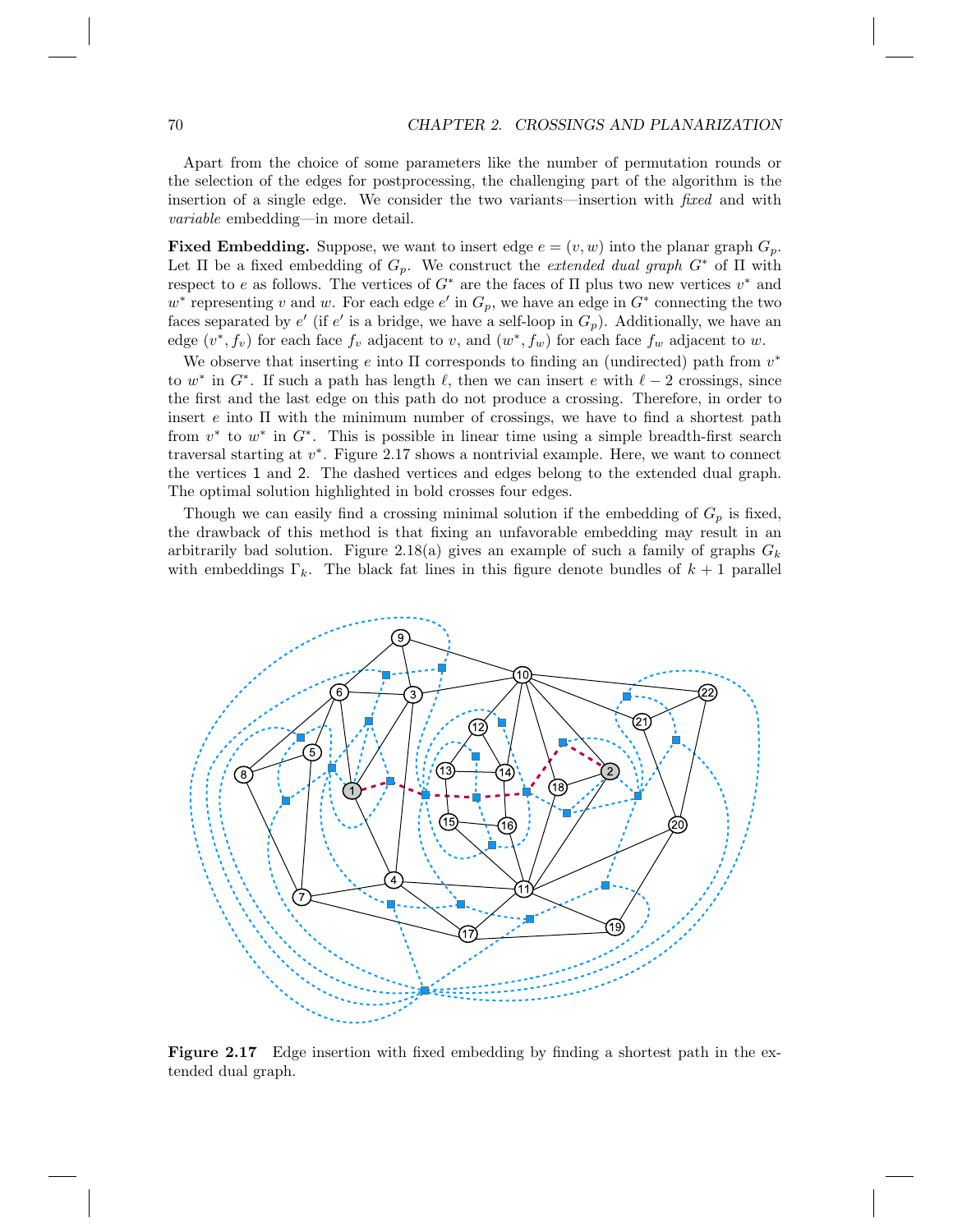

**Figure 2.18** A family of graphs  $G_k$  and embeddings  $\Gamma_k$  for which the insertion of an edge e requires k crossings more than the optimal solution.

edges, and the gray fat line a bundle of k parallel edges. Hence, inserting edge e into the given embedding requires at least  $k+1$  crossings. On the other hand, it is possible to insert e with only one crossing by changing the embedding; see Figure 2.18(b). It is easy to see that this example can also be adapted to the case of simple graphs by splitting all the edges in each bundle.

Variable Embedding. Surprisingly, there exists also a linear time algorithm for finding an optimal embedding of  $G_p$  which allows to insert e with the minimum number of crossings. The algorithm by Gutwenger et al. [GMW05] uses the data structures BC-tree and SPQR-tree for the representation of all planar embeddings of a connected graph. These decomposition trees allow to enumerate all possible embeddings of a connected graph. Basically, we can

- put any subgraph which is only attached to the rest of the graph at a cutvertex into any face containing this cutvertex;
- arbitrarily permute parallel structures joined at a separation pair; and
- mirror any subgraph that is only attached to the rest of the graph at a separation pair.

Let G be a graph and T its SPQR-tree. We denote the skeleton of a node  $\mu$  in T with skeleton( $\mu$ ). Each edge e in a skeleton represents a subgraph of G called the expansion graph of e. Replacing each edge in a skeleton by its expansion graph yields G again.

In order to find the optimal insertion path for  $(v, w)$  in G, it is essentially sufficient to consider only the R-nodes in the SPQR-trees of the blocks of  $G$ . Assume first that  $G$  is already biconnected. Let T be its SPQR-tree and let  $\mu_1, \ldots, \mu_k$  be the shortest path in T between a node  $\mu_1$  with  $v \in skeleton(\mu_1)$  and a node  $\mu_k$  with  $w \in skeleton(\mu_k)$ . For each R-node on this path, we expand its skeleton  $S$  in the following way. First, we make sure that we have a representative for both v and w. If one of these vertices, say, v, is not yet contained in  $S$ , then there is an edge whose expansion graph contains  $v$  and we split this edge introducing a representative for  $v$ . Then, we replace every edge that was not split with its expansion graph and compute an arbitrary embedding Π of the resulting graph. For this fixed embedding, we determine the ordered list of edges we have to cross when inserting an edge from the representative of  $v$  to the representative of  $w$  as described above for the fixed embedding scenario. If we do this for every R-node in  $\mu_1, \ldots, \mu_k$ , and if we join the resulting edge lists in the order they appear on the path from  $\mu_1$  to  $\mu_k$ , then we obtain an optimal edge insertion path for inserting the edge  $(v, w)$ .

If G is not biconnected, we determine the shortest path  $B_1, c_1, \ldots, c_{k-1}, B_k$  in the BCtree of G such that  $v \in B_1$  and  $w \in B_k$ . Then, we find an optimal edge insertion path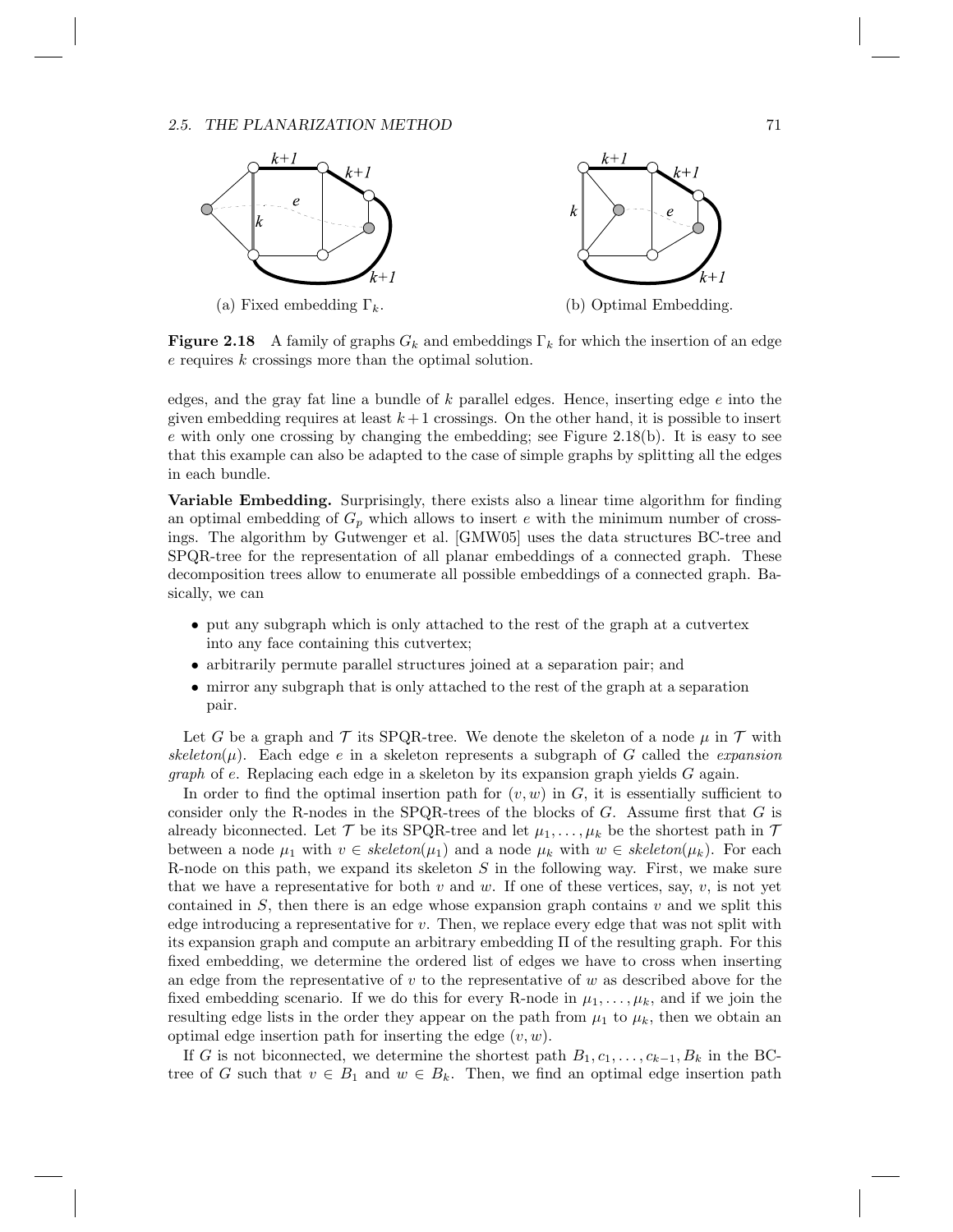

Figure 2.20 An embedding of the example graph that allows to embed edge (1,2) with the minimum number of crossings.

for  $(c_{i-1}, c_i)$  in  $B_i$  for every  $i = 1, \ldots, k$ , where  $c_0 := v$  and  $c_k := w$ . We can simply join the resulting insertion paths  $p_i$  to obtain an optimal insertion path  $p_1, \ldots, p_k$  for inserting  $(v, w)$ .

The corresponding embedding that allows to insert  $(v, w)$  with the minimum number of crossings is easy to find. We in fact insert the edge  $(v, w)$  into the planarized representation  $G_p$  by creating dummy vertices for edge crossings. The construction above guarantees that the resulting graph is planar. Then, we compute an embedding of this planar graph and remove the inserted edge(s) again.

Figure 2.19 continues our example for the insertion strategy with variable embedding. In this case, the graph is biconnected and the corresponding SPQR-tree has the structure depicted in Figure 2.19(a). The relevant path in the SPQR-tree is  $R_1, P, R_2$ , which contains two R-nodes. The expanded skeleton graphs  $S_1$  for  $R_1$  and  $S_2$  for  $R_2$  are shown in Figure 2.19(b) and (c). We need only a single crossing in  $S_1$  and no crossing at all in  $S_2$ . Hence, an optimal solution will only cross a single edge, which is edge (3,4) in our solution. Figure 2.20 shows an embedding that allows to insert (1,2) with only one crossing.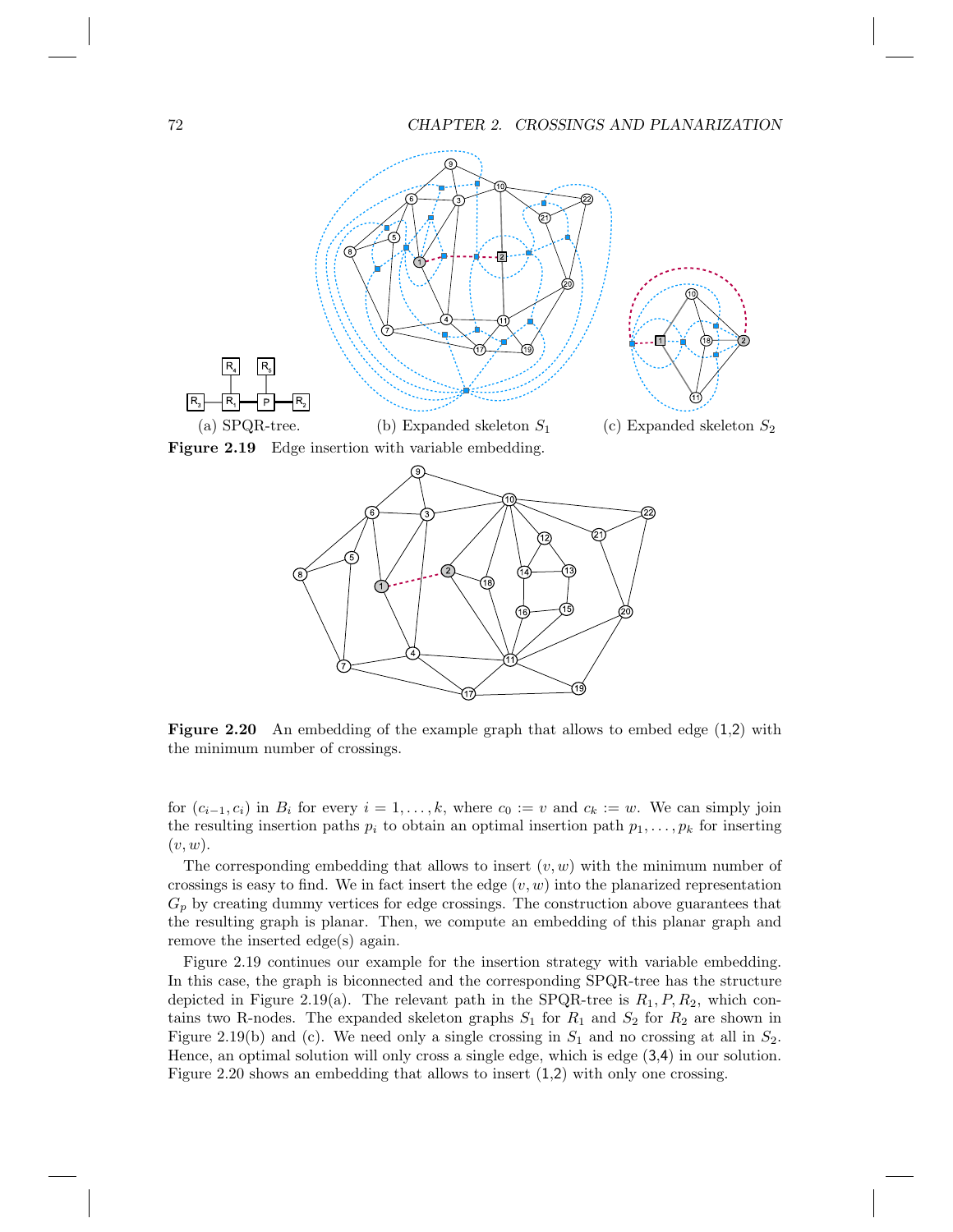#### 2.5. THE PLANARIZATION METHOD 73

#### 2.5.4 Experimental Results

Recently, Gutwenger [Gut10] presented an extensive experimental study on the planarization approach for crossing minimization and analyzed the effect of pre- and postprocessing strategies, edge insertion, and permutations, including the nonplanar core reduction (Npc) as preprocessing, edge insertion with fixed (Fix) and variable (Var) embedding, and various postprocessing strategies (all edges (ALL), only the inserted edges (INS),  $x\%$  of the edges with the most crossings ( $MOSTx$ ), and incremental postprocessing (INC)). The planar subgraph was computed using the PQ-tree-based algorithm with 100 random iterations. Two benchmark sets of graphs have been used in this study:

- The Rome graphs  $[{\rm DGL^+97}]$  are a collection of more than 11.000 graphs ranging from 10 to 100 vertices, which have been generated from a core set of 112 graphs used in real-life software engineering and database applications.
- The Artificial graphs<sup>1</sup> are a collection of nonplanar graphs with known crossing numbers. It contains 1946 graphs with up to 250 vertices and consists of cross products of cycles  $(C_m \times C_n)$ , 5-vertex graphs with paths  $(G_i \times P_n)$ , 5-vertex graphs with cycles  $(G_i \times C_n)$ , and generalized Petersen graphs  $(P(m, 2)$  and  $P(m, 3)$ .

Table 2.1 shows a ranking of some selected strategies, sorted by average number of crossings for graphs with 100 vertices.

| rank           | crossings | time [s] | ЕI                     | <b>PRE</b> | <b>POST</b>         | <b>PERM</b> |
|----------------|-----------|----------|------------------------|------------|---------------------|-------------|
| 1              | 26.71     | 9.387    | <b>VAR</b>             | NPC        | INC                 | 20          |
| $\overline{2}$ | 27.14     | 4.681    | Var                    | NPC        | INC                 | 10          |
| 3              | 28.49     | 1.857    | Var                    | NPC        | All                 | 20          |
| 4              | 28.69     | 0.727    | <b>F</b> <sub>IX</sub> |            | INC                 | 20          |
| 5              | 30.43     | 0.490    | Var                    | NPC        | INC                 |             |
| 6              | 30.52     | 0.221    | F <sub>IX</sub>        |            | All                 | 20          |
| 7              | 32.66     | 0.105    | Var                    | NPC        | All                 |             |
| 8              | 33.33     | 0.098    | <b>F</b> IX            | NPC        | All                 |             |
| 9              | 33.96     | 0.067    | <b>F</b> <sub>IX</sub> |            | INC                 |             |
| 10             | 35.09     | 0.041    | <b>F</b> <sub>IX</sub> |            | All                 |             |
| 11             | 35.79     | 0.040    | <b>F</b> <sub>IX</sub> |            | M <sub>OST</sub> 25 |             |
| 12             | 38.38     | 0.037    | <b>F</b> IX            |            | M <sub>OST10</sub>  |             |
| 13             | 41.61     | 0.036    | <b>F</b> <sub>IX</sub> |            | INS                 |             |
| 14             | 45.47     | 0.034    | Fix                    |            | <b>NONE</b>         |             |

Table 2.1 The ranking list of crossing minimization heuristics; the table shows average number of crossings and running times for graphs with 100 vertices.

Figure 2.21 compares the two edge insertion variants and some postprocessing strategies. It shows that Var clearly dominates Fix and that postprocessing helps a lot. Although the Inc strategy is rather time consuming, it justifies this by achieving excellent improvements. Using permutations also gives significant improvements, but not as much as postprocess-

 $1$ available at http://ls11-www.cs.uni-dortmund.de/people/gutweng/artificial-graphs.zip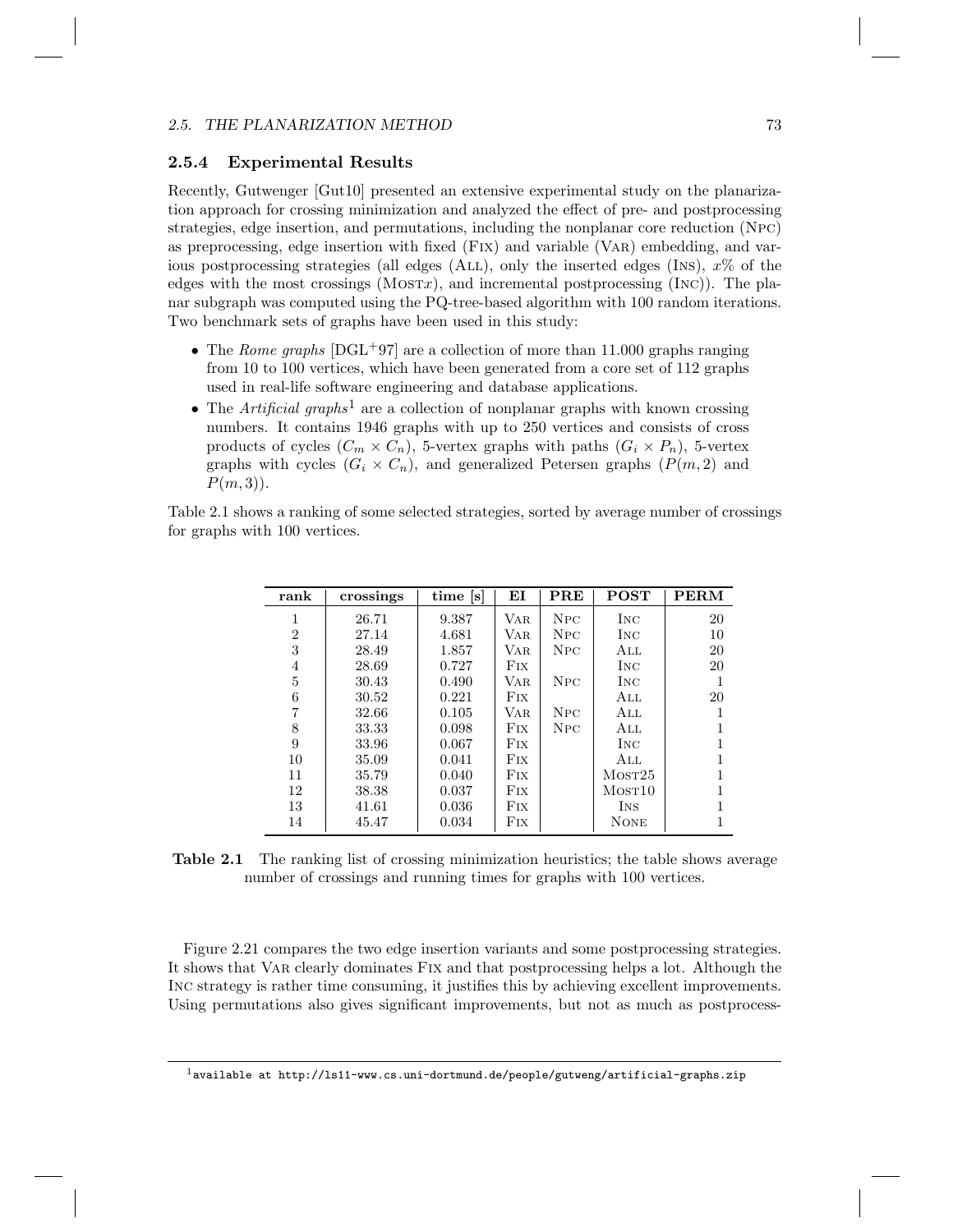

Figure 2.21 Average number of crossings for Rome graphs with various postprocessing strategies.

ing. Figure 2.22 demonstrates the effect of up to 500 permutations on graphs with 100 vertices. Performing only a few permutations achieves already good improvements; further permutations can still reduce the number of crossings, but the effect becomes smaller and smaller. The best result obtained for graphs with 100 vertices was 25.51 crossings with 500 permutations (Npc-Var-Inc).

We can judge the quality of the results better if we can compare them with the actual crossing numbers. Figure 2.23 shows the results for the artificial graphs, grouped by graph types. We observe that using edge insertion with variable embedding and incremental postprocessing already comes very close to the exact crossing numbers (OPT), whereas using fixed embedding without postprocessing achieves very bad results.

#### 2.5.5 Beyond Edge Insertion

The central ingredient of the above discussed heuristic clearly is the efficient optimal edge insertion procedure that considers all possible embeddings. Starting from there, there are multiple extensions and generalizations.

Instead of considering only edges, we may also consider a vertex of the graph, together with all its incident edges. This problem is known as the vertex- or star-insertion problem. Reusing the ideas of the fixed-embedding edge insertion, we can easily find a BFS-based algorithm to insert a vertex into a fixed embedding of a planar graph. Yet, when considering the variable embedding setting, we cannot straightforwardly reuse many of the edge-insertion algorithm's methods, since vertex insertion does not offer the same degree of problem locality within each separate SPQR-skeleton. Chimani et al. [CGMW09] showed how to combine the SPQR-tree-based approach with a sophisticated dynamic programming scheme, to solve the vertex insertion problem in  $O(\theta^2 \cdot |V|^3 \cdot |W|^2)$  time, where  $\theta$  gives the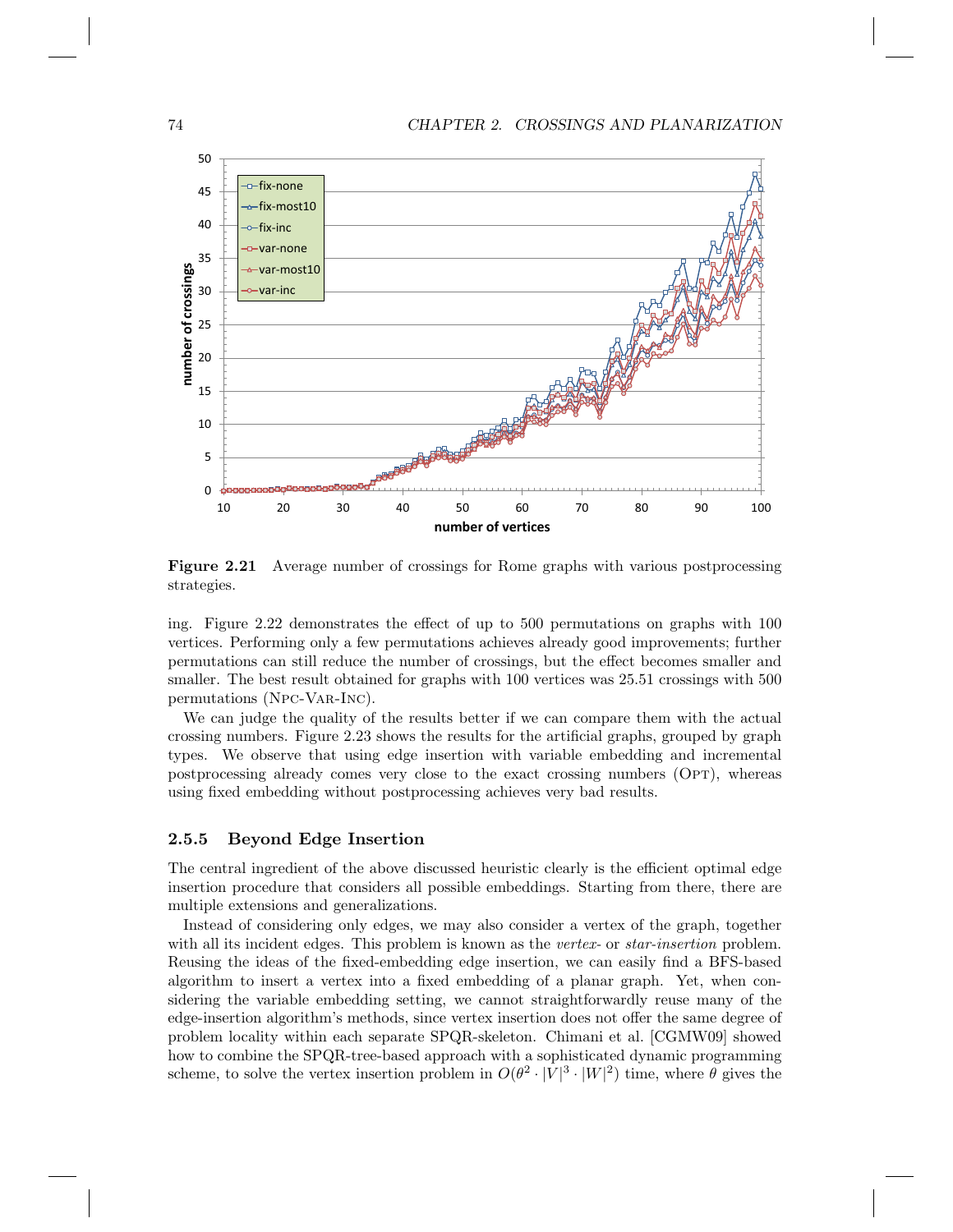

Figure 2.22 The effect of up to 500 permutations for Rome graphs with 100 vertices.



Figure 2.23 Average number of crossings for graphs with known crossing numbers.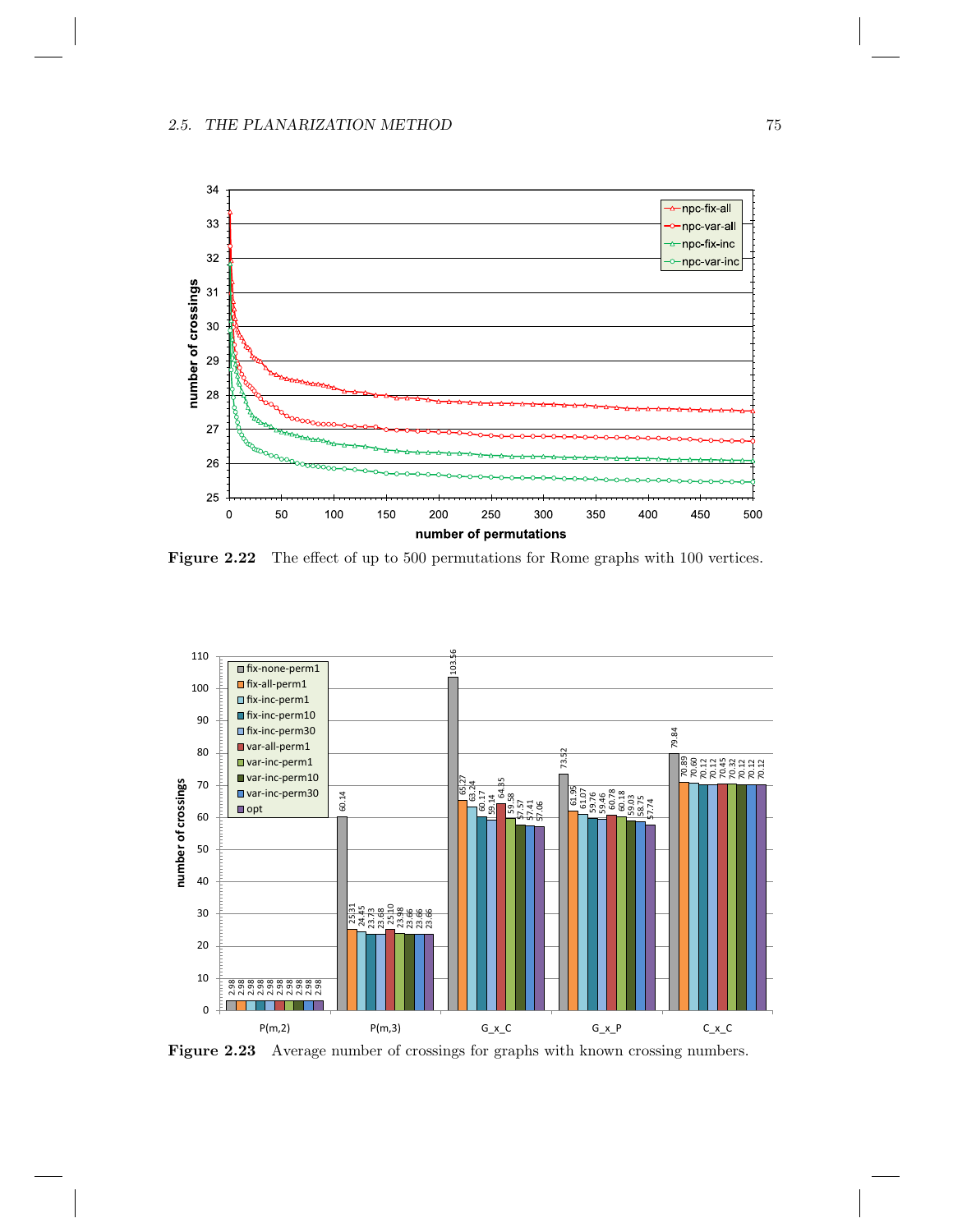thickness (number of edges) of the thickest P-node skeleton and W are the vertices adjacent to the inserted vertex. For a graph without P-nodes, this time reduces to  $O(|V|^2 \cdot |W|^2)$ .

We will revisit both the edge and the vertex insertion problem in the next section when discussing approximation algorithms. It remains to state that these two graph structures are currently the only structures for which we know that the insertion problem is efficiently solvable. It is therefore an open challenge to identify more complicated (planar) subgraphs that allow efficient insertion algorithms.

Based on the success in the traditional crossing number setting, one may consider the minor crossing number, or its set-restricted version that arises when considering an electrical network; see [CG07]. Such a network consists of several components (logic gates, chips, resistors,...) that are connected via wires. But such wires are usually not simple edges with one source and one target vertex, but *hyperedges*: they connect several components on the same electric potential, e.g., the output signal of one logic gate may serve as an input signal for several other gates. Graphs with hyperedges are usually called hypergraphs, and it is natural to try to adopt the planarization strategy to them. We may represent a hypergraph via a traditional graph by replacing each hyperedge  $\psi$  (adjacent to the vertices N) by a star, i.e., we introduce a new *hypervertex*  $v_{\psi}$  and add edges  $(v, v_{\psi})$  for all vertices  $v \in N$ . For a final drawing, we are allowed to modify each such star into a tree  $T_{\psi}$  with N as its leaves. Such a modification is captured by the notion of the minor crossing number of a graph  $G$ : the smallest crossing number achievable by any graph  $H$  which has  $G$  as its minor. We may briefly describe the minor operations as removing edges and merging two adjacent vertices. It is easy to see that the expansion from a star to a tree can be obtained exactly by the inverse of the last operation. Therefore, the hypergraph crossing number is equivalent to the so-called W-restricted minor crossing number, where  $W$  is the set of hypervertices. By W-restricted we describe the constraint that the inverse minor operations may only be applied to the vertices  $W$ .

Chimani and Gutwenger [CG07] showed that inserting hyperedges (or, equivalently, inserting a vertex in the minor crossing number setting) is NP-hard, already when considering a fixed embedding of the (hyper)graph into which to insert. On the other hand, they show how to efficiently and optimally insert edges into a graph w.r.t. the minor crossing number, over all possible embeddings. This is equivalent to optimally inserting a simple edge into a hypergraph (note that during the insertion, other hyperedges become expanded to more general trees). This latter algorithm can then be applied iteratively, to (heuristically) insert a hyperedge by successive insertions of its star's edges. This in turn leads to a crossing number heuristic for electrical networks which generates drawings with astonishingly fewer crossings than the other known approaches, which are based on Sugiyama's framework.

The planarization strategy has also shown great potential when applied to the related issue of upward drawings, i.e., we want to draw a directed graph such that all edges point upward. Traditionally, this was solved via Sugiyama-style algorithms, but in the last years, Eiglsperger et al. [EKE03] and Chimani et al. [CGMW08] introduced algorithms reusing ideas of the planarization approach to find drawings of real-world graphs with drastically less crossings.

#### 2.6 Approximation Algorithms

Finally, the last approach to crossing minimization that we will discuss is the search for approximation algorithms. By the end of the last century, this search has been mostly fruitless despite many attempts. It is still the case that on the one hand, no approximation algorithm for crossing minimization of general graphs with any type of guarantee could be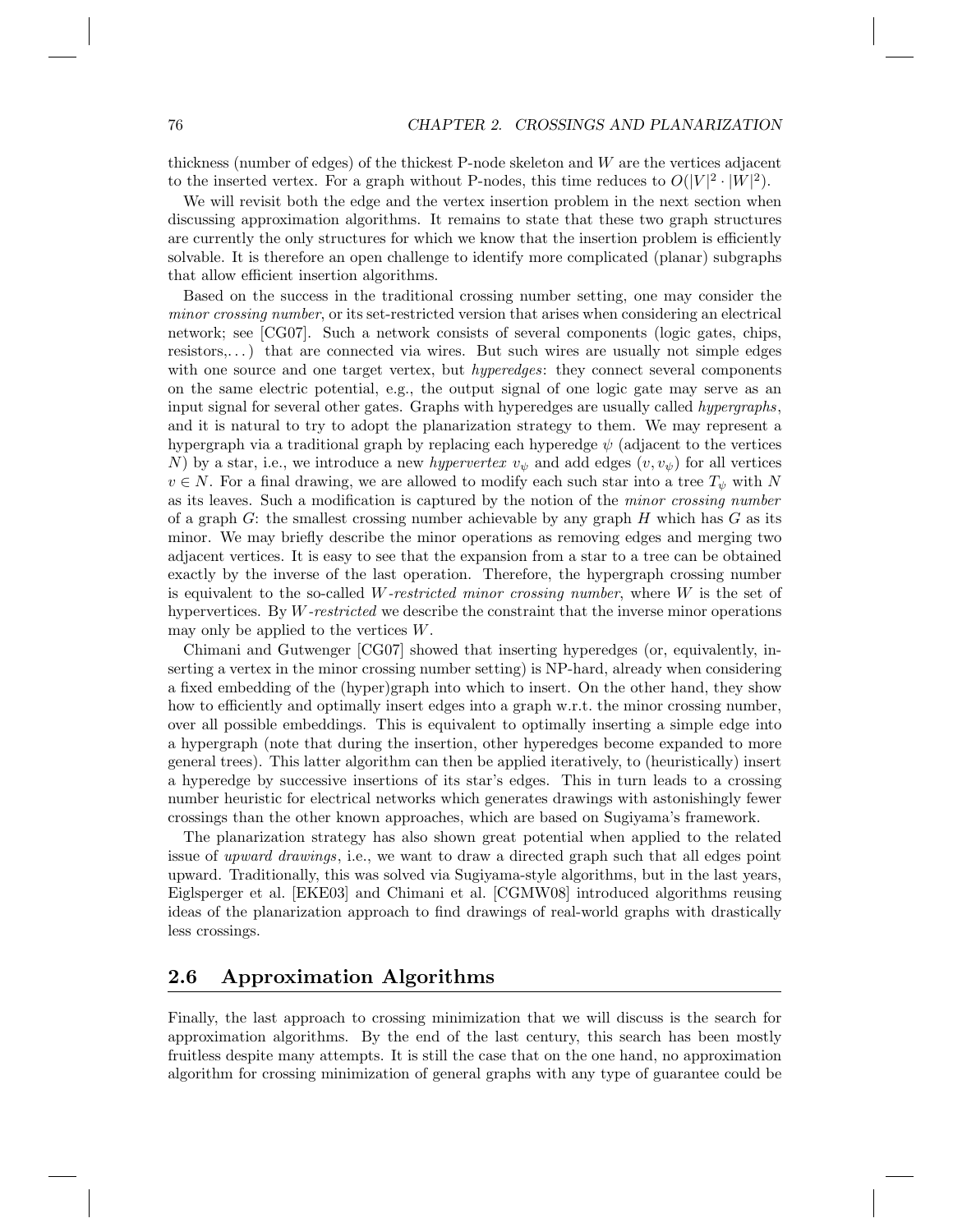#### 2.6. APPROXIMATION ALGORITHMS  $77$

found; on the other hand, the theoretical complexity of approximation is unknown. The only relevant case in which provably near-optimal solutions can be generated is the case of bounded degrees.

Recall the bisection width bw(G) of G as defined in Section 2.2.1. Bhatt and Leighton [BL84], later improved by Even et al. [EGS00], used a bisection approach for devising a polynomialtime algorithm with a quality guarantee for the number of crossings plus the number of vertices; the quality, however, depends on the quality of the incorporated approximation algorithm for the bisection width. As shown later [CY94], the latter problem can be approximated within a constant factor in polynomial time. Using this result, Bhatt and Leighton's algorithm yields a drawing with  $O(\log^2 |V|(\text{cr}(G) + |V|))$  edge crossings in polynomial time. In other words, the number of edge crossings *plus vertices* in the constructed drawing of G is at most a factor of  $O(\log^2 |V|)$  away from the optimum. In fact, for bounded degree graphs satisfying  $|E| \ge 4|V|$ , this yields an  $O(\log^2 |V|)$ -approximation algorithm for the crossing minimization problem, as in this case the number of vertices is at most linear in the minimal number of crossings.

After laying semidormant for some time, the topic of approximation algorithms for crossing numbers received a lot of attention in recent years. The first decade of this millennium saw the first constant factor approximation algorithms in this area, although only for special graph classes, and only when assuming bounded degrees. Let  $\Delta$  be the maximum degree in the following.

The first class of approximation algorithms are insertion based. They use the insertion algorithms presented in the previous section.

An almost planar or near-planar graph G is a graph that has an edge e such that  $G' :=$  $G-e$ , the graph obtained from removing e, is planar. In other words, G is a planar graph plus one additional edge. For such a graph, Hliněný and Salazar [HS06] showed that inserting  $e$  optimally into a planarly embedded  $G'$  [GMW05] (considering all possible embeddings, as described for the planarization heuristic) approximates the crossing number of G. The provably tight approximation factor of  $\Delta/2$  was established by Cabello and Mohar [CM10] using a different proof strategy: the lower bound is obtained by analyzing its relation to the facial distance, i.e., a shortest insertion path with respect to the *minor-monotone* crossing number model, unknowingly using an algorithm first outlined in [CG07]. In this setting, the inserted edge not only crosses edges but may also cross through vertices, resembling a crossing solution in a graph that has  $G'$  as its minor.

Shortly after the aforementioned algorithm to optimally insert a vertex with its incident edges into a planar graph was presented in [CGMW09], Chimani et al. [CHM12] showed that this solution in fact approximates the crossing number of *apex graphs*. Similar to above, such a graph becomes planar when removing a specific vertex, together with its incident edges. The proof argues over different flip structures in the graph's SPQR-tree and thereby reuses some strategic elements of [HS06], as the stronger bounding techniques of [CM10] seem not applicable to the apex case. Consequently, the proven approximation guarantee of factor  $|W| \cdot \Delta/2$  might not be tight (thereby, W are the vertices incident to the inserted vertex, and  $\Delta$  is the maximum degree of the graph into which we insert). In the worst known example, the obtained crossing number is only  $|W| \cdot \Delta/4$  times the optimal solution.

The second known class of approximation algorithms are topology based. Thereby, we assume that the given graph is embeddable—i.e., drawable without edge crossings—on some specific surface, more complex than the traditional plane. This class of graphs is then a superset of the class of planar graphs. By clever simplification strategies, usually based on cutting the surface with its embedded graph, the surface is simplified until a planar drawing is reached. Therein, the cut edges and vertices have to be reconnected cheaply to obtain a drawing of the original graph. Interestingly, the algorithms themselves, as well as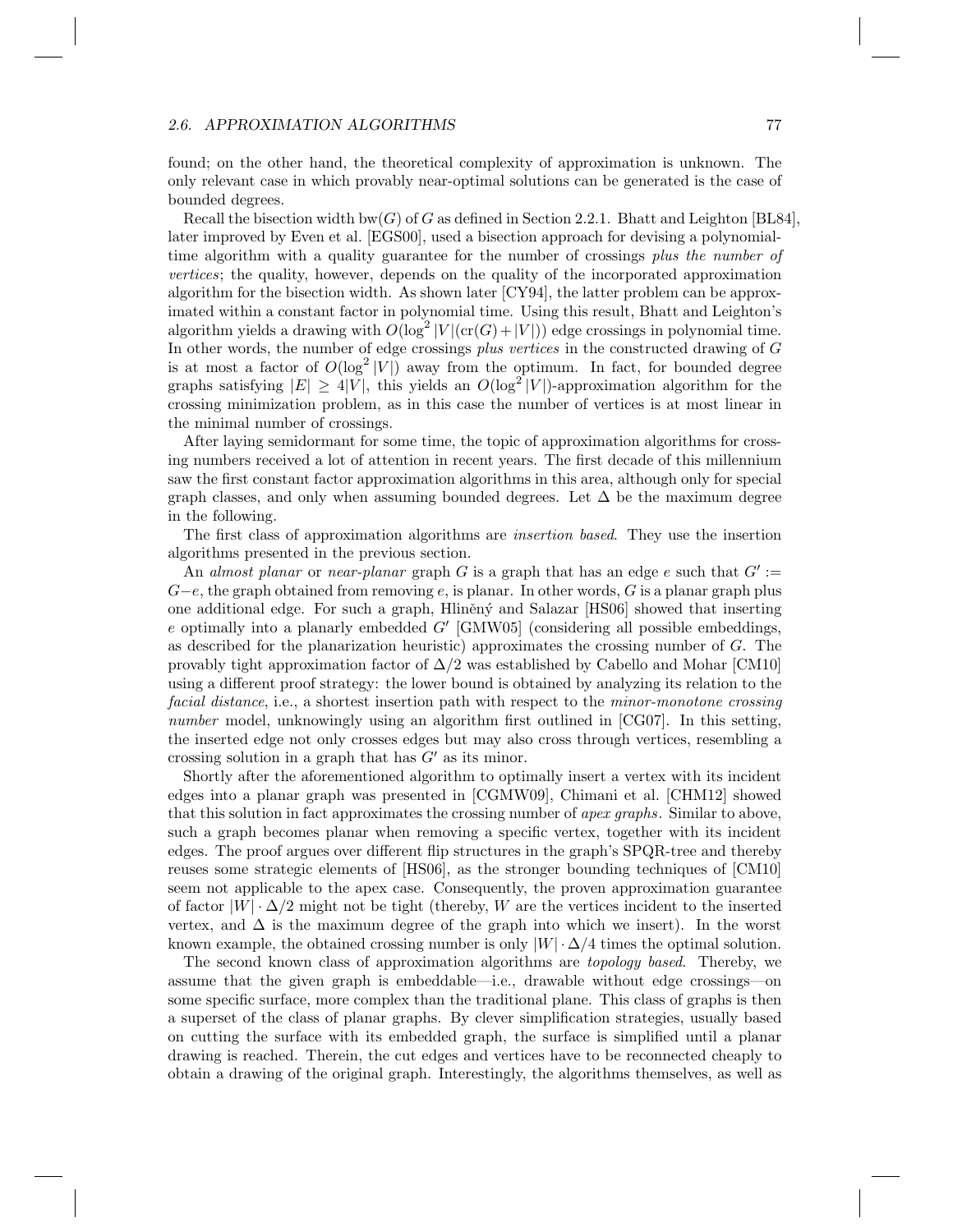estimating the number of the produced crossings, are relatively simply. The hard part is to show a matching lower bound in order to deduce the approximation factor.

In 2007, Gitler et al. showed in [GHLS08] that  $cr(G)$  is approximable within a factor of  $4.5\Delta^2$  when considering projective graphs, i.e., graphs that are embeddable in the projective *plane.* One may think of such a projective plane as a large circular area  $A$ , on which to draw the graph without any crossings. Any line leaving  $A$  re-enters  $A$  exactly at the opposite position. Consequently, any vertex drawn on the border of A is mirrored on the opposite side as well. The key idea of the approximation algorithm now is to take such a drawing, paste A on a regular plane, and connect the "jump points" cheaply outside of A. In order to prove that this strategy yields an approximation algorithm, one has to show a matching lower bound. This is established by proving that any nonplanar projective graph contains a diamond grid of certain size, which in turn induces a lower bound on the crossing number.

Hliněný and Salazar showed in [HS07] that  $cr(G)$  is approximable within a factor of  $12\Delta^2$  when considering (dense enough) toroidal graphs, i.e., graphs that are embeddable on the torus. Assume a graph is already drawn on a torus without any crossings (such an embedding can be found in linear time if it exists [Moh99]). We search for a shortest two-sided, non-separating loop around the torus (think, e.g., of a circular line "around" the thinner part of a torus) which only crosses through vertices of the graph, but not through edges. We then cut along this loop, effectively cutting the crossed vertices in two. The remaining surface can be thought of as a cylinder; when we cap its ends, it becomes topologically equivalent to a sphere and hence, for the purpose of drawings, to the plane. We denote this operation as *cut-and-cap*. For each pair of cut vertices, we remove the one with lower degree and route its incident edges to its twin, along the shortest path in the then-fixed embedding. In order to prove that this strategy yields an approximation algorithm, one has to show a matching lower bound for the number of crossings. This is established by proving that any toroidal graph of sufficient density contains a toroidal grid of certain minimal size as a minor. For toroidal grids of dimension  $p \times q$  ( $p \ge q \ge 3$ ), it is known that they require at least  $(q-2)p/2$  crossings.

A torus is an (in fact, topologically, the unique) orientable surface of genus 1. Using the toroidal case as an inspiration, it is natural to try to generalize it to graphs embedded on any orientable surfaces of some fixed genus. Note that for every graph there is some  $g$  such that it is embeddable on a genus-g surface. The necessary basic tool of iteratively performing cut-and-cap operations on the surface's handles until we reach a sphere has already been investigated in [BPT06, DV06] in order to obtain upper bounds for the crossing number. Yet, there was no straightforward way to generalize the lower bound proof to higher genus. Only recently, Hliněný and Chimani [HC10] showed how to carefully choose the cycles to cut (both for the upper and the lower bound), such that the largest grid minor is retained within a factor depending only on the surface's genus and the graph's degree. They showed the following theorem:

**Theorem 2.9** Let G be a graph with maximum degree  $\Delta$  and (densely enough) embeddable on an orientable surface of genus  $g \geq 1$ . There is an  $O(n \log n)$  algorithm which generates a drawing of G in the plane with at most  $3 \cdot 2^{3g+2} \cdot \Delta^2 \cdot cr(G)$  crossings. This is a constant factor approximation algorithm for bounded degree  $\Delta$  and bounded genus q.

These bounds are not known to be tight—in fact, they are likely not to be. Yet, some kind of density requirement (we refrain from defining the quite technical concise constraint here) will always be necessary in algorithms only performing surface cuts. Otherwise, the considered graph could even be a planar graph, awkwardly embedded on a higher genus surface.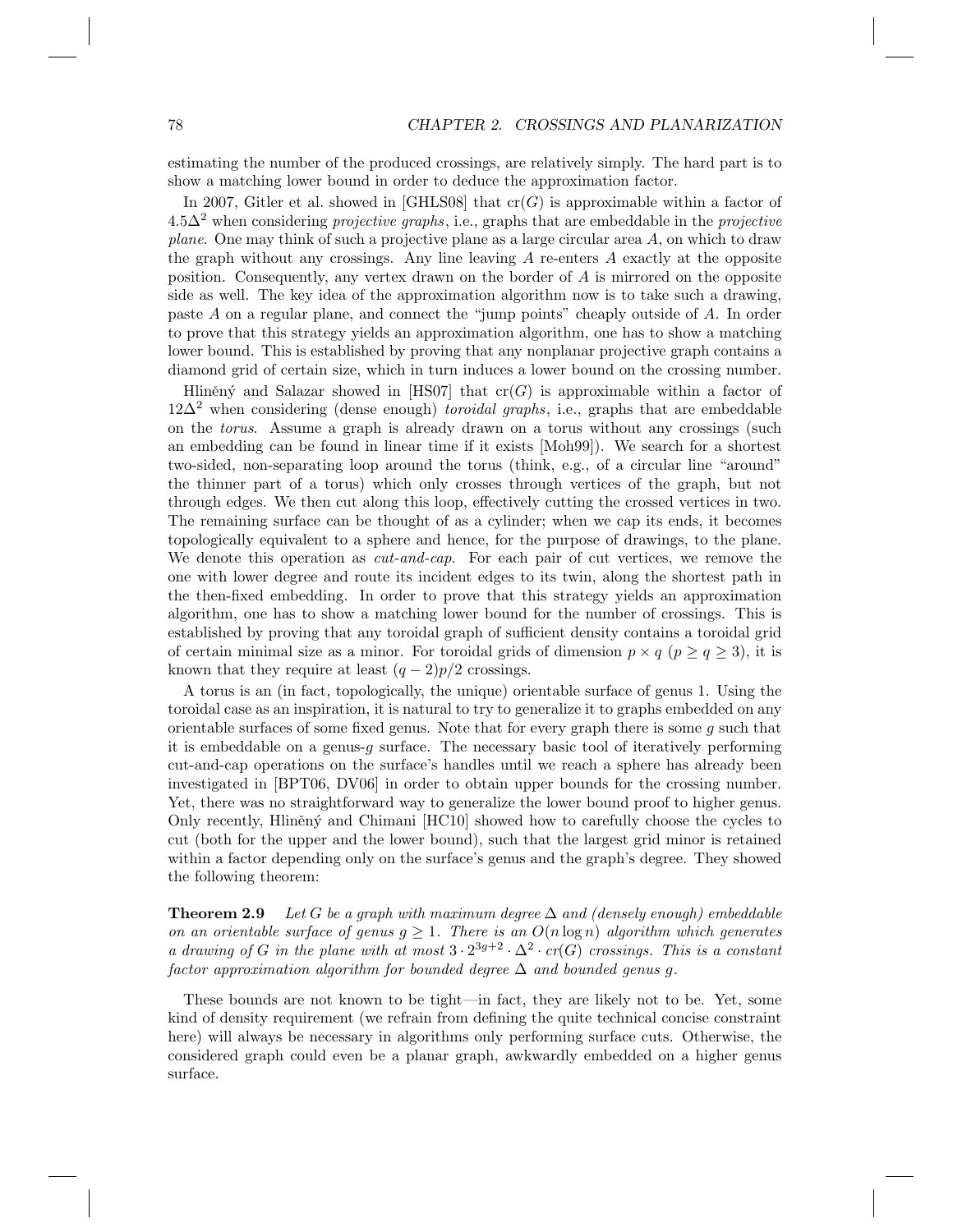#### 2.6. APPROXIMATION ALGORITHMS 79

Apart from considering restricted graph classes, one may also consider restricted crossing minimization problems, in order to obtain approximation results. For instance, for bipartite drawings with one layer fixed, Eades and Wormald [EW94] showed that there is a polynomial-time algorithm that produces drawings with at most three times as many edge crossings as necessary, for any graph G.

### Acknowledgment

Markus Chimani was funded via a junior professorship by the Carl-Zeiss-Foundation.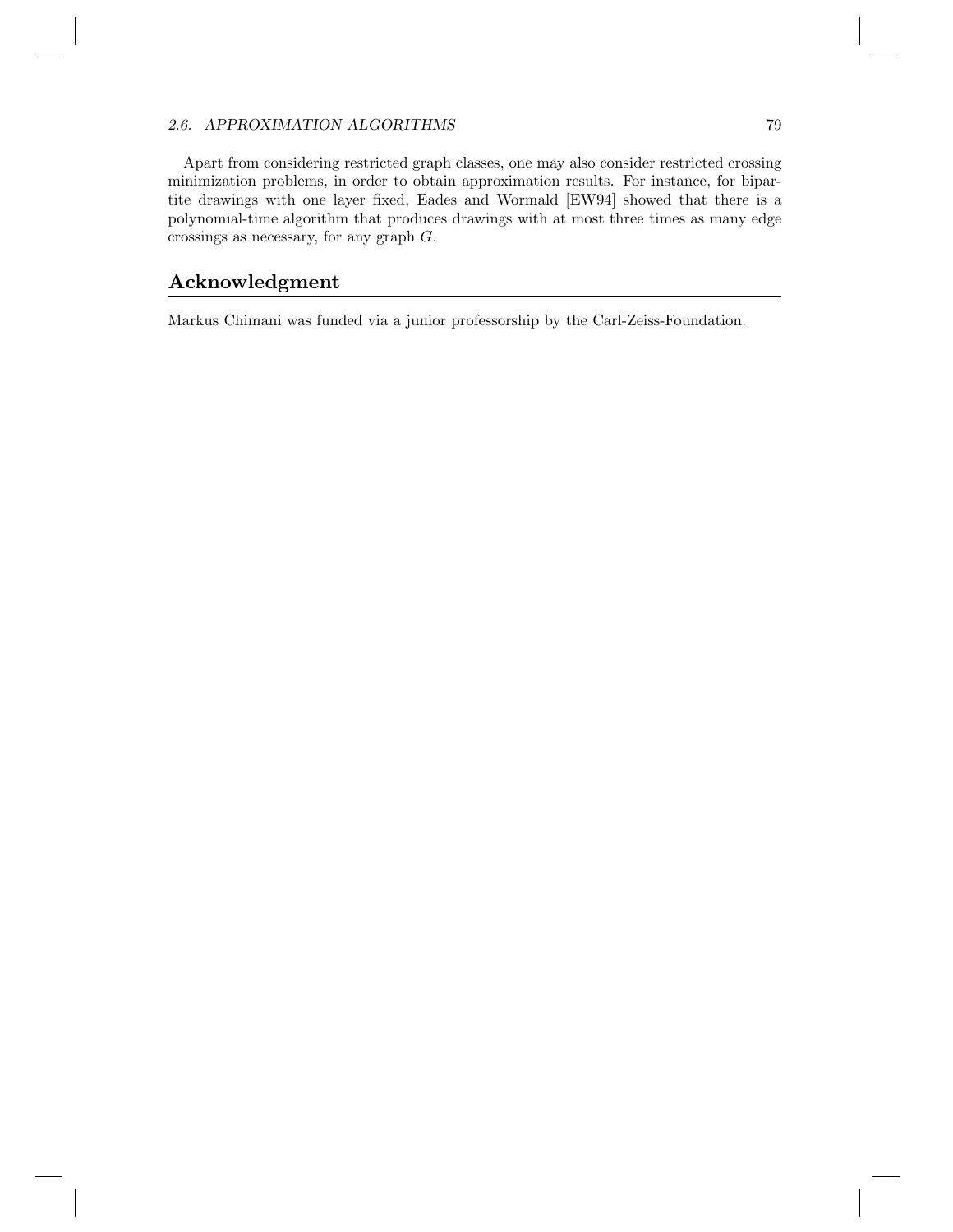#### References

[ACNS82] M. Ajtai, V. Chvátal, M.M. Newborn, and E. Szemerédi. Crossing-free subgraphs. Annals of Discrete Mathematics, 12:9–12, 1982. [BCE<sup>+</sup>08] C. Buchheim, M. Chimani, D. Ebner, C. Gutwenger, M. Jünger, G. W. Klau, P. Mutzel, and R. Weiskircher. A branch-and-cut approach to the crossing number problem. Discrete Optimization, Special Issue in Memory of George B. Dantzig, 5(2):373–388, 2008. [BD93] D. Bienstock and N. Dean. Bounds for rectilinear crossing numbers. J. Graph Theory, 17(3):333–348, 1993. [BEJ<sup>+</sup>05] C. Buchheim, D. Ebner, M. Jünger, P. Mutzel, and R. Weiskircher. Exact crossing minimization. In P. Eades and P. Healy, editors, Graph Drawing (Proc. GD '05), volume 3843 of Lecture Notes in Computer Science, pages 37–48. Springer-Verlag, 2005. [BG04] H. Bodlaender and A. Grigoriev. Algorithms for graphs embeddable with few crossings per edge. Research Memoranda 036, Maastricht : METEOR, Maastricht Research School of Economics of Technology and Organization, 2004. available at http://ideas.repec.org/p/dgr/umamet/2004036.html. [Bie91] D. Bienstock. Some provably hard crossing number problems. Discrete Comput. Geom., 6(5):443–459, 1991. [BL76] K. Booth and G. Lueker. Testing for the consecutive ones property interval graphs and graph planarity using PQ-tree algorithms. J. Comput. Syst. Sci., 13:335–379, 1976. [BL84] S. N. Bhatt and F. T. Leighton. A framework for solving VLSI graph layout problems. J. Comput. Syst. Sci., 28:300–343, 1984. [BM04] J. M. Boyer and W. Myrvold. On the cutting edge: simplified  $o(n)$  planarity by edge addition. J. Graph Algorithms Appl., 8(3):241–273, 2004. [BPT06] K. Böröczky, J. Pach, and G. Tóth. Planar crossing numbers of graphs embeddable in another surface. Internat. J. Found. Comput. Sci., 17:1005– 1015, 2006. [BTT84] C. Batini, M. Talamo, and R. Tamassia. Computer aided layout of entityrelationship diagrams. Journal of Systems and Software, 4:163–173, 1984. [CFFK98] G. Călinescu, C. G. Fernandes, U. Finkler, and H. Karloff. A better approximation algorithm for finding planar subgraphs. Journal of Algorithms, 27(2):269–302, May 1998. [CFKZ03] G. Călinescu, C. G. Fernandes, H. Karloff, and A. Zelikovsky. A new approximation algorithm for finding heavy planar subgraphs. Algorithmica, 36(2):179–205, 2003. [CG07] M. Chimani and C. Gutwenger. Algorithms for the hypergraph and the minor crossing number problems. In Proc. ISAAC '07, volume 4835 of LNCS, pages 184–195. Springer, 2007. [CG09] M. Chimani and C. Gutwenger. Non-planar core reduction of graphs. Discrete Mathematics, 309(7):1838–1855, 2009. [CGM09] M. Chimani, C. Gutwenger, and P. Mutzel. Experiments on exact crossing minimization using column generation. ACM Journal of Experimental Algorithmics, 14(3):4.1–4.18, 2009.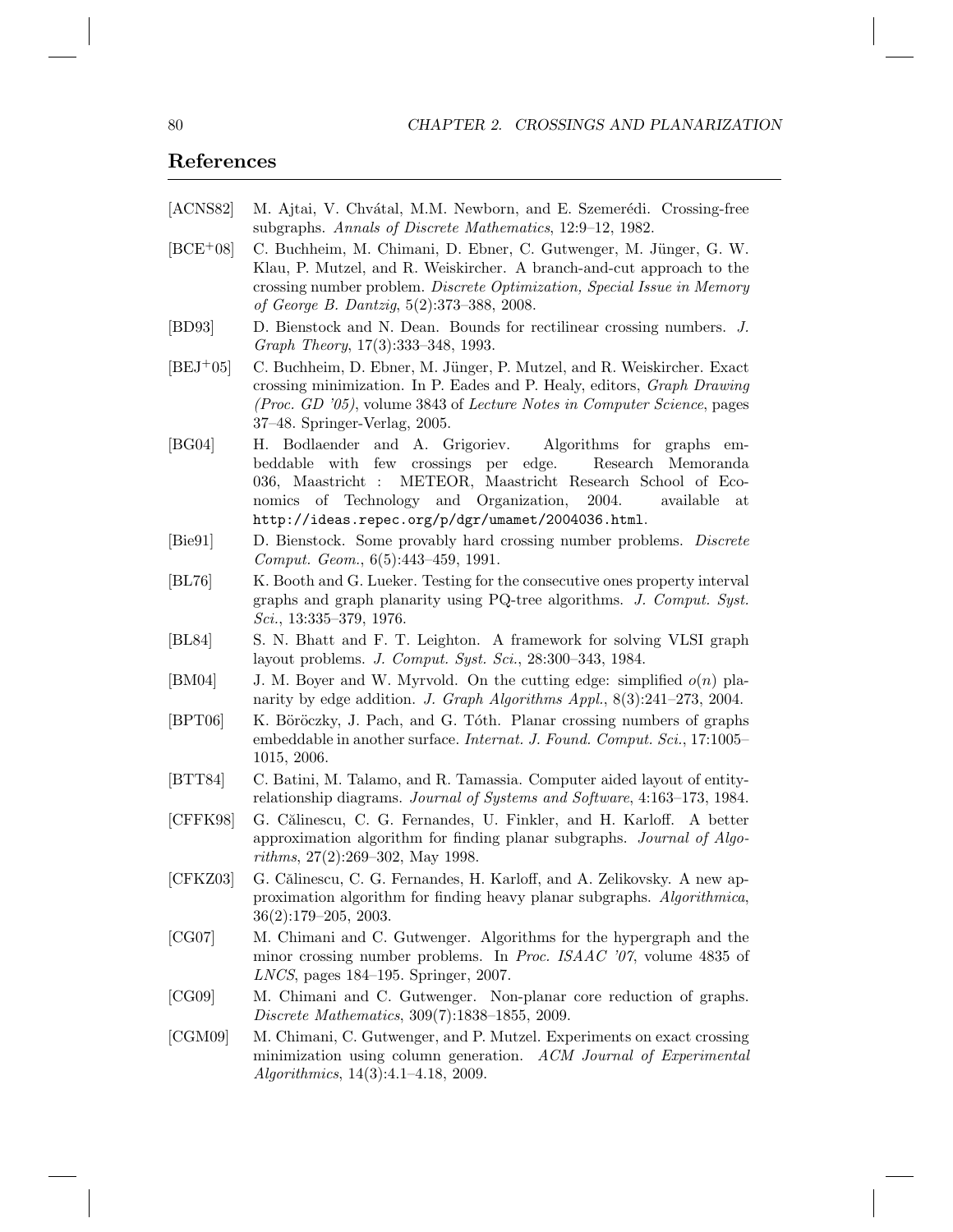REFERENCES 81

- [CGMW08] M. Chimani, C. Gutwenger, P. Mutzel, and H.-M. Wong. Layer-free upward crossing minimization. In Proc. WEA '08, volume 5038 of LNCS, pages 55–68. Springer, 2008.
- [CGMW09] M. Chimani, C. Gutwenger, P. Mutzel, and C. Wolf. Inserting a vertex into a planar graph. In Proc. SODA '09, pages 375–383. ACM-SIAM, 2009.
- [Chi08] M. Chimani. Computing crossing numbers. PhD thesis, TU Dortmund, 2008. http://hdl.handle.net/2003/25955.
- [Chi11] M. Chimani. Facets in the crossing number polytope. SIAM Journal on Discrete Mathematics, 25(1):95–111, 2011.
- [CHJM11] M. Chimani, P. Hungerländer, M. Jünger, and P. Mutzel. An SDP approach to multi-level crossing minimization. In Proc. ALENEX'11. SIAM, 2011.
- [CHM12] M. Chimani, P. Hliněný, and P. Mutzel. Vertex insertion approximates the crossing number of apex graphs. European Journal of Combinatorics, 33(3):326–335, 2012.
- [Chv83] V. Chvátal. *Linear Programming*. W. H. Freeman and Company, New York, 1983.
- [Cim92] R. J. Cimikowski. Graph planarization and skewness. Congressus Numerantium, 88:21–32, 1992.
- [CJS08] M. Chimani, M. Jünger, and M. Schulz. Crossing minimization meets simultaneous drawing. In *Proc. Pacific Vis '08*, pages 33–40, 2008.
- [CM10] S. Cabello and B. Mohar. Crossing and weighted crossing number of nearplanar graphs. Algorithmica, 2010. in print.
- [CMB08] M. Chimani, P. Mutzel, and I. Bomze. A new approach to exact crossing minimization. In Proc. ESA '08, volume 5193 of LNCS, pages 284–296. Springer, 2008.
- [CMS07] M. Chimani, P. Mutzel, and J. M. Schmidt. Efficient extraction of multiple Kuratowski subdivisions (TR). Technical Report TR07-1-002, June 2007, TU Dortmund, June 2007.
- [CMS08] M. Chimani, P. Mutzel, and J. M. Schmidt. Efficient extraction of multiple Kuratowski subdivisions. In Proc. GD '07, volume 4875 of LNCS, pages 159–170. Springer, 2008.
- [CY94] F. R. K. Chung and S.-T. Yau. A near optimal algorithm for edge separators. In Proceedings of STOC'94, pages 1–8, 1994.
- [DFF85] M. E. Dyer, L. R. Foulds, and A. M. Frieze. Analysis of heuristics for finding a maximum weight planar subgraph. European Journal of Operational Research, 20(1):102–114, 1985.
- [DGL+97] G. Di Battista, A. Garg, G. Liotta, R. Tamassia, E. Tassinari, and F. Vargiu. An experimental comparison of four graph drawing algorithms. Comput. Geom. Theory Appl., 7:303–325, 1997.
- [Dji95] H. N. Djidjev. A linear algorithm for the maximal planar subgraph problem. In Proc. 4th Workshop Algorithms Data Struct., Lecture Notes Comput. Sci., pages 369–380. Springer-Verlag, 1995.
- [DT89] G. Di Battista and R. Tamassia. Incremental planarity testing. In Proc. 30th Annu. IEEE Sympos. Found. Comput. Sci., pages 436–441, 1989.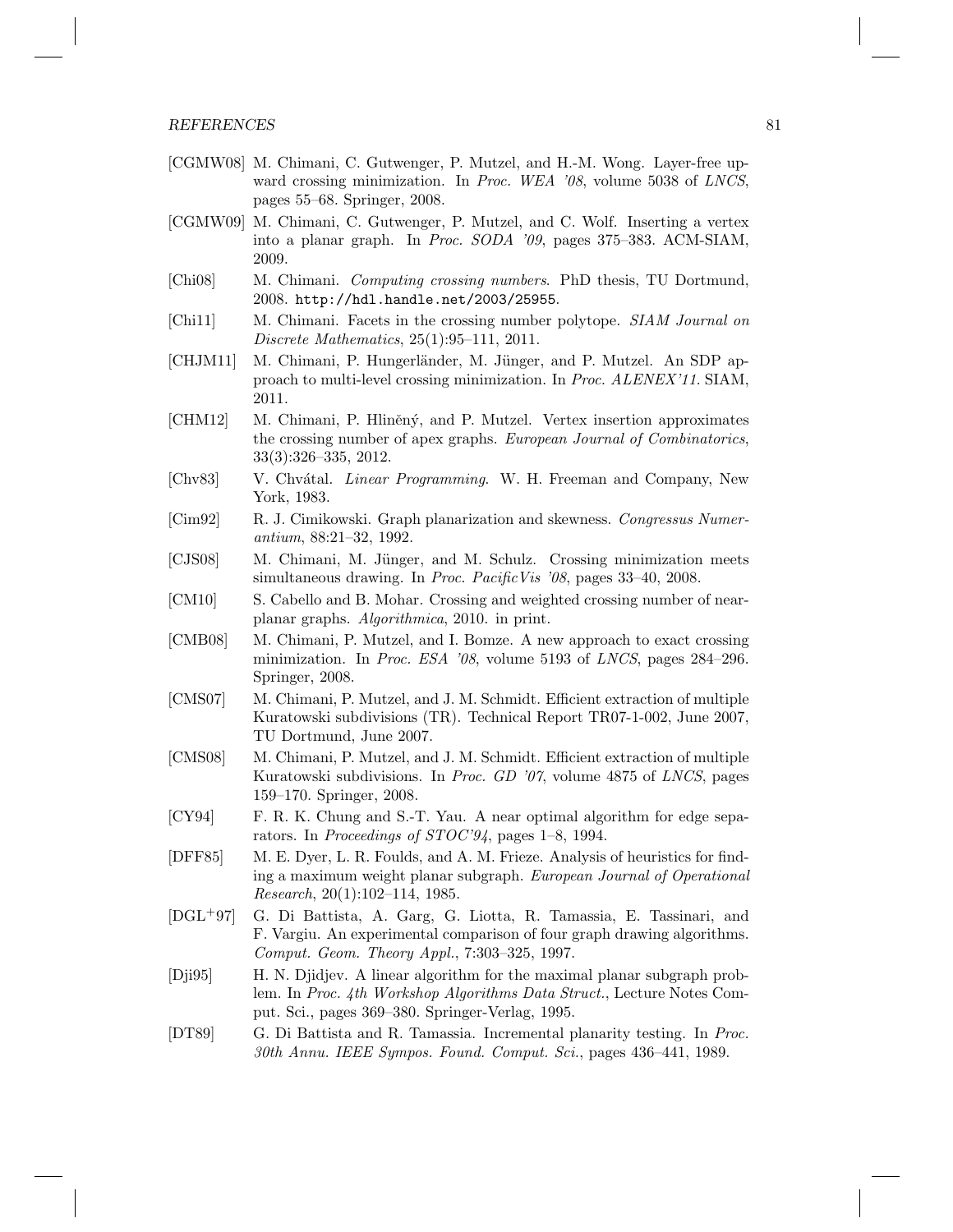| [DT96]   | G. Di Battista and R. Tamassia. On-line planarity testing. SIAM J.<br>Comput., 25:956-997, 1996.                                                                                                                               |
|----------|--------------------------------------------------------------------------------------------------------------------------------------------------------------------------------------------------------------------------------|
| [DV02]   | H. Djidjev and I. Vrt'o. An improved lower bound for crossing numbers. In<br>GD '01: Revised Papers from the 9th International Symposium on Graph<br><i>Drawing</i> , pages 96–101, London, UK, 2002. Springer-Verlag.         |
| [DV06]   | H. Djidjev and I. Vrt'o. Planar crossing numbers of genus $g$ graphs. In<br><i>Proc. ICALP '06, volume 4051 of LNCS, pages 419-430. Springer, 2006.</i>                                                                        |
| [DW60]   | G. B. Dantzig and P. Wolfe. Decomposition principle for linear programs.<br>$Operations$ $Research$ , $8:101-111$ , 1960.                                                                                                      |
| [EGS00]  | G. Even, S. Guha, and B. Schieber. Improved approximations of crossings<br>in graph drawing. In <i>Proc. STOC</i> '00, pages $296-305$ , 2000.                                                                                 |
| [EKE03]  | M. Eiglsperger, M. Kaufmann, and F. Eppinger. An approach for mixed<br>upward planarization. J. Graph Algorithms Appl., $7(2):203-220$ , 2003.                                                                                 |
| [EW94]   | P. Eades and N. C. Wormald. Edge crossings in drawings of bipartite<br>graphs. $Algorithmica, 11(4):379-403, 1994.$                                                                                                            |
| [GHLS08] | I. Gitler, P. Hliněný, J. Leanos, and G. Salazar. The crossing number<br>of a projective graph is quadratic in the face-width. Electr. Journal of<br>Combinatorics, 15, 2008.                                                  |
| [GJ79]   | M. R. Garey and D. S. Johnson. Computers and Intractability: A Guide<br>to the Theory of NP-Completeness. W. H. Freeman, New York, NY, 1979.                                                                                   |
| [GJ83]   | M. R. Garey and D. S. Johnson. Crossing number is NP-complete. SIAM<br>J. Algebraic Discrete Methods, 4(3):312-316, 1983.                                                                                                      |
| [GJJ68]  | R. K. Guy, T. A. Jenkyns, and J. Schaer. The toroidal crossing number of<br>the complete graph. Journal of Combinatorial Theory, 4:376-390, 1968.                                                                              |
| [GLS88]  | M. Grötschel, L. Lovász, and A. Schrijver. Geometric Algorithms and<br>Combinatorial Optimization. Springer-Verlag, 1988.                                                                                                      |
| [GM01]   | C. Gutwenger and P. Mutzel. A linear time implementation of SPQR<br>trees. In J. Marks, editor, <i>Graph Drawing (Proc. GD 2000)</i> , volume 1984<br>of LNCS, pages 77-90. Springer-Verlag, 2001.                             |
| [GM04]   | C. Gutwenger and P. Mutzel. An experimental study of crossing minimiza-<br>tion heuristics. In G. Liotta, editor, 11th Symposium on Graph Drawing<br>$2003$ , volume 2912 of <i>LNCS</i> , pages 13–24. Springer-Verlag, 2004. |
| [GMW05]  | C. Gutwenger, P. Mutzel, and R. Weiskircher. Inserting an edge into a<br>planar graph. $Algorithmica, 41(4):289-308, 2005.$                                                                                                    |
| [Gro01]  | M. Grohe. Computing crossing numbers in quadratic time. In Proceedings<br>of STOC'01, 2001.                                                                                                                                    |
| [Gut10]  | C. Gutwenger.<br>Application of SPQR-Trees in the Planarization Ap-<br>PhD thesis, TU Dortmund, 2010.<br>proach for Drawing Graphs.<br>http://hdl.handle.net/2003/27430.                                                       |
| [Guy72]  | R. K. Guy. Crossing numbers of graphs. In Graph Theory and Ap-<br>plications (Proceedings, Lecture Notes in Mathematics, pages 111-124.<br>Springer-Verlag, 1972.                                                              |
| [HC10]   | P. Hliněný and M. Chimani. Approximating the crossing number of graphs<br>embeddable in any orientable surface. In <i>Proc. SODA</i> '10, pages 918–927.<br>SIAM, 2010. Proc. SODA '10.                                        |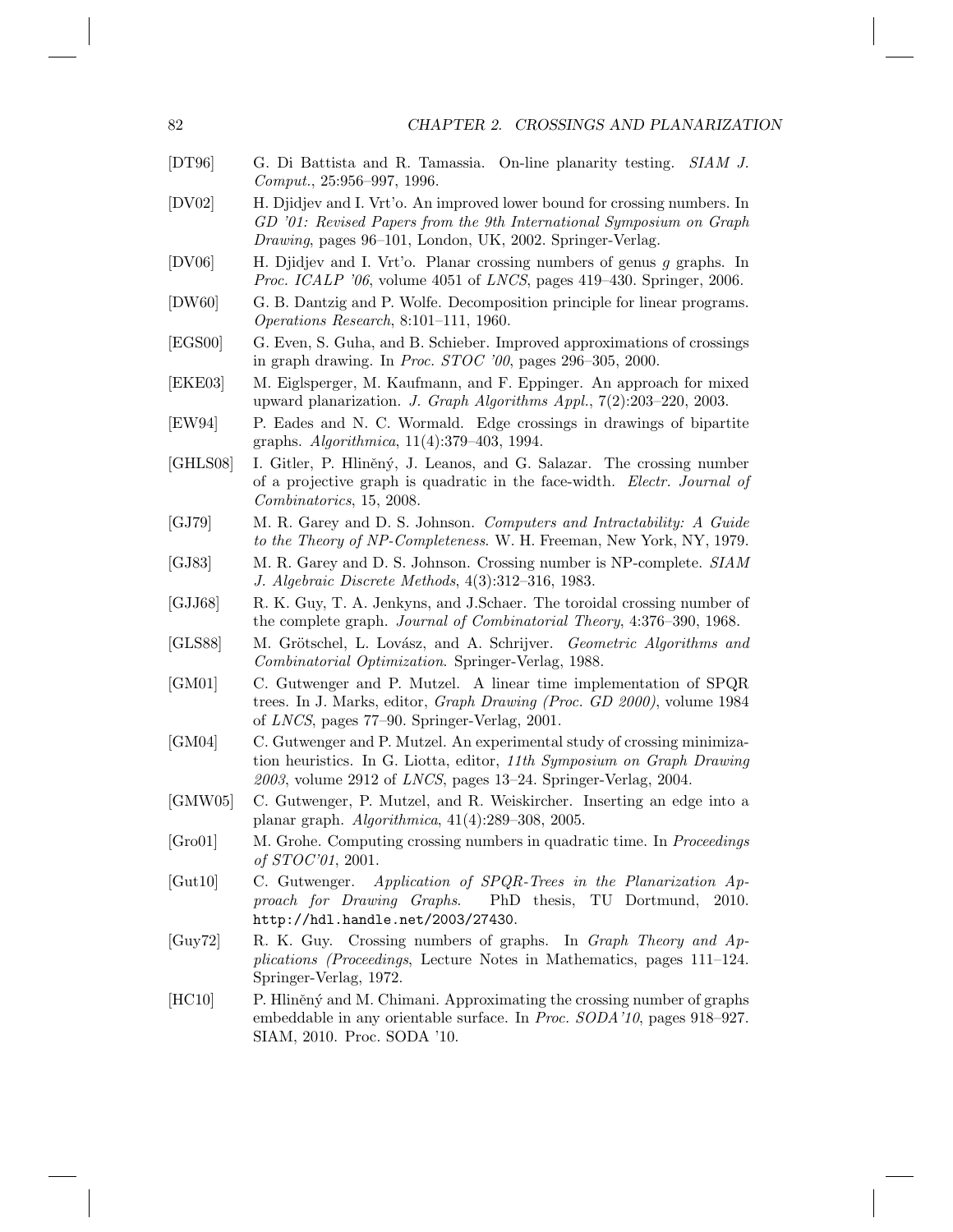#### REFERENCES 83

- [Hli06] P. Hliněný. Crossing number is hard for cubic graphs. *Journal of Combi*natorial Theory, Series B, 96:455–471, 2006.
- [HS06] P. Hliněný and G. Salazar. On the crossing number of almost planar graphs. In *Proc. GD '05*, volume  $4372$  of *LNCS*, pages  $162-173$ . Springer, 2006.
- [HS07] P. Hliněný and G. Salazar. Approximating the crossing number of toroidal graphs. In Proc. ISAAC '07, volume 4835 of LNCS, pages 148–159. Springer, 2007.
- [HT73] J. Hopcroft and R. E. Tarjan. Dividing a graph into triconnected components. *SIAM J. Comput.*, 2(3):135–158, 1973.
- [HT74] J. Hopcroft and R. E. Tarjan. Efficient planarity testing. J. ACM, 21(4):549–568, 1974.
- [JLM98] M. Jünger, S. Leipert, and P. Mutzel. A note on computing a maximal planar subgraph using PQ-trees. IEEE Transactions on Computer-Aided Design of Integrated Circuits and Systems, 17(7):609–612, 1998.
- [JM96] M. Jünger and P. Mutzel. Maximum planar subgraphs and nice embeddings: Practical layout tools. Algorithmica, 16(1):33–59, 1996. (special issue on Graph Drawing, edited by G. Di Battista and R. Tamassia).
- [JM97] Michael Jünger and Petra Mutzel. 2-layer straightline crossing minimization: Performance of exact and heuristic algorithms. J. Graph Algorithms  $Appl., 1(1):1-25, 1997.$
- [JTS89] R. Jayakumar, K. Thulasiraman, and M. N. S. Swamy.  $O(n^2)$  algorithms for graph planarization. IEEE Trans. Comp.-Aided Design, 8:257-267, 1989.
- [KMP<sup>+</sup>06] E. de Klerk, J. Maharry, D. V. Pasechnik, R. B. Richter, and G. Salazar. Improved bounds for the crossing numbers of  $K_{m,n}$  and  $K_n$ . SIAM Journal on Discrete Mathematics, 20(1):189–202, 2006.
- [KPS07] E. de Klerk, D. V. Pasechnik, and A. Schrijver. Reduction of symmetric semidefinite programs using the regular ∗-representation. Mathematical Programming, 109(2):613–624, 2007.
- [KR07] K. Kawarabayashi and B. Reed. Computing crossing number in linear time. In *Proc. STOC '07*, pages 382-380, 2007.
- [Kra91] J. Kratochvíl. String graphs. II: Recognizing string graphs is NP-hard. J. Comb. Theory Ser. B, 52(1):67–78, 1991.
- [La 94] J. A. La Poutré. Alpha-algorithms for incremental planarity testing. In Proc. 26th Annu. ACM Sympos. Theory Comput., pages 706–715, 1994.
- [Lei83] F. T. Leighton. Complexity issues in VLSI: optimal layouts for the shuffleexchange graph and other networks. MIT Press, 1983.
- [Lei84] F. T. Leighton. New lower bound techniques for VLSI. Mathematical Systems Theory, 17:47–70, 1984.
- [LG77] P. Liu and R. C. Geldmacher. On the deletion of nonplanar edges of a graph. In Proc. 10th S.-E. Conf. on Combinatorics, Graph Theory and Computing, pages 727–738, Boca Raton, FL, 1977.
- [Man83] A. Mansfield. Determining the thickness of a graph is np-hard. In Mathematical Proceedings of the Cambridge Philosophical Society, pages 9–23, 1983.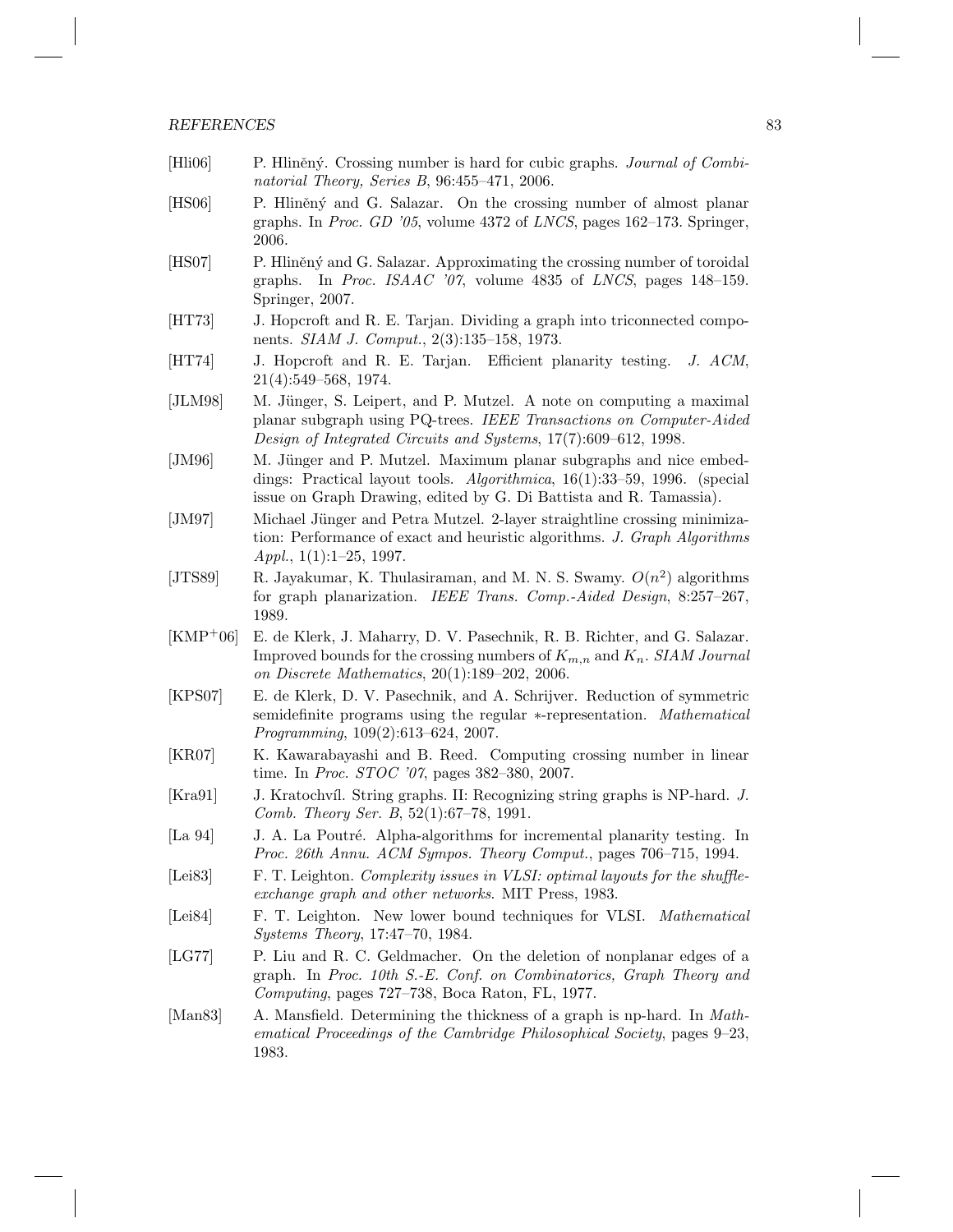| 84                              | CHAPTER 2. CROSSINGS AND PLANARIZATION                                                                                                                                                                                                                              |
|---------------------------------|---------------------------------------------------------------------------------------------------------------------------------------------------------------------------------------------------------------------------------------------------------------------|
| [MJ01]                          | Petra Mutzel and Michael Jünger. Graph drawing: Exact optimization<br>helps! In M. Grötschel, editor, The Sharpest Cut, Series on Optimization.<br>MPS - SIAM, 2001. Festschrift zum 60. Geburtstag von Manfred Padberg.                                            |
| [MKNF86]                        | S. Masuda, T. Kashiwabara, K. Nakajima, and T. Fujisawa. An NP-hard<br>crossing minimization problem for computer network layout. Technical<br>Report SRC TR 86-80, Electrical Engineering Department and Systems<br>Research Center, University of Maryland, 1986. |
| [MKNF87]                        | S. Masuda, T. Kashiwabara, K. Nakajima, and T. Fujisawa. On the NP-<br>completeness of a computer network layout problem. In Proceedings of the<br>IEEE International Symposium on Circuits and Systems, pages 292-295,<br>1987.                                    |
| [MNKF90]                        | S. Masuda, K. Nakajima, T. Kashiwabara, and T. Fujisawa. Crossing<br>minimization in linear embeddings of graphs. IEEE Trans. Comput.,<br>$39(1):124-127, 1990.$                                                                                                    |
| [Moh99]                         | B. Mohar. A linear time algorithm for embedding graphs in an arbitrary<br>surface. SIAM J. Discrete Math., 12:6-26, 1999.                                                                                                                                           |
| [MZ99]                          | P. Mutzel and T. Ziegler. The constrained crossing minimization problem.<br>In J. Kratochvil, editor, <i>Graph Drawing (Proc. GD '99)</i> , volume 1731 of<br>Lecture Notes in Computer Science, pages 175-185. Springer-Verlag, 1999.                              |
| [Nic68]                         | T. A. J. Nicholson. Permutation procedure for minimising the number of<br>crossings in a network. IEE Proceedings, 115:21-26, 1968.                                                                                                                                 |
| [PR07]                          | S. Pan and R. B. Richter. The crossing number of $K_{11}$ is 100. Journal of<br>Graph Theory, 56:128-134, 2007.                                                                                                                                                     |
| [PSS96]                         | J. Pach, F. Shahrokhi, and M. Szegedy. Applications of the crossing num-<br>ber. <i>Algorithmica</i> , 16:111-117, 1996.                                                                                                                                            |
| $[PS\check{S}06]$               | M. Pelsmajer, M. Schaefer, and D. Stefankovič. Odd crossing number<br>is not crossing number. In <i>Proc. GD '05</i> , volume 3843 of <i>LNCS</i> , pages<br>386–396. Springer, 2006.                                                                               |
| [PT97]                          | J. Pach and G. Tóth. Graphs drawn with few crossings per edge. Combi-<br>natorica, $17(3):427-439$ , 1997.                                                                                                                                                          |
| [PT00]                          | J. Pach and G. Tóth. Which crossing number is it, anyway? J. Comb.<br>Theory Ser. B, $80(2):225-246$ , 2000.                                                                                                                                                        |
| [Pul89]                         | W. R. Pulleyblank. Polyhedral combinatorics. In G. L. Nemhauser,<br>A. H. G. Rinnooy Kan, and M. J. Todd, editors, Optimization, volume 1 of<br>Handbooks in Operations Research and Management Science, pages 371–<br>446. North-Holland, 1989.                    |
| [Pur97]                         | Helen Purchase. Which aesthetic has the greatest effect on human under-<br>standing? In G. Di Battista, editor, <i>Graph Drawing (Proc. GD '97)</i> , vol-<br>ume 1353 of <i>Lecture Notes Comput. Sci.</i> , pages 248–261. Springer-Verlag,<br>1997.              |
| $\left[\text{RT}97\right]$      | C. Roos and T. Terlaky. Advances in linear optimization, 1997.                                                                                                                                                                                                      |
| $\lbrack \text{Sch} 12 \rbrack$ | M. Schaefer, 2012.<br>personal communication, joint work with D.<br>Štefankovič. Also mentioned in the unpublished manuscript The Graph<br>Crossing Number and Its Variants: A Survey.                                                                              |
| [SV94]                          | O. Sýkora and I. Vrt'o. On VLSI layout of the star graph and related<br>networks. The VLSI Journal, 17:83-93, 1994.                                                                                                                                                 |